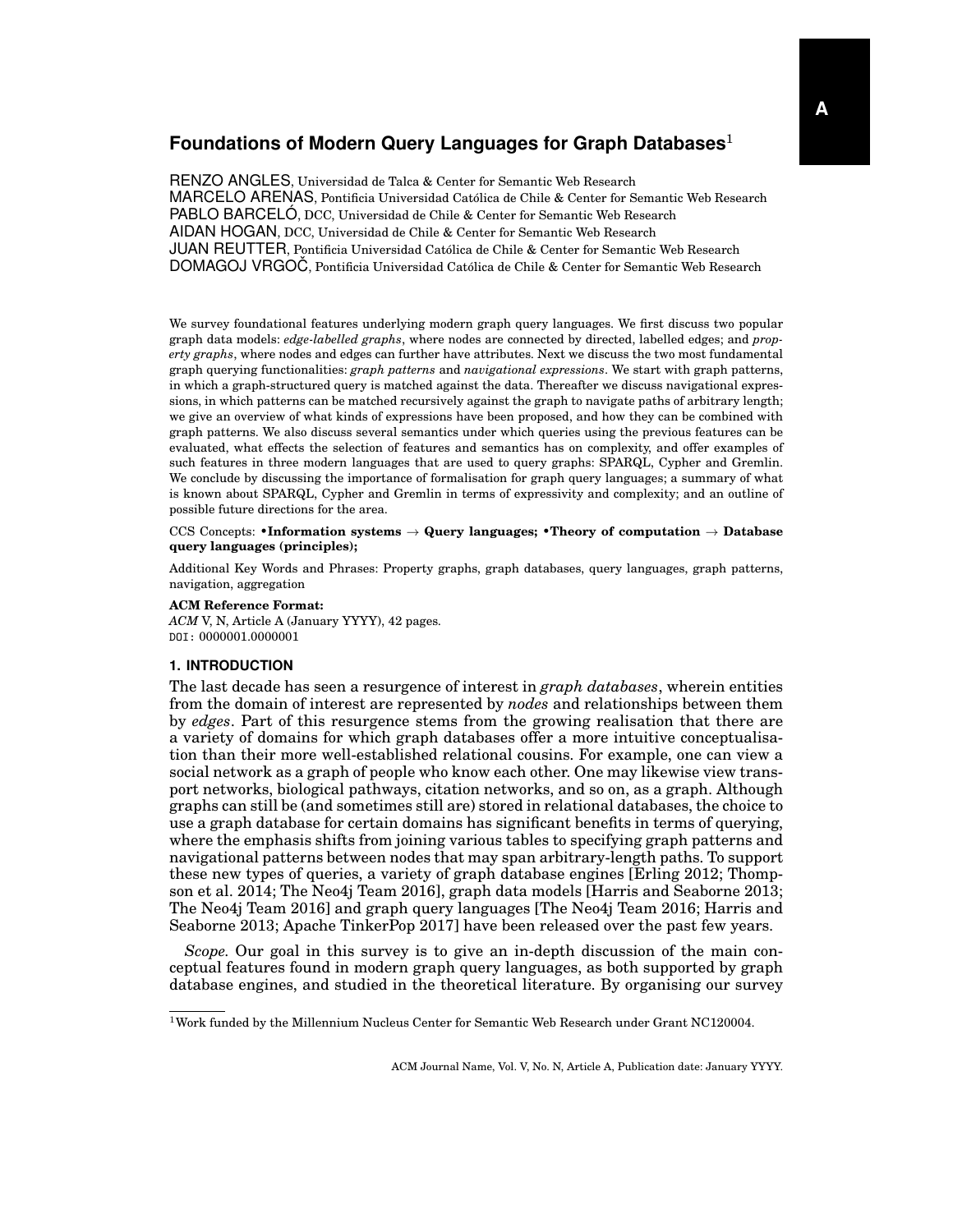at the level of query features, rather than languages, we provide a foundational introduction to the area, which helps to understand, and even define, individual query languages as the composition of features. We consider two high-level categories of query features: graph patterns and path expressions. These features collectively form the core of a variety of modern graph query languages [\[The Neo4j Team 2016;](#page-40-1) [Harris and](#page-38-0) [Seaborne 2013;](#page-38-0) [van Rest et al. 2016\]](#page-40-2), and form the core of what has been studied in the theoretical literature [\[Wood 2012;](#page-40-3) [Barceló 2013\]](#page-36-1).

After introducing and defining the graph query features in each category, we list various semantics under which such features can be evaluated, provide examples of how such features are applied in a selection of modern query languages, discuss the computational complexity of key problems underlying such features, and present some of their most important extensions as implemented in modern graph database engines.

We wrap up by drawing all of the foundational discussion together into a summary of the types of features we have covered, how these features can be used to understand the complexity and expressivity of modern query languages, the importance of formalisation for such languages, the key challenges underlying their implementation and optimisation in practical engines, and possible ways in which they might evolve.

*Survey structure.* The survey is structured as follows:

- We first discuss two graph *data models* in Section [2:](#page-2-0) *edge-labelled graphs*, which is the foundational model considered in the graph database literature; and *property graphs*, which is a model commonly employed in practice, where nodes and edges in labelled graphs can be annotated with additional meta-information.
- In Section [3,](#page-7-0) we discuss *graph patterns*, where a graph-structured query is matched against the graph database. We also discuss the extension of such graph patterns with additional operators, such as projection, difference, union, etc.
- Section [4](#page-19-0) then introduces *navigational expressions*, which, unlike graph patterns, can match paths of arbitrary length.
- In Section [5](#page-31-0) we present our final remarks.

*Online Appendix.* An online appendix for this paper contains several aspects of graph query languages that, while not mainstream, have enjoyed some coverage in the research literature and in practical systems. These include an alternative semantics for matching patterns to graphs; extensions of path queries to recursive patterns and Datalog; additional query features such as *aggregation*, *path unwinding* and *graph-tograph* queries; as well as further extensions that can be considered.

*Proviso.* Throughout the survey, following the conventions of theoretical papers, we will use the phrase "graph database" to refer to a specific data model or an instance of that data model. We will use the phrase "graph database engine" to specify an implementation for executing queries over graph databases.

*Intended audience.* The main ambition of this survey is to bridge theory and practice, relating theoretical notions of querying graphs to three modern query languages that are popular in practice. The survey is thus primarily aimed at both theoretical and applied researchers interested in graph databases. For a theory-oriented researcher, the survey outlines a practical context for proposals in the theoretical literature, providing concrete examples of how practical languages instantiate or relate to theoretical proposals, discussing choices of semantics, highlighting aspects of such languages not yet well understood in theory, etc. For a practice-oriented researcher, the survey shows how the core of various graph query languages can be understood and compared from a more foundational perspective, the possible semantics that can be chosen, the effects on complexity and the practicality of a language by changing certain features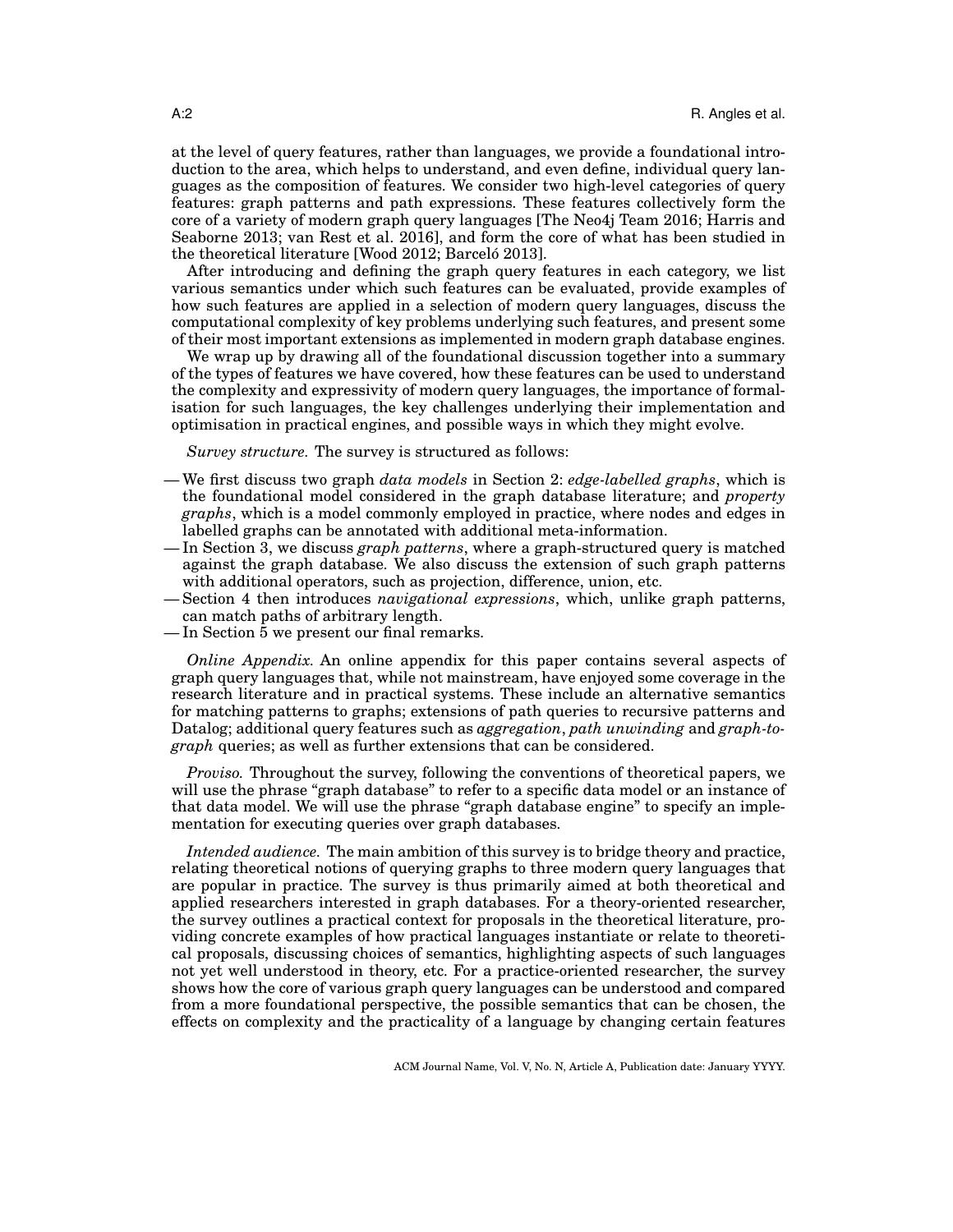### Foundations of Modern Query Languages for Graph Databases **A:3** A:3

and/or semantics, etc. Aside from researchers, practitioners – i.e., developers, database administrators, engineers, consultants – may also be interested in this survey, particularly those involved in the development of graph database engines or query languages.

To keep the paper accessible to a broad audience, we keep formal definitions only for core notions where it is important to be precise. Throughout the survey, we provide a wide variety of examples, including examples in three concrete query languages: SPARQL, Cypher and Gremlin.

*Previous surveys.* A number of surveys have been published in recent years in the area of graph databases. [Angles and Gutiérrez \[2008\]](#page-36-2) provide a survey of graph database models. More recently, [Angles \[2012\]](#page-36-3) presents a systematic analysis of the functionalities of current graph database engines. Neither of these surveys covers querying graph databases in depth, rather focusing on models and engines.

[Wood \[2012\]](#page-40-3) and [Barceló \[2013\]](#page-36-1) study several graph query languages from a theoretical point of view, focusing on their expressive power and the computational complexity of associated problems. Given the theoretical focus of both surveys, neither covers practical aspects of modern graph query languages in detail.

Particular aspects of graph querying have also been surveyed; for example, works by [Bunke \[2000\]](#page-37-1), [Gallagher \[2006\]](#page-38-1), [Riesen et al. \[2010\]](#page-39-0), [Livi and Rizzi \[2013\]](#page-39-1), and [Yan et al. \[2016\]](#page-40-4) deal with particular aspects of graph pattern matching, while [Yu](#page-40-5) [and Cheng \[2010\]](#page-40-5) concentrate on graph reachability queries. Again, however, all such works have a narrower focus than our survey.

Our survey complements these previous works in two novel aspects:

- (1) Instead of surveying the myriad of different graph data models available, we build our presentation in terms of two popular such data models; namely, edge-labelled and property graphs. In spite of their simplicity, these models are flexible enough to express most practical graph database scenarios. In addition, the most fundamental issues related to querying graphs are already present for these models.
- (2) Though we discuss semantics and complexity, we do not focus only on the theoretical aspects of graph query languages. Instead, we identify and explain in detail the basic features that appear in such languages, providing examples of how they are applied in a selection of practical query languages. In summary, our paper bridges the theory and practice of graph query languages in a novel manner; as previously discussed, our survey thus targets a broader audience than previous works.

Specific novel aspects of this survey include a new formalisation of the property graph model; discussion of how this model can be understood through the lens of existing theory; comparisons of practical aspects of the SPARQL, Gremlin and Cypher query languages and the semantics they adopt; and examples of how the design of such languages influences the complexity of query evaluation.

## <span id="page-2-0"></span>**2. GRAPH DATA MODELS**

Graphs can be used to encode data whereby nodes represent objects in a domain of interest, and edges represent relationships between these objects. For instance, if a graph is used to encode data about movies, nodes may be actors and movies, and a (directed) edge from a node  $a$  to a node  $b$  may indicate that  $a$  is an actor in  $b$ . Note that the direction of an edge matters here: we want to say that an actor stars in a movie, but not vice-versa. A movie database can then be modelled using graphs as follows: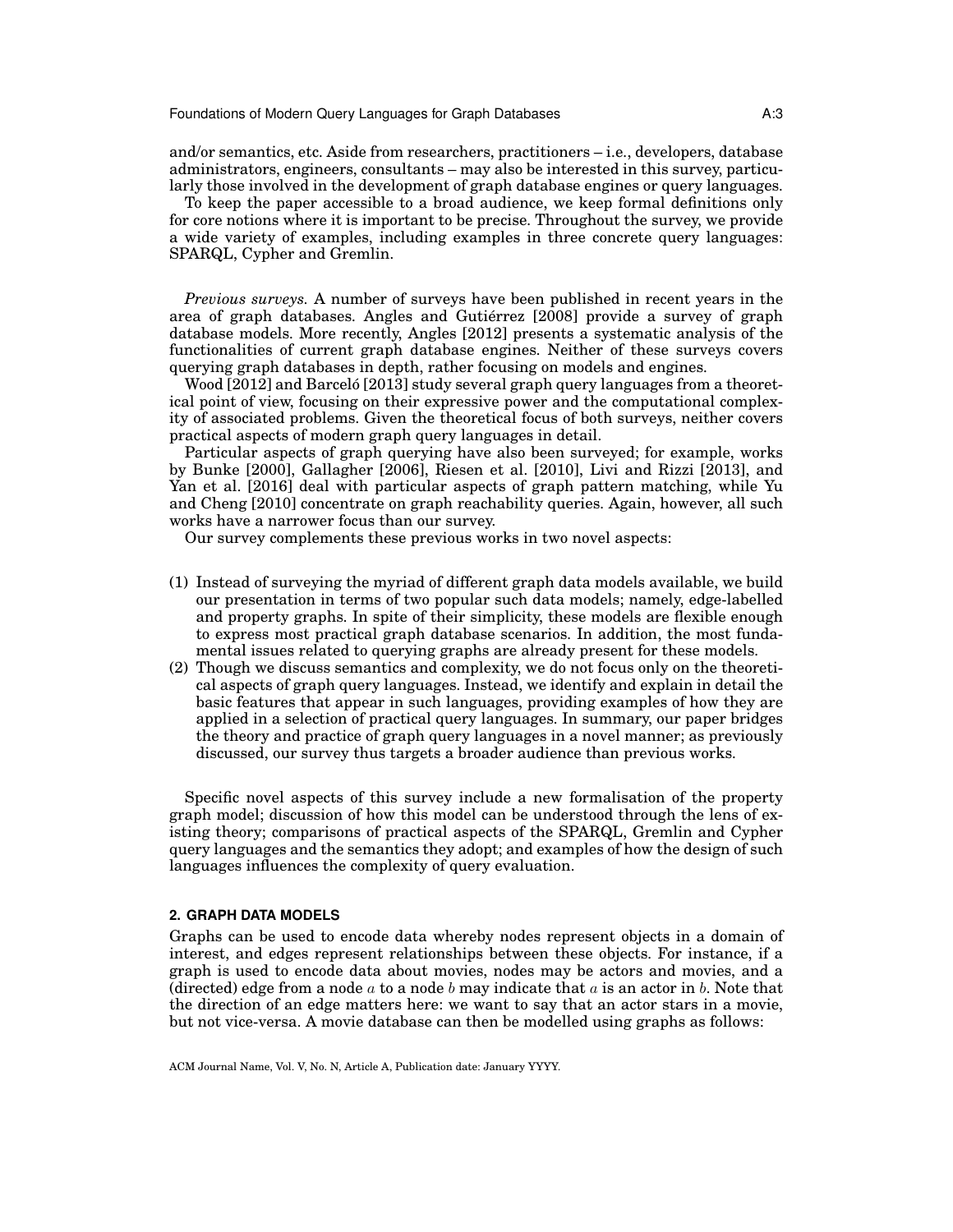

However, it is difficult to express different types of relationships in such a simple form of graph. For instance, suppose that we wish to encode that Clint Eastwood is also the director of Unforgiven. We could consider adding an edge between these nodes, thus ending up with two nodes connected in the following way:



But which edge here represents the fact that Clint Eastwood is the director of Unforgiven? And, more generally, if we have many different types of relationships between nodes, how can we distinguish between them?

**Edge-labelled graphs***.* A simple and widely-adopted solution is the use of *edgelabelled graphs*, where we additionally assign *labels* to edges that indicate the different types of relationships in the domain being described. We can see an example in Figure [1](#page-3-0) where Clint Eastwood has two relations to Unforgiven: one represented by the edge labelled acts\_in, another represented by the edge labelled directs, and where Anna Levine also has an edge labelled acts\_in to this movie.



<span id="page-3-0"></span>Fig. 1. An edge-labelled graph encoding basic movie information with dashed labels on edges

In the following, we formalise the notion of an *edge-labelled graph*.

<span id="page-3-1"></span>*Definition* 2.1 (*Edge-labelled graph*). An edge-labelled graph  $G$  is a pair  $(V, E)$ , where:

(1) V is a finite set of *vertices* (or *nodes*).

(2) E is a finite set of *edges*; formally,  $E \subseteq V \times Lab \times V$  where *Lab* is a set of *labels*.  $\Box$ 

*Example* 2.2*.* Letting  $G = (V, E)$  denote the graph from Figure [1,](#page-3-0) the set of vertices and edges, respectively, are:

> $V = \{$  Clint Eastwood, Unforgiven, Anna Levine }  $E = \{$  (Clint Eastwood, acts\_in, Unforgiven), (Clint Eastwood, directs, Unforgiven), (Anna Levine, acts\_in, Unforgiven) }

The labels  $\texttt{acts\_in}$  and directs are taken from the set  $Lab.$   $\Box$ 

Edge-labelled graphs are widely adopted in practice where, for example, they form the basis of the Resource Description Framework (RDF) standard used for encoding machine-readable content on the Web [\[Klyne et al. 2014\]](#page-38-2). An *RDF graph* is simply a set of triples analogous to the edges in a graph database, but with some further detailing: in the case of RDF, the set V can be partitioned into disjoint sets of IRIs, literals and blank nodes, and the set  $Lab$  is a subset of IRIs (not necessarily disjoint from V). But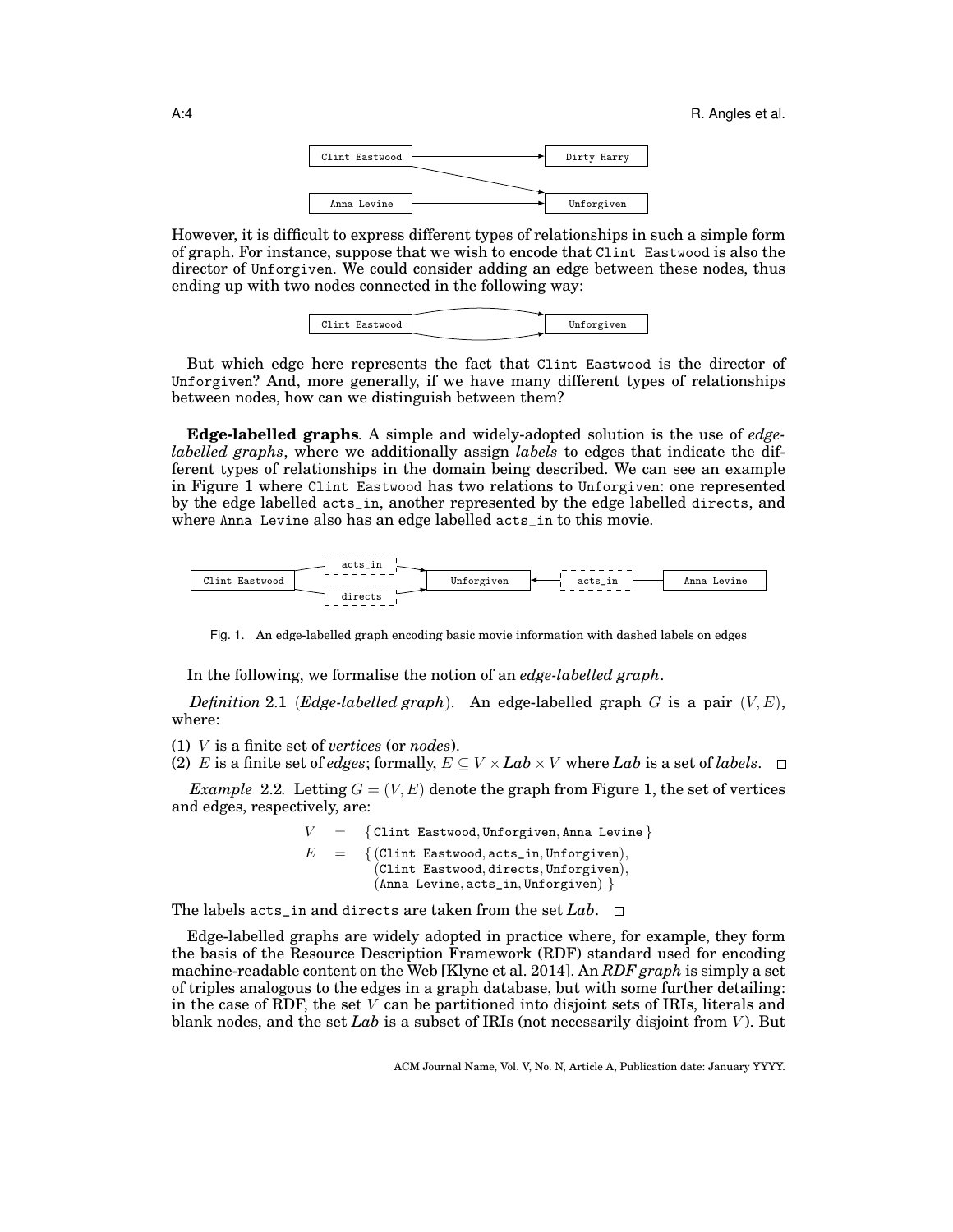### Foundations of Modern Query Languages for Graph Databases **A:5** A:5

for our purposes, we require no special consideration on the types of nodes, $2$  and for simplicity, we consider an RDF graph as simply a special type of edge-labelled graph.

Note that the definition of an edge-labelled graph does not impose any particular restriction on the topology of graphs. For example, although Figure [1](#page-3-0) does not contain a cycle, one can be obtained if we also add an edge labelled directedBy between Unforgiven and Clint Eastwood, signifying that the movie was directed by Clint Eastwood. For more involved cycles please refer to our social network example in Figure [5](#page-6-0) below.

Although edge-labelled graphs have a simple structure, they can encode complex information. For example, when describing certain movies in a graph database, we may wish to encode that an actor has acted multiple times in the same movie under different roles. At first, this may seem incompatible with our definition of a graph database  $G = (V, E)$  since E is defined as a *set* of edges: we cannot have multiple edges with the same label between the same two nodes. However, with some lateral thinking, we can model such information as an edge-labelled graph, as per Figure [2.](#page-5-0) Here we see that by using a node (rather than an edge) to represent each role played by the actor in the movie, we can not only encode cases where an actor plays multiple roles in a movie, but we can also encode additional information about the role, in this case the total on-screen time for the character in question. With this principle of using nodes to represent *n-ary relations* (where  $n > 2$ ), it becomes feasible to encode increasingly more complex information in an edge-labelled graph, such as, for example, to encode that the same character can be portrayed by different actors, and so forth.

**Property graphs***.* In edge-labelled graphs, we use labels to indicate the type of edge, where multiple edges may have the same type. In a similar way, we could con-sider labelling nodes.<sup>[3](#page-4-1)</sup> For example, in the movie graph of Figure [1,](#page-3-0) we could label the nodes Clint Eastwood and Anna Levine as Person, and the node Unforgiven as Movie; we may even add multiple labels to a node, for example to label Clint Eastwood as Director and Actor. While this information can be represented in edge-labelled graphs – for example, as done in RDF, a new node is created for Movie with an edge labelled type extended to it from Unforgiven – having node labels as part of the model can offer a more direct abstraction that is easier for users to query and understand.

In the same way, it is often cumbersome to add information about the edges to an edge-labelled graph. For example, let's say that to Figure [1,](#page-3-0) we wished to add the source of information, e.g., that the acts\_in relations were sourced from the web-site IMDb; for this, we cannot simply add edges to the graph. Instead, we would need to start again from the graph in Figure [1,](#page-3-0) and create a new type of  $n$ -ary relation with the information we need: the facts in the acts\_in relation together with their source of information.[4](#page-4-2) Adding new types of information to edges in an edge-labelled graph may thus require a major change to the graph's structure, entailing a significant cost.

Thus, for scenarios where various new types of meta-information may regularly need to be added to edges or nodes, the most general and widely adopted alternative is to use an extension of an edge-labelled graph called a *property graph*. This model is currently adopted by some major graph database engines, such as Neo4j [\[Robinson et al. 2013\]](#page-39-2), and has been recently standardised by a working group of the Linked Data Benchmark Council (LDBC) formed by members of academia and industry [\[LDBC 2015\]](#page-38-3).

<span id="page-4-0"></span> $^2\rm{We}$  will not consider the existential semantics of blank nodes nor the interpretation of datatype values nor other special vocabularies. These issues are orthogonal to our goal of introducing query features for graphs. <sup>3</sup>Such graphs are often called *heterogeneous information networks*, see e.g. [\[Sun et al. 2011\]](#page-40-6).

<span id="page-4-2"></span><span id="page-4-1"></span><sup>&</sup>lt;sup>4</sup>A more generic technique involves applying "reification" where edges are represented as nodes (for a more detailed discussion see [\[Hernández et al. 2015\]](#page-38-4)).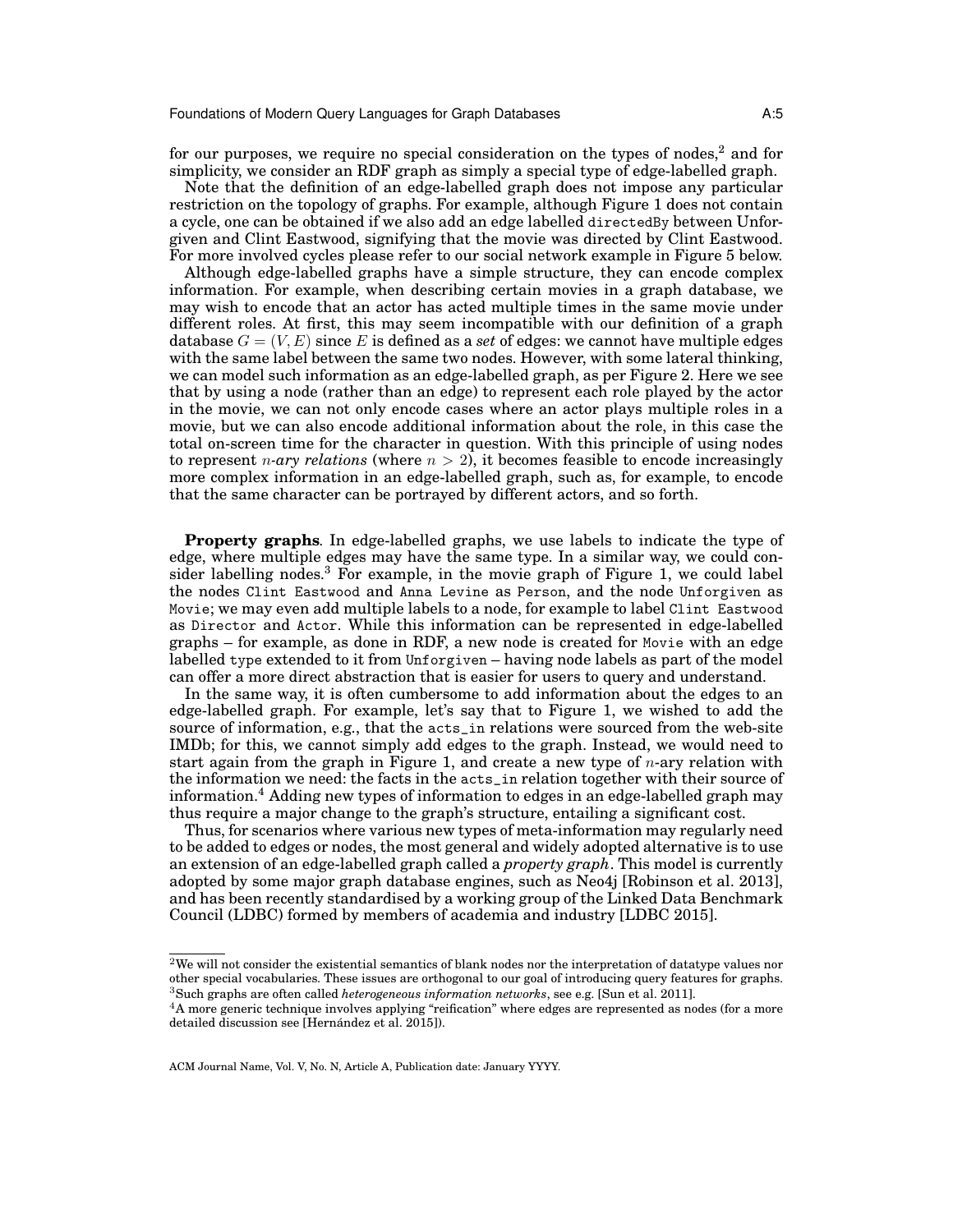

<span id="page-5-0"></span>Fig. 2. An edge-labelled graph encoding information about actors that have acted in movies under different roles



<span id="page-5-1"></span>Fig. 3. A property graph with attribute values storing information about movies.

In property graphs, both edges *and* nodes can be labelled. Each edge and node is additionally associated with a unique identifier that can be used as a "hook" to associate additional meta-information – in the form of a set of property–value pairs called *attributes* – directly to that edge or node. Again, while it would be possible to instead encode attributes and labels as additional edges, in practice, such features allow one to directly annotate the graph without modifying its overall structure.

For example, in Figure [3](#page-5-1) we show a graph for our movie database that includes labels and attributes on nodes and edges. In this figure, the attributes for a node are shown in the round rectangle below it. Thus, for example, the attributes associated to the node with identifier  $n_1$  are *name* and *gender*, and their values are Clint Eastwood and male, respectively. On the other hand, the edge with identifier  $e_2$  does not have any attribute. In this model, we can directly encode multiple edges (having different identifiers) with the same label between the same two nodes, and can extend the graph with additional attributes on edges without having to remodel complex relations as nodes.

We now provide a formal definition of the notion of a property graph.

<span id="page-5-2"></span>*Definition* 2.3 (*Property graph*). A property graph G is a tuple  $(V, E, \rho, \lambda, \sigma)$ , where:

- (1) V is a finite set of *vertices* (or *nodes*).
- (2) E is a finite set of *edges* such that V and E have no elements in common.
- (3)  $\rho: E \to (V \times V)$  is a total function. Intuitively,  $\rho(e) = (v_1, v_2)$  indicates that e is a directed edge *from* node  $v_1$  *to* node  $v_2$  in  $G$ .
- (4)  $\lambda : (V \cup E) \rightarrow Lab$  is a total function with *Lab* a set of labels. Intuitively, if  $v \in V$ (resp.,  $e \in E$ ) and  $\rho(v) = \ell$  (resp.,  $\rho(e) = \ell$ ), then  $\ell$  is the label of node v (resp., edge  $e)$  in  $G$ .
- (5)  $\sigma$  : (V  $\cup$  E)  $\times$  *Prop*  $\rightarrow$  *Val* is a partial function with *Prop* a finite set of properties and *Val* a set of values. Intuitively, if  $v \in V$  (resp.,  $e \in E$ ),  $p \in Prop$  and  $\sigma(v, p) = s$ (resp.,  $\sigma(e, p) = s$ ), then s is the value of property p for node v (resp., edge e) in the property graph  $G$ .  $\square$

*Example* 2.4. For the property graph G shown in Figure [3,](#page-5-1) we have that  $G =$  $(V, E, \rho, \overline{\lambda}, \sigma)$ , where  $V, E, \rho, \lambda$ , and  $\sigma$  are as shown in Figure [4.](#page-6-1)  $\Box$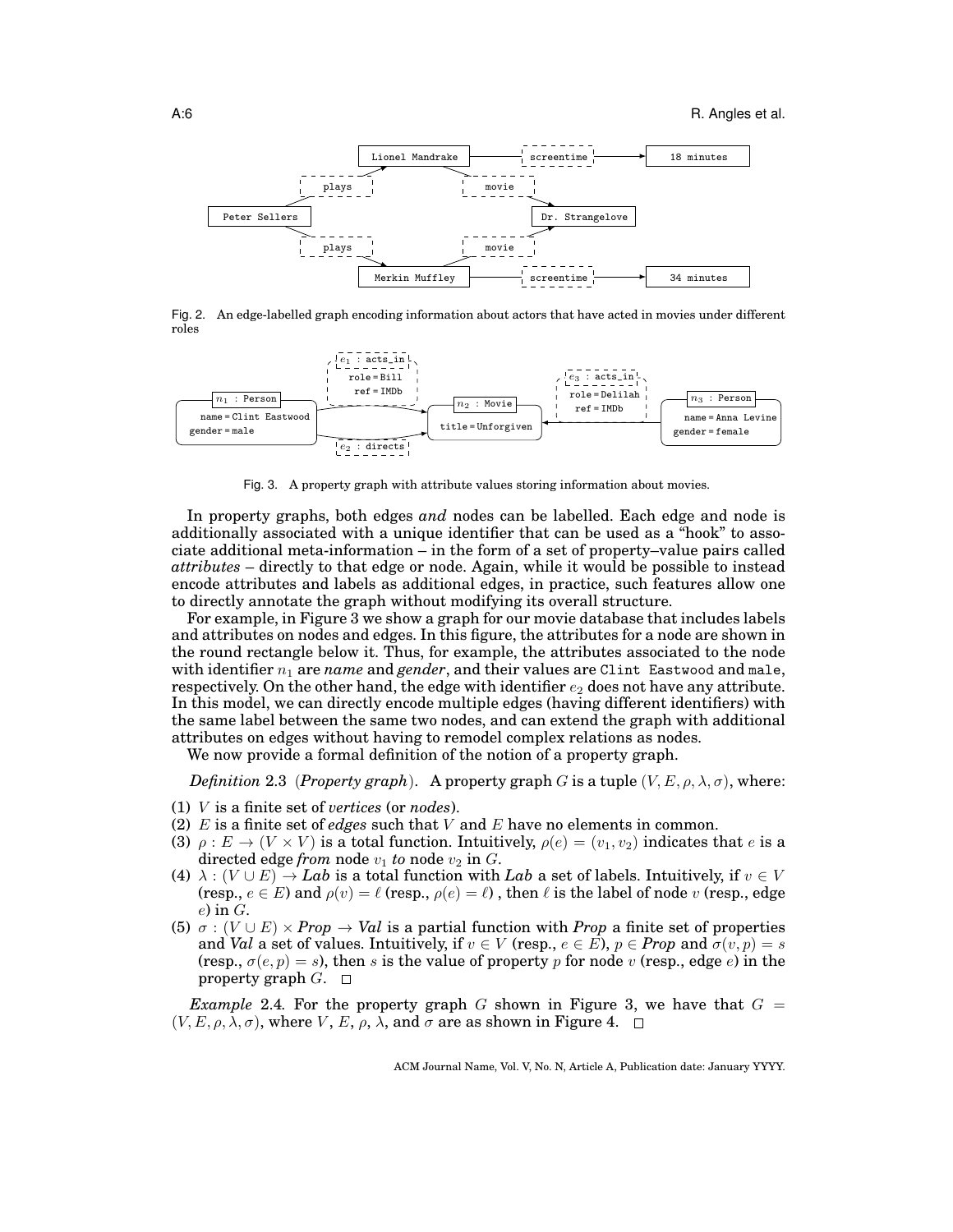Foundations of Modern Query Languages for Graph Databases **A:7** A:7

| $V = \{n_1, n_2, n_3\}$  | $E = \{e_1, e_2, e_3\}$            |                                              | $\sigma(n_1, \texttt{name}) = \texttt{Clint}$ Eastwood |
|--------------------------|------------------------------------|----------------------------------------------|--------------------------------------------------------|
|                          |                                    | $\sigma(n_1, \text{gender}) = \text{male}$   |                                                        |
| $\rho(e_1) = (n_1, n_2)$ | $\rho(e_2) = (n_1, n_2)$           |                                              | $\sigma(n_2, \texttt{title}) = \texttt{Unforgiven}$    |
| $\rho(e_3) = (n_3, n_2)$ |                                    |                                              | $\sigma(n_3, \texttt{name}) = \texttt{Anna}$ Levine    |
|                          |                                    | $\sigma(n_3, \text{gender}) = \text{female}$ |                                                        |
| $\lambda(n_1)$ = Person  | $\lambda(n_2)$ = Movie             | $\sigma(e_1,\texttt{role}) = \texttt{Bill}$  |                                                        |
| $\lambda(n_3)$ = Person  | $\lambda(e_1) = \texttt{acts\_in}$ | $\sigma(e_1, \mathtt{ref}) = \mathtt{IMDb}$  |                                                        |
| $\lambda(e_2)$ = directs | $\lambda(e_3) = \texttt{acts\_in}$ |                                              | $\sigma(e_3, \texttt{role}) = \texttt{Delilah}$        |
|                          |                                    | $\sigma(e_3, \mathtt{ref}) = \mathtt{IMDb}$  |                                                        |

<span id="page-6-1"></span>Fig. 4. The components of the graph  $G$  shown in Figure [3](#page-5-1)



<span id="page-6-0"></span>Fig. 5. A property graph storing social network data.

In our definition of a property graph, each node and edge is associated with a single label, and at most one value for each attribute property. In some applications, it may be useful to have multiple values in these positions. We could thus consider a variant of property graphs, which we call *multi-valued property graphs*, to allow multiple labels and multi-valued attribute properties within the property graph model: in Defi-nition [2.3,](#page-5-2) the mapping  $\lambda$  would then return a set of labels and  $\sigma$  would return a set of values. In practice, engines may have custom policies; for example, Neo4j [\[The Neo4j](#page-40-1) [Team 2016\]](#page-40-1) – a popular engine implementing the property graph model that we will introduce later – allows only one label on each edge, multiple labels on nodes, and one value on each attribute property (albeit potentially a list). In any case, we focus on the single-valued variant of a property graph as given in Definition [2.3;](#page-5-2) whether or not  $\lambda$ or  $\sigma$  return a single label/value or sets of labels/values is not exigent for us.

We conclude our discussion about property graphs by presenting a second real-world example of how connected data can be modelled by using this class of graphs.

*Example* 2.5*.* A property graph representation of a (fictitious) social network is shown in Figure [5.](#page-6-0) Each node is labelled either as Person, Post, or Tag, and each edge is labelled either as dislikes, knows, likes, hasFollower or hasTag. Nodes with label Person may have attributes for firstName, lastName, gender and country; nodes with label Tag may have an attribute for name; nodes with label Post may have attributes for content and language; and edges with label dislikes or likes may have an attribute for date. We highlight that edge-sets  $\{e_1, e_2\}$ ,  $\{e_3, e_4, e_5\}$ , etc., form directed cycles.  $\Box$ 

Per the proviso in the introduction, in the following, we refer to edge-labelled graphs and property graphs generically as *graph databases*. We refer to systems implementing such a data model as *graph database engines*.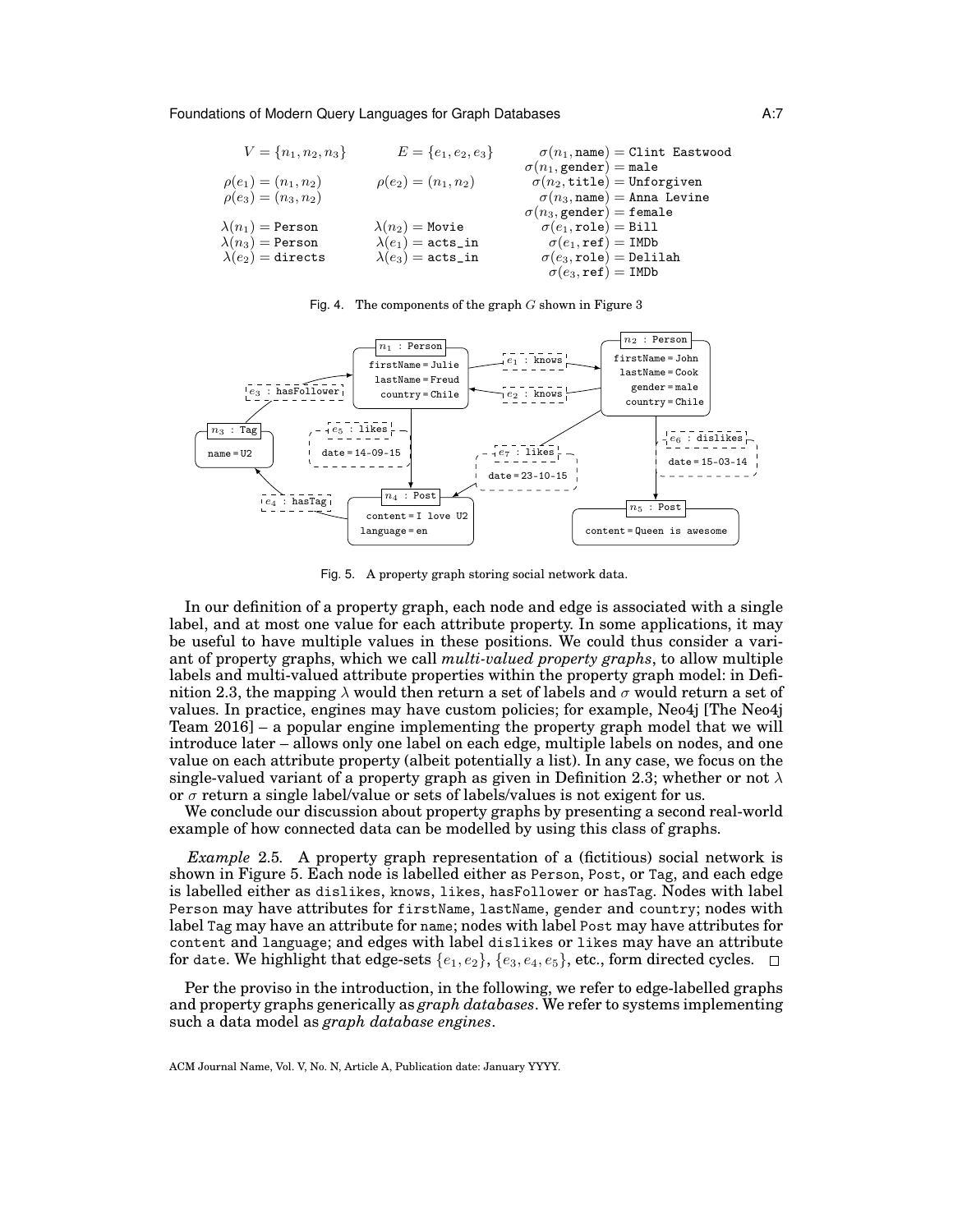## <span id="page-7-0"></span>**3. GRAPH PATTERNS**

A variety of practical, declarative query languages have emerged in the past ten years for interrogating instances of graph data models presented in the previous section. One of the earliest such languages to be adopted by multiple vendors – for the purposes of querying RDF graphs – was *SPARQL* (SPARQL Protocol and RDF Query Language), which was initially standardised by the W3C in 2008 [\[Prud'hommeaux and Seaborne](#page-39-3) [2008\]](#page-39-3), with an updated version called SPARQL 1.1 published in 2013 [\[Harris and](#page-38-0) [Seaborne 2013\]](#page-38-0). With respect to property graphs, perhaps the most well-known implementation thereof is the Neo4j engine, whose development team released a declarative query language called Cypher [\[The Neo4j Team 2016\]](#page-40-1). Another query language for property graphs is Gremlin [\[Apache TinkerPop 2017\]](#page-36-0), which forms an important part of the Apache TinkerPop3 graph computing framework.<sup>[5](#page-7-1)</sup>

Although these three query languages vary significantly in terms of style, purpose, expressivity, implementation, etc., they share a common conceptual core, which consists of two natural operations that one could imagine in the context of querying graphs: *graph pattern matching* and *graph navigation*. In this section, we focus on the former operation; navigation will be covered in detail in Section [4.](#page-19-0)

The simplest form of graph pattern is a *basic graph pattern*, which is a graphstructured query that should be matched against the graph database. Additionally, basic graph patterns can be augmented with other (relational-like) features, such as projection, union, optional and difference. These allow for refining what sorts of matches are allowed and, ultimately, what results are returned. We call basic graph patterns augmented with such features *complex graph patterns*. Graph pattern matching is then the evaluation of graph patterns over graph databases; it forms part of the conceptual core of SPARQL, Cypher and Gremlin; it has also found use in a variety of practical applications, including chemical structure analysis, machine learning, planning, semantic networks, and pattern recognition (see, e.g., [\[Bunke 2000;](#page-37-1) [Aggarwal](#page-36-4) [and Wang 2010;](#page-36-4) [Ogata et al. 2000;](#page-39-4) [Matono et al. 2003;](#page-39-5) [Milo et al. 2002\]](#page-39-6)).

We begin by introducing basic graph patterns and complex graph patterns, discuss different semantics used to evaluate them, and present concrete examples of graph patterns in SPARQL, Cypher and Gremlin. Thereafter, we make some general remarks on the complexity of graph pattern matching.

## <span id="page-7-3"></span>**3.1. Basic graph patterns**

At the core of query answering over graph databases is basic graph pattern matching.<sup>[6](#page-7-2)</sup> Basic graph patterns (bgps) follow the same structure as the type of graph database they are intended to query but instead of only allowing constants, basic graph patterns also permit variables. In other words, a bgp for querying an edge-labelled graph is just an edge-labelled graph where variables can now appear as nodes or edge labels; a bgp for querying property graphs is just a property graph where variables can appear in place of any constant. A *match* for a bgp is a mapping from variables to constants such that when the mapping is applied to the bgp, the result is, roughly speaking, contained

<span id="page-7-1"></span> $5$ Although SPARQL (1.1) has been officially standardised, Cypher and Gremlin have not and are subject to change. This survey is based on Cypher/Neo4j v.3 and Gremlin/TinkerPop v.3. Issues we discuss relating to these languages may thus change in future versions. However, given that many such systems now rely on these languages, significant (non-backwards-compatible) changes to the core features covered here would incur major migration costs. In revising the recent change-logs of these languages, we informally note that the core features and semantics discussed in this survey have not changed in recent years.

<span id="page-7-2"></span><sup>6</sup> In the context of query answering over graphs, basic graph patterns are equivalent to *conjunctive queries* [\[Abiteboul et al. 1995\]](#page-36-5) without projection (which will be added later).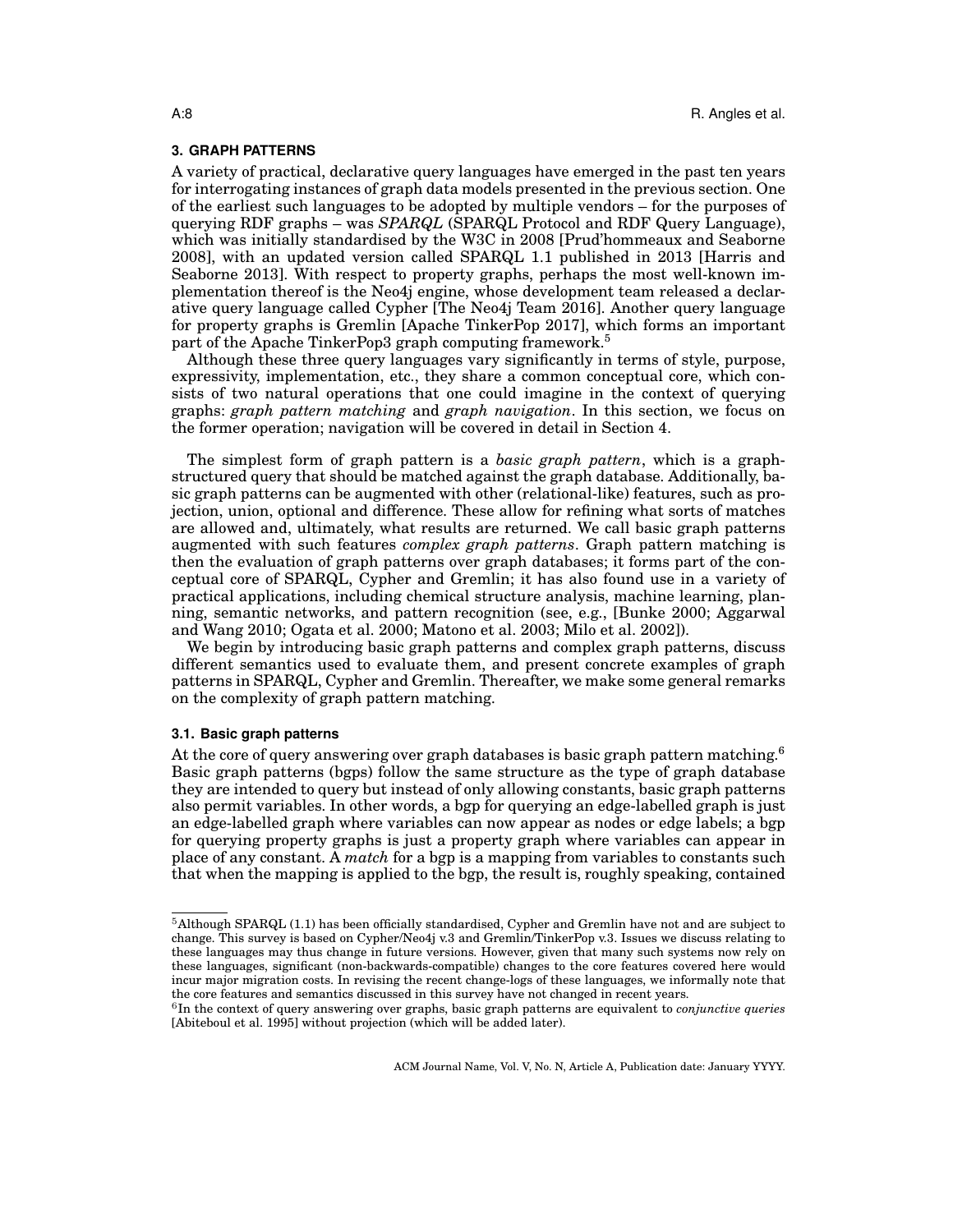within the original graph database. The results for a bgp are then all mappings from variables in the query to constants in the database that comprise a match.

We start with an example of a bgp for an edge-labelled graph; later we will give a more complex example involving a bgp for a property graph.

<span id="page-8-0"></span>*Example* 3.1*.* Let G be the graph in Figure [1.](#page-3-0) Assume we wish to find all co-stars in this graph. We can do this by matching the bgp in Figure [6\(a\),](#page-9-0) which we shall call  $Q$ , against G. In  $Q$ , we use terms  $x_i$  as variables that will match any term in the database. On the other hand, acts\_in is a constant from the set *Lab* that will only match edges with the corresponding label in the original graph. The results of evaluating the bgp Q against the graph G, which we denote as  $Q(G)$ , will thus be as follows:

| $x_1$          | $x_2$          | $x_3$      |
|----------------|----------------|------------|
| Clint Eastwood | Anna Levine    | Unforgiven |
| Anna Levine    | Clint Eastwood | Unforgiven |
| Clint Eastwood | Clint Eastwood | Unforgiven |
| Anna Levine    | Anna Levine    | Unforgiven |

Taking the first mapping as an example, in the original bgp, if we replace variable  $x_1$ by Clint Eastwood,  $x_2$  by Anna Levine and  $x_3$  by Unforgiven, we get a sub-graph of the original graph database; thus we call this mapping a *match* for Q against G. The results then consist of all such valid matches.  $\Box$ 

Though not shown in the prior example, we may also refer to specific nodes in the bgp; for example, to find the co-stars of Clint Eastwood, we could replace the variable  $x_1$  (or  $x_2$ ) with the term Clint Eastwood. Basic graph patterns may also contain cycles, where, for example, we could also query for co-stars who are siblings.

We now look at an example of a bgp for a property graph.

<span id="page-8-1"></span>*Example* 3.2. Let G be the property graph in Figure [5.](#page-6-0) Assume we wish to query for things that (mutual) friends in the social network both like, where we wish to view the first and last name of the users in question, all the details of the item(s) they both like, and the date on which they both liked the item(s) in question. We can achieve this by matching the bgp in Figure [6\(b\),](#page-9-1) which we shall call  $Q$ , against the graph  $G$ . Again, we use terms  $x_i$  as variables that will match any term in the graph database. In this case, the results  $Q(G)$  will be as follows:

| $x_1$ | $x_2$ | $x_3$ | $x_4$ | $x_{5}$        | $x_{6}$        | $x_7$ | $x_{8}$  | $x_9$     | $x_{10}$       | $\cdots$ |
|-------|-------|-------|-------|----------------|----------------|-------|----------|-----------|----------------|----------|
| Julie | Freud | John  | Cook  | $14 - 09 - 15$ | $23 - 10 - 15$ | Post  | content  | I love U2 | $n_{1}$        | $\cdots$ |
| John  | Cook  | Julie | Freud | $23 - 10 - 15$ | $14 - 09 - 15$ | Post  | content  | I love U2 | n <sub>2</sub> | $\cdots$ |
| Julie | Freud | John  | Cook  | $14 - 09 - 15$ | $23 - 10 - 15$ | Post  | language | en        | n <sub>1</sub> | $\cdots$ |
| John  | Cook  | Julie | Freud | $23 - 10 - 15$ | $14 - 09 - 15$ | Post  | language | en        | n <sub>2</sub> | $\cdots$ |

We omit the columns for variables  $x_{11}-x_{16}$  for space reasons: these variables will simply match the corresponding node ids and edge ids in a manner analogous to  $x_{10}$ . Please note that in the expression  $x_8 = x_9$ , the equality sign refers to a mapping from the attribute name to its value (not equality between variables).

As for the previous example, if we replace the variables in  $Q$  per any of the mappings in the results above, we find that the corresponding property graph is contained within G, where  $Q(G)$  is again defined to contain all (and only) such matches.  $\Box$ 

**Definition***.* More formally, let us refer collectively to the sets of terms V and *Lab* from Definition [2.1](#page-3-1) and the sets of terms V , E, *Lab*, *Prop* and *Val* from Definition [2.3](#page-5-2) as *constants*, denoted *Const*. Let *Var* denote a set of *variables*. We could then define bgps for graph databases in relation to Definition [2.1](#page-3-1) by allowing V and *Lab* to contain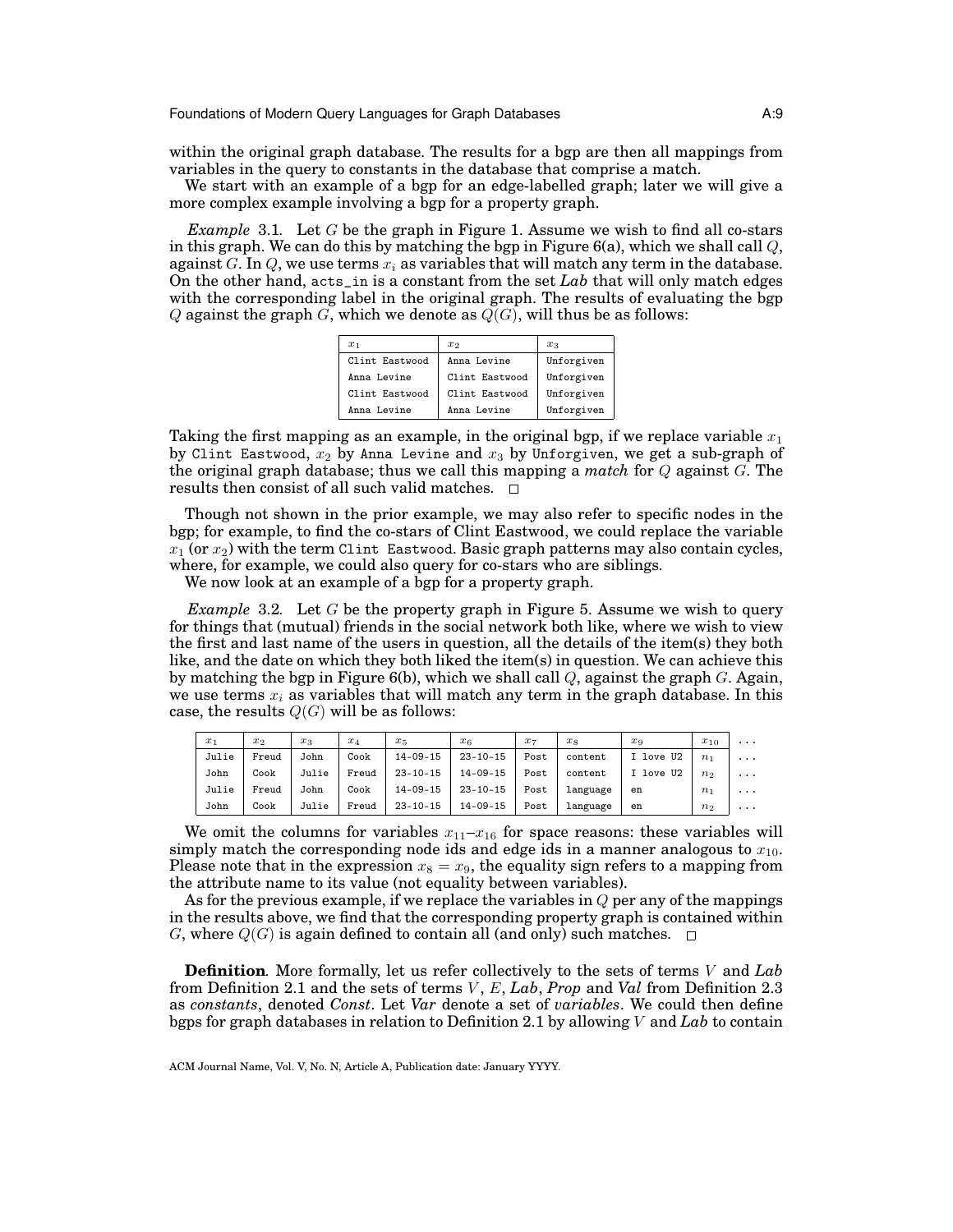<span id="page-9-0"></span>

Fig. 6. Two example basic graph patterns: [6\(a\)](#page-9-0) applies to the graph database depicted in Figure [1](#page-3-0) while [6\(b\)](#page-9-1) applies to the property graph depicted in Figure [5](#page-6-0)

variables, and likewise we could define bgps for property graphs in relation to Definition [2.3](#page-5-2) by allowing V , E, *Lab*, *Prop* and *Val* to contain variables. For brevity, we skip repetitive definitions and instead continue with some quick examples.

*Example* 3.3. For the bgp  $Q$  shown in Figure [6\(a\),](#page-9-0) as per Definition [2.1,](#page-3-1) we can denote  $Q = (V, E)$ , where:

<span id="page-9-1"></span>
$$
V = \{x_1, x_2, x_3\}, E = \{(x_1, \texttt{acts\_in}, x_3), (x_2, \texttt{acts\_in}, x_3)\}
$$

In this case,  $x_i$  ∈ *Var* for  $1 \le i \le 3$ , while acts\_in ∈ *Const*. □

*Example* 3.4*.* For the bgp Q shown in Figure [6\(b\),](#page-9-1) as per Definition [2.3,](#page-5-2) we can denote  $Q = (V, E, \rho, \lambda, \sigma)$ , where:

| $V = \{x_{10}, x_{11}, x_{16}\}\$                                      | $E = \{x_{12}, x_{13}, x_{14}, x_{15}\}\$ | $\sigma(x_{10},$ firstName $) = x_1$       |
|------------------------------------------------------------------------|-------------------------------------------|--------------------------------------------|
|                                                                        |                                           | $\sigma(x_{10}, \texttt{lastName}) = x_2$  |
| $\rho(x_{12}) = (x_{10}, x_{11})$<br>$\rho(x_{14}) = (x_{10}, x_{16})$ | $\rho(x_{13}) = (x_{11}, x_{10})$         | $\sigma(x_{11}, \texttt{firstName}) = x_3$ |
|                                                                        | $\rho(x_{15}) = (x_{11}, x_{16})$         | $\sigma(x_{11}, \texttt{lastName}) = x_4$  |
|                                                                        |                                           | $\sigma(x_{14}, \text{date})=x_5$          |
| $\lambda(x_{10})$ = Person                                             | $\lambda(x_{12}) =$ knows                 | $\sigma(x_{15}, \text{date}) = x_6$        |
| $\lambda(x_{11})$ = Person                                             | $\lambda(x_{13}) =$ knows                 | $\sigma(x_{16}, x_8) = x_9$                |
| $\lambda(x_{16})=x_7$                                                  | $\lambda(x_{14}) =$ likes                 | $\sigma(x_{16}, x_8) = x_9$                |
|                                                                        | $\lambda(x_{15}) =$ likes                 |                                            |

As before,  $x_i \in \text{Var}$  for  $1 \leq i \leq 16$ , and all other domain terms are in *Const*.  $\Box$ 

**Evaluation***.* Evaluating a bgp Q against a graph database G corresponds to listing all possible *matches* of Q with respect to G (as per Examples [3.1](#page-8-0) & [3.2\)](#page-8-1). More formally, we can define a match as follows.

<span id="page-9-2"></span>*Definition* 3.5 (*Match*). Given an edge-labelled graph  $G = (V, E)$  and a bgp  $Q =$  $(V', E')$ , a *match* h of Q in G is a mapping from *Const* ∪ *Var* to *Const* such that:

- (1) for each constant  $a \in Const$ , it is the case that  $h(a) = a$ ; that is, the mapping maps constants to themselves; and
- (2) for each edge  $(b, l, c) \in E'$ , it holds that  $(h(b), h(l), h(c)) \in E$ ; this condition imposes that (a) each edge of  $Q$  is mapped to an edge of  $G$ , and (b) the structure of  $Q$  is preserved in its image under h in G (that is, when h is applied to all the terms in Q, the result is a sub-graph of G).  $\Box$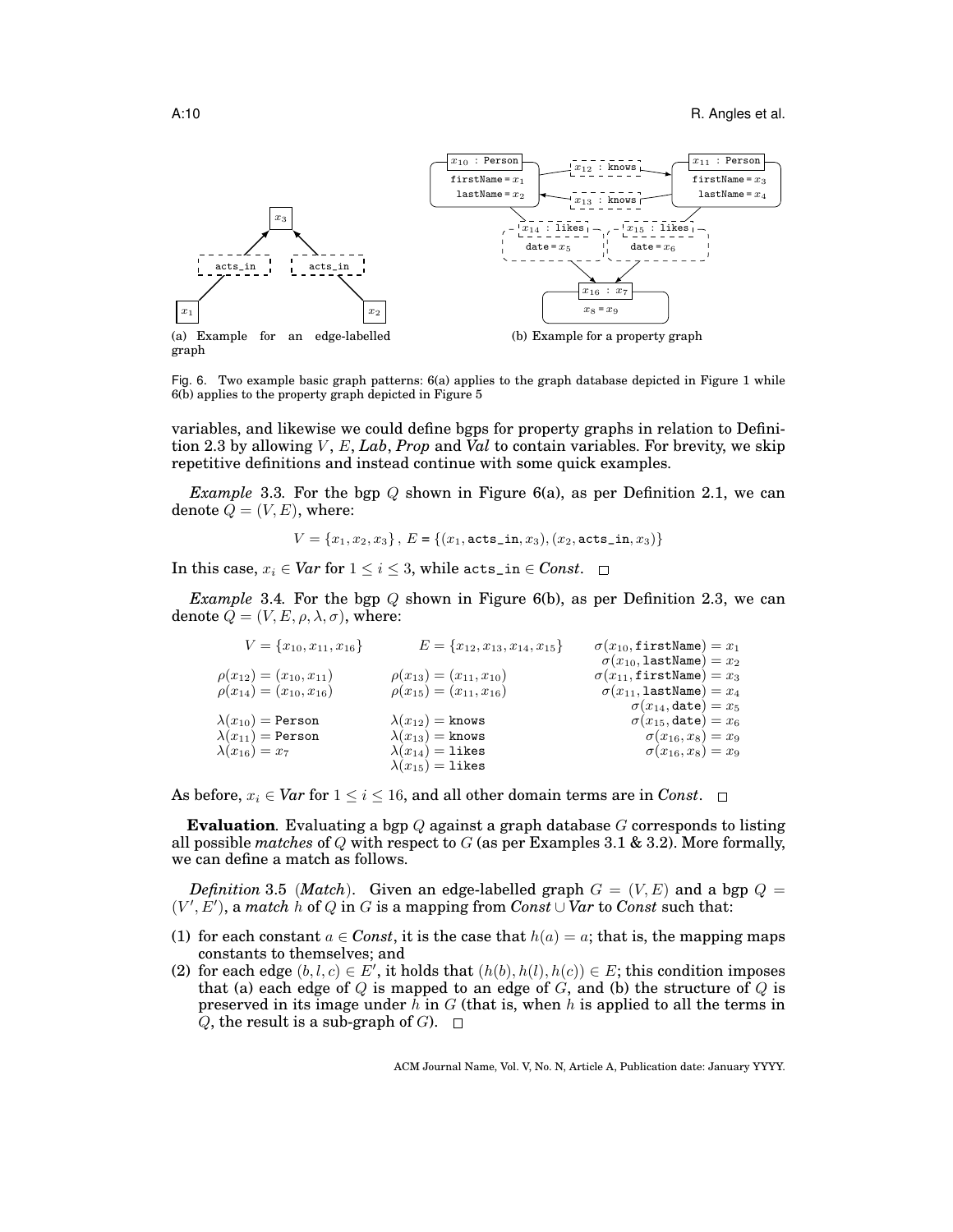We leave implicit the analogous definition for property graphs since the principle is the same: a mapping h maps constants to themselves and variables to constants; if the image of Q under h is contained within  $G$ , then h is a match (see Example [3.2\)](#page-8-1).

In technical terms, a match h corresponds to a *homomorphism* from Q to G (see, e.g., [\[Barceló 2013\]](#page-36-1)), whereby multiple variables in  $Q$  can map to the same term in  $G$ , as was the case in Example [3.1](#page-8-0) where the latter two matches mapped variables  $x_1$  and  $x_2$ to the same term. In some cases, however, it may be desirable to require that variables map to distinct terms, where these latter two matches would be dropped; in other words it may be desirable to restrict  $h$  to be an injective (i.e., one-to-one) mapping, in which case the matching process corresponds to the well-known notion of *subgraph isomorphism* (see, e.g., [\[Ullmann 1976;](#page-40-7) [Fan 2012\]](#page-37-2)). But this may be too strict in certain applications, where, for example, it may be desirable to allow multiple label variables to match one label, but to enforce that node and/or edge ids are kept distinct (with the intuition that nodes and edges represent the structure of the graph, and labels are simply annotations on that structure). These preferences lead to different semantics for the *evaluation of a bgp* Q *over a graph database* G, as explained next:

- (1) *Homomorphism-based semantics:* This is the unconstrained semantics: no additional restriction is imposed on the matches h of  $Q$  in  $G$  other than the base condi-tions from Definition [3.5.](#page-9-2) The evaluation of  $Q$  against  $G$  then consists of all possible homomorphisms from  $Q$  to  $G$ . Since homomorphism-based approach corresponds to the familiar semantics of select-from-where queries in relational databases, and since it forms the basis for the other, more restrictive semantics of bgps, it is often studied in the theoretical community (see, e.g., [\[Calvanese et al. 2000;](#page-37-3) [Wood 2012;](#page-40-3) [Barceló 2013;](#page-36-1) [Barceló et al. 2014;](#page-36-6) [Reutter et al. 2015a\]](#page-39-7)). There are also several papers that study implementation issues related to this semantics (see, e.g., [\[Cheng](#page-37-4) [et al. 2008;](#page-37-4) [Zou et al. 2009;](#page-40-8) [Fan et al. 2010b\]](#page-37-5)) and it is currently used, for example, by the SPARQL query language [\[Harris and Seaborne 2013\]](#page-38-0).
- (2) *Isomorphism-based semantics:* Under this type of semantics, the structure of the query (in some potentially application-dependent sense) should be preserved under the image of the permitted mappings; in more practical terms, certain types of variables are restricted to match distinct constants in the database. Since the precise type of isomorphism – i.e., the precise type of structure preserved – may depend on the application, this leaves us with a variety of different possible isomorphismbased semantics, where we can highlight:
	- *No-repeated-anything semantics:* Only injective mappings are allowed, meaning that no two variables can be bound to the same term in a given match.
	- *No-repeated-node semantics:* The injective restriction only applies to variables that map to nodes (or node ids). In edge-labelled graphs, for example, it is common to only require mappings of node variables to be injective, meaning that multiple variables can still be mapped to the same edge labels. This "norepeated-node" semantics is often preferred in graph matching applications (see, e.g., [\[Bunke 2000\]](#page-37-1)) where no nodes in the query graph should be "collapsed" as it would change the structure of the query graph.
	- *No-repeated-edge semantics:* The injective restriction only applies to variables that map to edges: in other words, "edge variables" (variables that map to edge ids in  $E$ ) must be mapped one-to-one, whereas other types of variables (for nodes, labels, attribute properties and values) need not be injective. This semantics is currently used by the Cypher query language [\[The Neo4j Team 2016\]](#page-40-1).

<span id="page-10-0"></span>*Example* 3.6*.* In order to illustrate the differences between these semantics, let G be the property graph of Figure [3](#page-5-1) and Q the following basic graph pattern: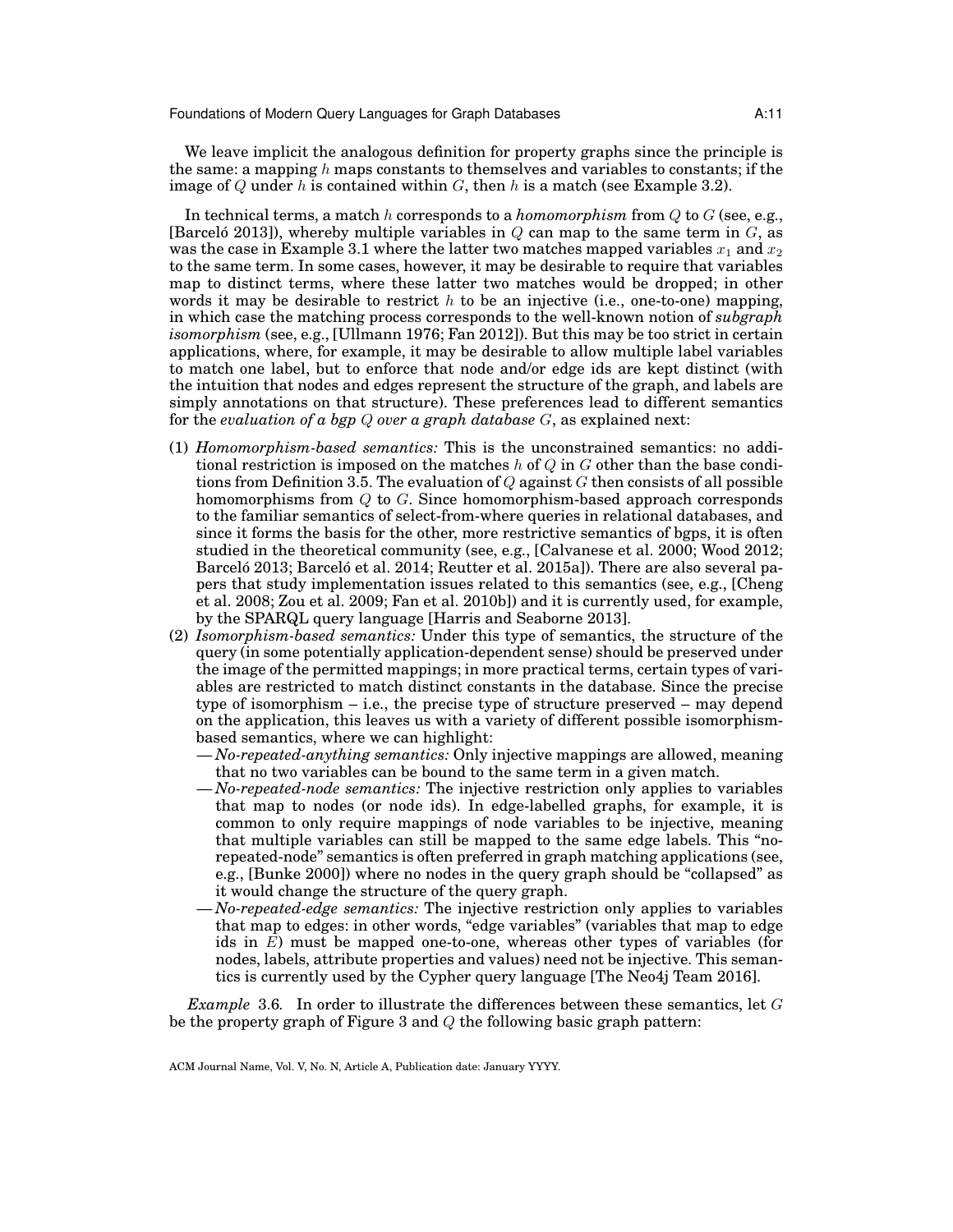A:12 **Reserves and A:12** R. Angles et al.



From evaluating  $Q(G)$ , we have the following (unrestricted) results:

| $x_1$          | $x_2$          | $x_3$   | $x_4$          | $x_{5}$        | $x_6$          | $x_7$   | $x_8$          | $x_{9}$        |
|----------------|----------------|---------|----------------|----------------|----------------|---------|----------------|----------------|
| n <sub>2</sub> | e <sub>2</sub> | directs | n <sub>1</sub> | Clint Eastwood | $e_3$          | acts_in | $n_3$          | Anna Levine    |
| n <sub>2</sub> | $e_3$          | acts in | $n_{3}$        | Anna Levine    | $e_2$          | directs | n <sub>1</sub> | Clint Eastwood |
| n <sub>2</sub> | e <sub>1</sub> | acts_in | n <sub>1</sub> | Clint Eastwood | $e_3$          | acts_in | n <sub>3</sub> | Anna Levine    |
| n <sub>2</sub> | $e_3$          | acts in | $n_3$          | Anna Levine    | e <sub>1</sub> | acts in | n <sub>1</sub> | Clint Eastwood |
| n <sub>2</sub> | e <sub>2</sub> | directs | n <sub>1</sub> | Clint Eastwood | e <sub>1</sub> | acts in | n <sub>1</sub> | Clint Eastwood |
| n <sub>2</sub> | e <sub>1</sub> | acts_in | n <sub>1</sub> | Clint Eastwood | $e_2$          | directs | n <sub>1</sub> | Clint Eastwood |
| n <sub>2</sub> | e <sub>1</sub> | acts in | n <sub>1</sub> | Clint Eastwood | e <sub>1</sub> | acts in | n <sub>1</sub> | Clint Eastwood |
| n <sub>2</sub> | $e_2$          | directs | n <sub>1</sub> | Clint Eastwood | e <sub>2</sub> | directs | $n_{1}$        | Clint Eastwood |
| n <sub>2</sub> | $^{e_3}$       | acts in | n <sub>1</sub> | Anna Levine    | $e_3$          | acts in | n <sub>1</sub> | Anna Levine    |

All matches are valid under the homomorphism-based semantics. Only the first two matches would be permitted under the no-repeated-anything semantics since the latter seven matches all map multiple variables to the same term. Only the first four matches would be valid under the no-repeated-node semantics since in the latter five matches, the "node variables"  $x_4$  and  $x_8$  map to the same node. Only the first six matches would be valid under the no-repeated-edge semantics since in the latter three matches, the "edge variables"  $x_2$  and  $x_6$  map to the same edge.

As the example suggests, the appropriate selection of semantics may vary from application to application: no one semantics fits all.  $\square$ 

While some of the previous semantics may restrict the duplication of terms within a single match – namely the isomorphism-based semantics – we can also consider an orthogonal choice of semantics with respect to duplicate matches in the result of evaluating a bgp  $Q$  over a graph database  $G$ , as follows:

- *Set semantics:* Q(G) is defined as a *set* of matches; in other words, the result of evaluating Q over G cannot contain duplicate matches.
- *Bag semantics:* Q(G) is defined as a *bag* of matches; more specifically, the number of times a match appears in the result corresponds with the number of unique mappings that witness the match.

In fact, on the level of bgps, duplicate matches cannot occur, and hence the set and bag semantics are equivalent. However, when we later extend bgps with features such as projection, union, etc., duplicate matches can occur, distinguishing both semantics.

We can then consider, for example, homomorphism-based set semantics, or isomorphism-based bag semantics, and so forth. Since in much of our discussion it will be inessential which underlying semantics we use for evaluating bgps, we may refer to  $Q(G)$  as the evaluation of bgp Q over a graph database G in a generic manner, where we assume a homomorphism-based set semantics unless otherwise stated.

## **3.2. Complex graph patterns**

In terms of traditional relational operations, basic graph patterns (bgps) cover the natural join, and selection based on equality (since constants can be embedded into a bgp). Complex graph patterns (cgps) extend bgps with further traditional relational operations – namely projection, union, difference, optional (aka. left-outer-join) and filter (which covers selection). We will now go through each of these features in turn.

**Projection**. We call the set of variables for which  $Q(G)$  potentially returns matches the *output variables* of the graph pattern Q (which is independent of G). For a bgp, this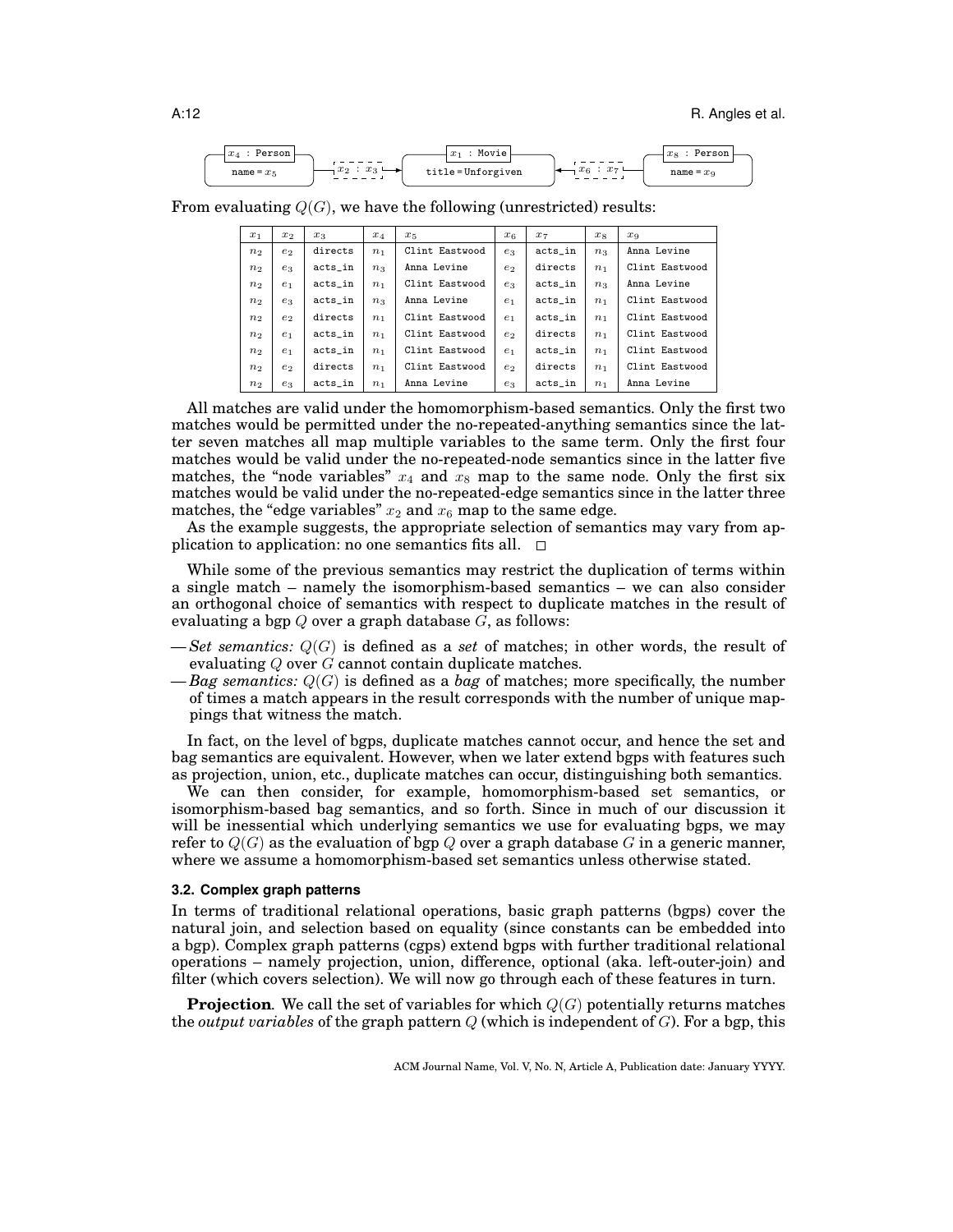is always the set of all variables in a query. However, projection allows for selecting a subset of the output variables of a graph pattern as the new output variables: it allows for stating which variables are deemed relevant in the evaluation of a cgp. For instance, in Example [3.6,](#page-10-0) to retrieve only the names of actors who starred together in Unforgiven – e.g., for a user who is uninterested in node or edge ids – we can project variables  $x_5$  and  $x_9$ ; other columns will then be simply omitted from the results. As expected, this operator is present in all practical query languages for graphs, often using the projection keyword SELECT as used by SQL.

**Join**. While the join of two bgps can be easily expressed as another bgp (under homomorphism-based semantics), more complex graph patterns or different semantics require the explicit use of this operator. This corresponds to the usual relational join (more specifically, a *natural join*) over the queries that are defined by two graph patterns  $Q_1$  and  $Q_2$ . The output variables of this join corresponds to the union of the output variables of  $Q_1$  and  $Q_2$ , and its evaluation contains all matches that can be obtained by joining a match in the evaluation of  $Q_1$  with a match in the evaluation of  $Q_2$ . More specifically, two such matches can be joined when they take the same values for the variables that are shared by the output variables of  $Q_1$  and  $Q_2$ ; in this case, we say that the matches are *compatible*. An explicit join is essential in any query language that goes beyond bgps to combine results from different operations.

**Union and difference***.* Let  $Q_1$  and  $Q_2$  be two graph patterns. The union of  $Q_1$  and  $Q_2$  is a complex graph pattern whose evaluation is defined as the union of the evaluations of  $Q_1$  and  $Q_2$ ; for example, in a movie database such as the one from Figure [3,](#page-5-1) one could use union to find the movies in which Clint Eastwood acted *or* which he directed. The difference of  $Q_1$  and  $Q_2$  is also a complex graph pattern whose evaluation is defined as the set of matches in the evaluation of  $Q_1$  that do not belong to the evaluation of  $Q_2$ ; for example, one could use difference to find the movies in which Clint Eastwood acted but did not direct. Computing the union of two sets of matches is rather simple in computational terms, and as expected most systems implement the union operator. However, difference is computationally more difficult for certain evaluation problems and as such some systems prefer to leave its implementation out. In some other cases, the implementation of the difference operator has been delayed for future revisions of the language, as was the case for SPARQL, where an explicit difference operator, called MINUS, was only introduced in SPARQL 1.1 [\[Harris and Seaborne 2013\]](#page-38-0).<sup>[7](#page-12-0)</sup>

**Optional**. This operator is based on the join of two graph patterns  $Q_1$  and  $Q_2$ , but instead of dismissing those matches in the evaluation of  $Q_1$  that cannot be joined with a match in the evaluation of  $Q_2$ , it keeps them in the result in order to maximise the amount of information retrieved. This feature is particularly useful when dealing with incomplete information, or in cases where the user may not know what information is available. For example, in the context of Figure [5,](#page-6-0) information relating to the gender of users is incomplete but may still be interesting to the client, where available. Let us assume that the client wishes to retrieve users that follow the U2 tag, where available, to find out what their genders are. Using a natural join, users such as Julie Freud that do not have an explicit gender would be excluded from the results. But instead by using optional, users without a gender will be returned and the value for gender in the corresponding match will simply be left undefined/blank. This operation, then, supports partial answers over incomplete data. In relational terms, the optional operator

<span id="page-12-0"></span><sup>7</sup>We briefly note that SPARQL supports a variant of UNION and MINUS where, if the output of the base patterns Q<sup>1</sup> and Q<sup>2</sup> differ, then *compatible* matches are unioned or removed, respectively [\[Pérez et al. 2009;](#page-39-8) [Angles and Gutierrez 2016\]](#page-36-7). In the case of union, this may create partial matches.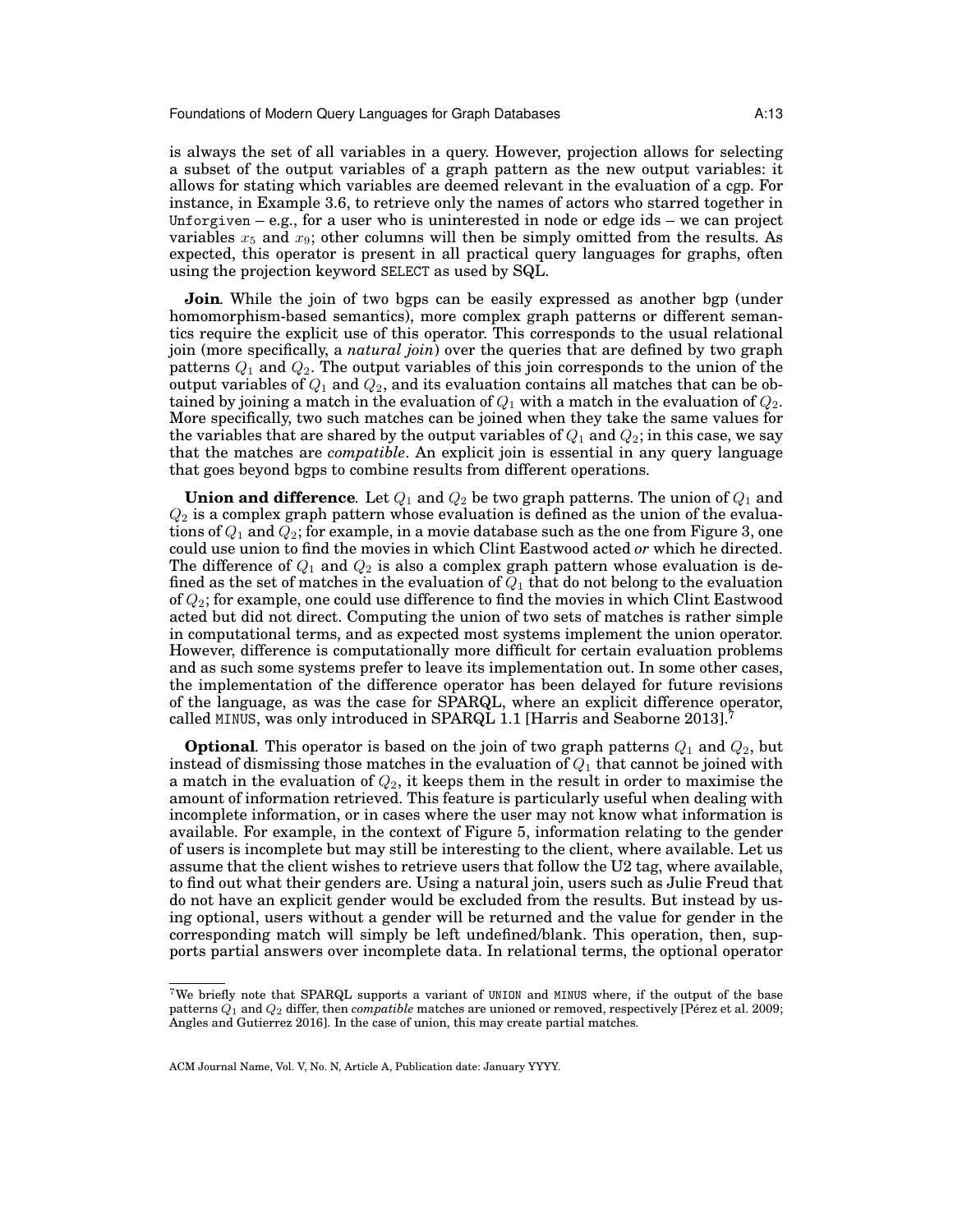<span id="page-13-1"></span>

<span id="page-13-2"></span>

(b) Example for a property graph

<span id="page-13-0"></span>Fig. 7. Two versions of a basic graph pattern to retrieve all pairs of co-stars for the movie Unforgiven: one for a graph database and one for a property graph

corresponds to the *left-outer join* [\[Galindo-Legaria and Rosenthal 1997\]](#page-38-5). The optional operator has been present in SPARQL since the original version [\[Prud'hommeaux and](#page-39-3) [Seaborne 2008;](#page-39-3) [Pérez et al. 2009\]](#page-39-8), and is also included, for example, in the Cypher query language [\[The Neo4j Team 2016\]](#page-40-1).

**Filter***.* Users may wish to restrict the matches of a cgp over a graph database G based on some of the intermediate values returned using, e.g., inequalities, or other types of expressions. For instance, with respect to Example [3.2,](#page-8-1) a client may be interested in finding things that mutual friends both liked during *October 2015*, in which case, the client could apply a filter on the cgp of the following form:

$$
01-10-15 \le x_5 \le 31-10-15 \text{ AND } 01-10-15 \le x_6 \le 31-10-15
$$

Applying a filter over a graph pattern does not change its output variables. In general, the filter expression covers the usual conditions permitted by the selection relational operator, including inequalities; boolean connectives such as AND, OR or NOT; etc. However, while basic filter operators are present in some form for all practical graph-based query languages, in certain languages a wide range of expressions is provided to support complex filtering criteria, including regular expressions over strings, arithmetic operators, casting, etc. We give some examples in the following section.

## **3.3. Graph patterns in practice**

We now take a closer look at how graph patterns are applied in three practical query languages: SPARQL, Cypher and Gremlin. We choose these languages because they are the most widely-used query languages in practice but offer significant differences: SPARQL operates over RDF graphs; Cypher is designed to operate over property graphs as defined previously; meanwhile, Gremlin is more imperative in nature than the other two, and is geared more towards graph traversal than graph pattern matching. Given that each of these three languages is associated with lengthy documentation, in the following our goal is not to be complete in discussing the graph pattern matching features of all three engines, but rather to give a quick comparative impression of each language through examples (for which we will use the bgps depicted in Figure [7\)](#page-13-0) and to highlight and contrast some important aspects.

**SPARQL***.* SPARQL is a declarative language recommended by the W3C for querying RDF graphs [\[Prud'hommeaux and Seaborne 2008;](#page-39-3) [Harris and Seaborne 2013\]](#page-38-0). The basic building blocks of SPARQL queries are *triple patterns*, which are RDF triples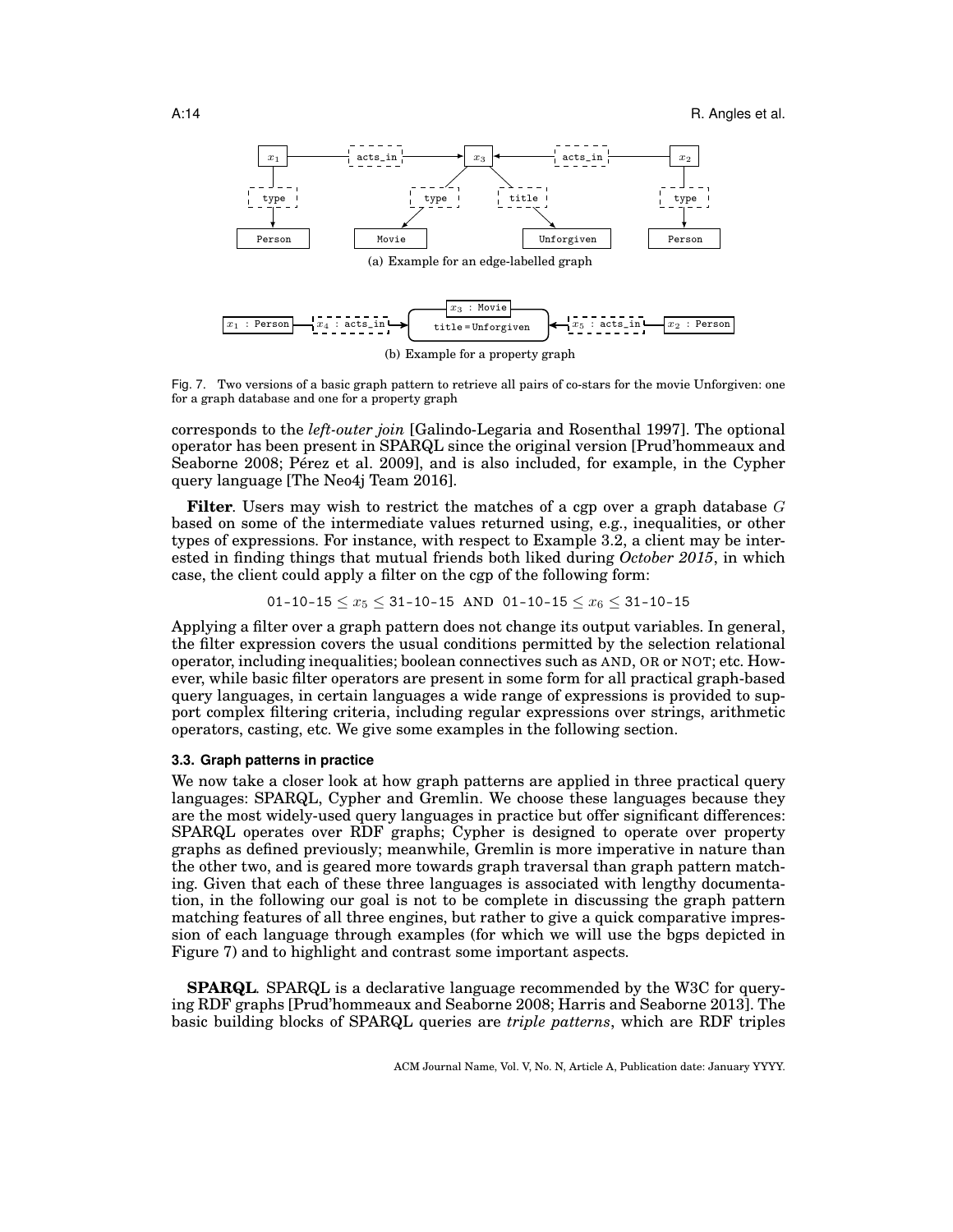Foundations of Modern Query Languages for Graph Databases A:15



<span id="page-14-0"></span>Fig. 8. RDF graph extending the edge-labelled graph of Figure [1](#page-3-0)

where the subject, object or predicate may be a variable (variables in SPARQL typically start with the symbol '?'). Several triple patterns can be combined (conjunctively) into a basic graph pattern. On top of basic graph patterns, SPARQL also supports all of the complex graph pattern features discussed previously (and more besides). The evaluation of bgps in SPARQL is done following homomorphism-based bag semantics. In the following, we will use Figure [8](#page-14-0) as our example RDF data.

*Example* 3.7*.* The following SPARQL query represents a complex graph pattern that combines the basic graph pattern of Figure [7\(a\)](#page-13-1) with a projection that asks to only return the co-stars and not the movie identifier:

```
PREFIX : <http://ex.org/#>
SELECT ?x1 ?x2
WHERE {
  ?x1 :acts_in ?x3 . ?x1 :type :Person .
 ?x2 :acts_in ?x3 . ?x2 :type :Person .
 ?x3 :title "Unforgiven" . ?x3 :type :Movie .
 FILTER(?x1 != ?x2)}
```
Recalling that constants in RDF graphs can be IRIs, the purpose of the PREFIX statement is to define a shortcut for a namespace under which constants appear; since prefixes are inessential to our discussion, we will henceforth leave them implicit. In the SELECT clause, we specify the variables we wish to project as output. The WHERE clause then captures the basic graph pattern of Figure [7\(a\):](#page-13-1) it contains six triple patterns (delimited by periods) that correspond to the edges of Figure [7\(a\).](#page-13-1) Additionally, since the semantics of SPARQL evaluation is homomorphism-based, we add a FILTER to ensure that we do not match cases where ?x1 and ?x2 map to the same person.

Applied to Figure [8,](#page-14-0) this query would thus return:

| 7x1             | ?x?             |
|-----------------|-----------------|
| :Clint_Eastwood | : Anna Levine   |
| : Anna Levine   | :Clint Eastwood |

Other matches for the bgp are removed by the filter and ?x3 is projected away.  $\Box$ 

The previous example shows how bgps, projection and filter are supported in SPARQL. We now look at some brief examples for the remaining cgp features that are all based on the graph database of Figure [8.](#page-14-0)

*Example* 3.8*.* We start with an example of a union to find movies that Clint Eastwood has acted *or* directed in.

SELECT ?x WHERE {{ :Clint\_Eastwood :acts\_in ?x . } UNION { :Clint\_Eastwood :directs ?x . }}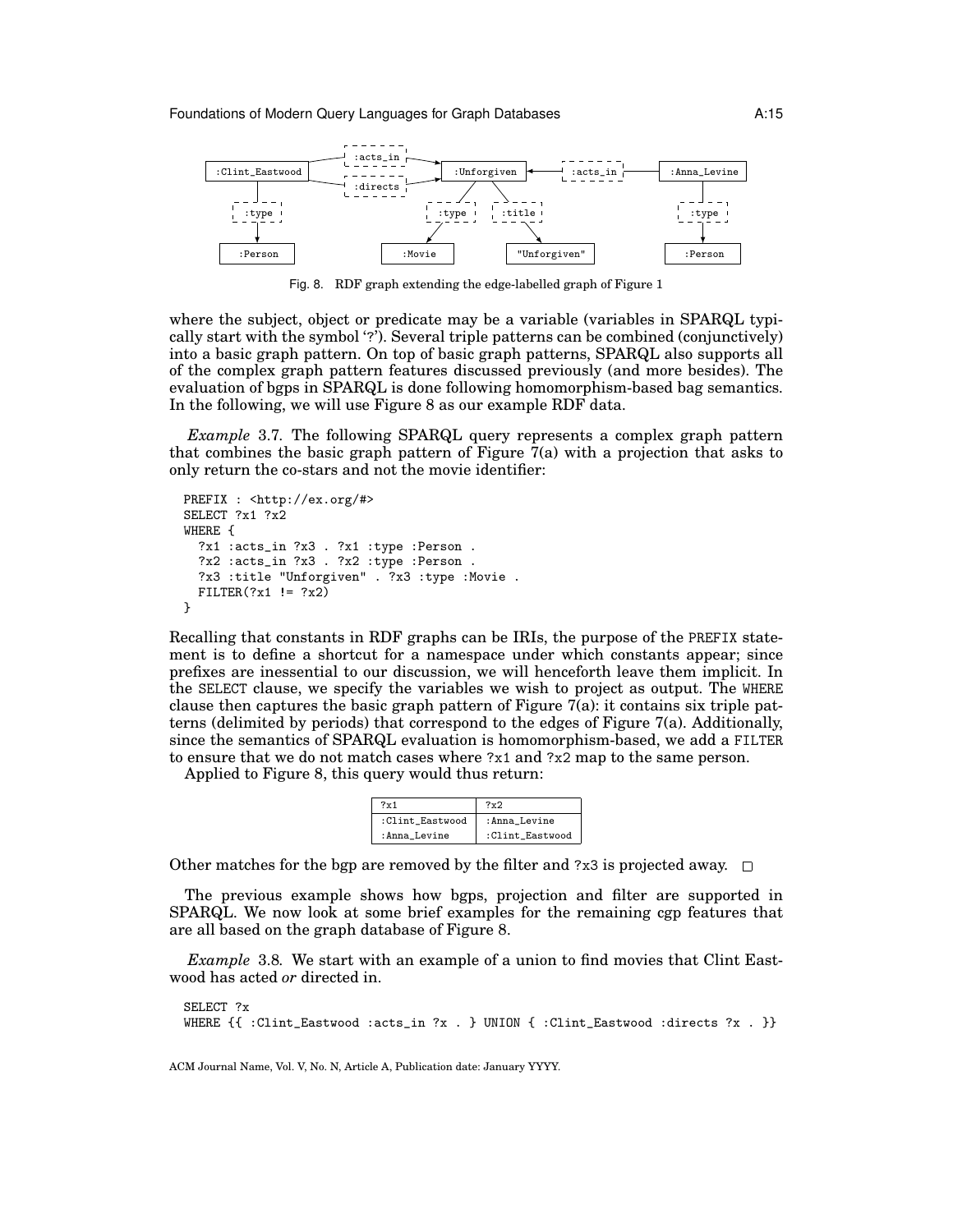Both patterns to the left and right of the UNION will be evaluated *independently* and their results unioned. This will return :Unforgiven; in fact, this result will be returned twice since SPARQL, by default, adopts a bag semantics.  $\Box$ 

*Example* 3.9*.* We could use difference to ask for people who acted in the movie Unforgiven but who did not (also) direct it:

SELECT ?x WHERE {{ ?x :acts\_in :Unforgiven . } MINUS { ?x :directs :Unforgiven . }}

Any match for the left side of the MINUS that is compatible with a match from the right side will be removed. Hence, this query will return : Anna\_Levine.  $\square$ 

*Example* 3.10*.* Using optional, we could ask for movies that actors have appeared in, and any other participation they had with the movie besides acting in it:

SELECT ?x1 ?x2 ?x3

```
WHERE \{\{\ ?x1 \ : \text{acts\_in} \ ?x2 \ .\} \ OPTIONAL \{ \ ?x1 \ ?x3 \ ?x2 \ . \ FILTER(?x3 != \text{acts\_in}) \ )\}
```
This will return:

| ?x1             | ?x2         | ?x3      |
|-----------------|-------------|----------|
| :Clint_Eastwood | :Unforgiven | :directs |
| : Anna_Levine   | :Unforgiven |          |

A result is still returned for :Anna\_Levine even though she had no other participation in the movie; instead the relevant column is left blank for that result.  $\Box$ 

In the latter example, we show how optional and filter can be combined. Of course, it is also possible to combine these features in other ways to form increasingly more complex graph patterns, for example, to find movies Clint Eastwood has neither acted nor directed in, or to find his co-stars in those movies he did not also direct, etc.

Here we have provided a few brief examples of the most notable features for graph patterns that SPARQL supports. However, the list of graph pattern features we cover is far from complete, where for example SPARQL 1.1 now supports a wide range of FILTER expressions, variable assignments, arithmetic operations, conditionals, federation, and so forth. Likewise, rather than operate over a single graph, SPARQL operates over collections of graphs, called "Named Graphs", which allow for selecting customised partitions of the data over which queries should be executed. We refer to the official standard for more details [\[Harris and Seaborne 2013\]](#page-38-0). Other SPARQL features such as property paths will be covered in later sections.

**Cypher***.* Cypher is a declarative language for querying property graphs that uses "patterns" as its main building blocks [\[The Neo4j Team 2016\]](#page-40-1). Patterns are expressed syntactically following a "pictorial" intuition to encode nodes and edges with arrows between them. Unlike SPARQL, Cypher uses isomorphism-based no-repeated-edges bag semantics. We again give a quick flavour of Cypher in some examples, where this time we will consider evaluation against the property graph of Figure [3.](#page-5-1)

<span id="page-15-0"></span>*Example* 3.11. The pattern in Figure [7\(b\)](#page-13-2) would be written in Cypher as:

```
MATCH (x1:Person) -[:acts_in]-> (:Movie {title:"Unforgiven"})
                    <-[:acts_in]- (x2:Person)
RETURN x1,x2
```
The MATCH clause specifies the bgp in question. Nodes are written inside "( )" brackets and edges inside "[ ]" brackets. Filters for labels can be written after the node separated with a ":" symbol, such that (x1:Person) represents a node x1 that must match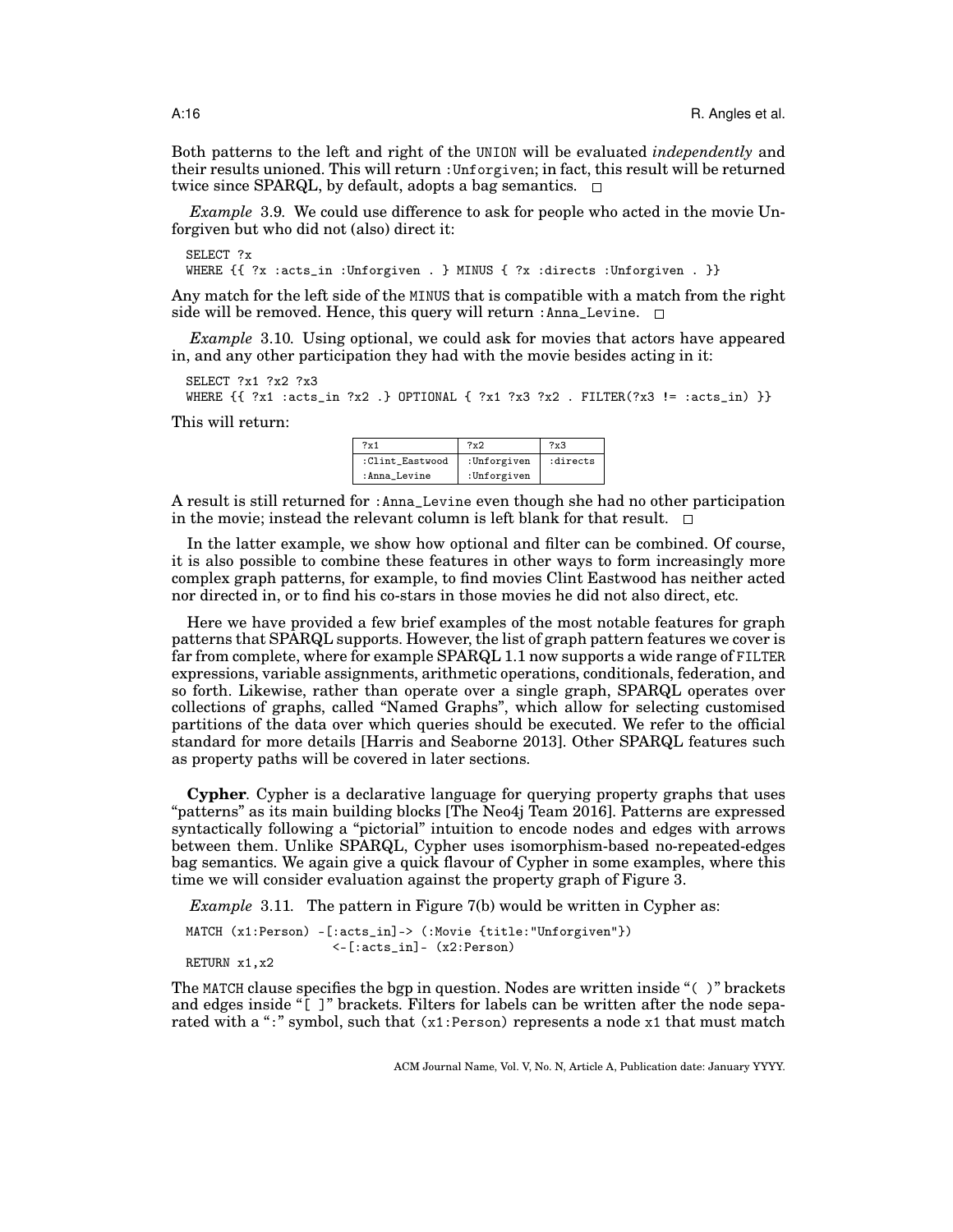Foundations of Modern Query Languages for Graph Databases A:17

to a node labelled Person. Specific values for properties can be specified within "{ }" brackets; for instance (:Movie {title:"Unforgiven"}) represents a node that must match to a node labelled Movie and that must have value Unforgiven for the property title. The RETURN clause can be used to project the output variables. Implicit projection is also allowed inside the pattern itself by simply omitting some of the variables; we have done this for the edges and the node with label Movie.

Cypher implements a no-repeated-edge semantics, and thus the evaluation of this query against the movie graph of Figure [3](#page-5-1) would not include the match that sends both x1 and x2 to the node of Clint Eastwood (that is, n1) since it would require mapping to the same edge  $e_1$  twice in a single match (and likewise for the match that sends  $x_1$  and x2 to the node of Anna Levine). One possibility to overcome this restriction is to use the explicit (natural) join operation of Cypher, which is invoked by simply including additional MATCH commands. For example, if we wanted to construct a pattern that retrieves all pairs of actors who act in the same movie, including pairs that repeat the same actor, we would use the following Cypher statement:

```
MATCH (x1:Person) -[:acts_in]-> (x3:Movie {title:"Unforgiven"})
MATCH (x2:Person) -[:acts_in]-> (x3)
RETURN x1,x2
```
This is equivalent to the natural join of the evaluations of the two patterns given by the two MATCH statements. In this case, we would also get the matches that send both x1 and x2 to the node of Clint Eastwood (and likewise to the node of Anna Levine).  $\Box$ 

If a variable x stores a node or edge id, Cypher offers an "." operator to refer to the value of some property of x. For instance, in our previous example we can refer to the value of the property name for the variable  $x1$  by using notation " $x1$ .name", and thus use "RETURN x1.name,x2.name" to return the actors' names (rather than their node ids).

Cypher supports union, difference, optional, and filter. We now provide similar example queries as for SPARQL, this time against the property graph of Figure [3.](#page-5-1)

*Example* 3.12*.* In the following query, we use union to ask for the titles of movies that Clint Eastwood either acted in or directed:

```
MATCH (:Person {name:"Clint Eastwood"}) -[:acts_in]-> (x3:Movie)
RETURN x3.title
UNION ALL MATCH (:Person {name:"Clint Eastwood"}) -[:directs]-> (x3:Movie)
RETURN x3.title
```
Both patterns will be evaluated independently and their results unioned. The "ALL" keyword indicates that duplicates should be returned; in this case, the title Unforgiven will be returned twice. Omitting the "ALL" keyword, the title would appear once.  $\Box$ 

*Example* 3.13*.* We can use difference to return the people who acted in but did not direct the movie Unforgiven:

```
MATCH (x1:Person) -[:acts_in]-> (x3:Movie {title:"Unforgiven"})
WHERE NOT (x1) -[:directs]-> (x3)RETURN x1.name
```
The "NOT" keyword indicates the difference operator: any match for the initial pattern that is compatible with a match for the pattern indicated after "NOT" will be removed. In this case, Anna Levine will be returned.  $\Box$ 

*Example* 3.14*.* We now use optional and filter to find movies in which people have acted and other ways they participated in the movie, if any.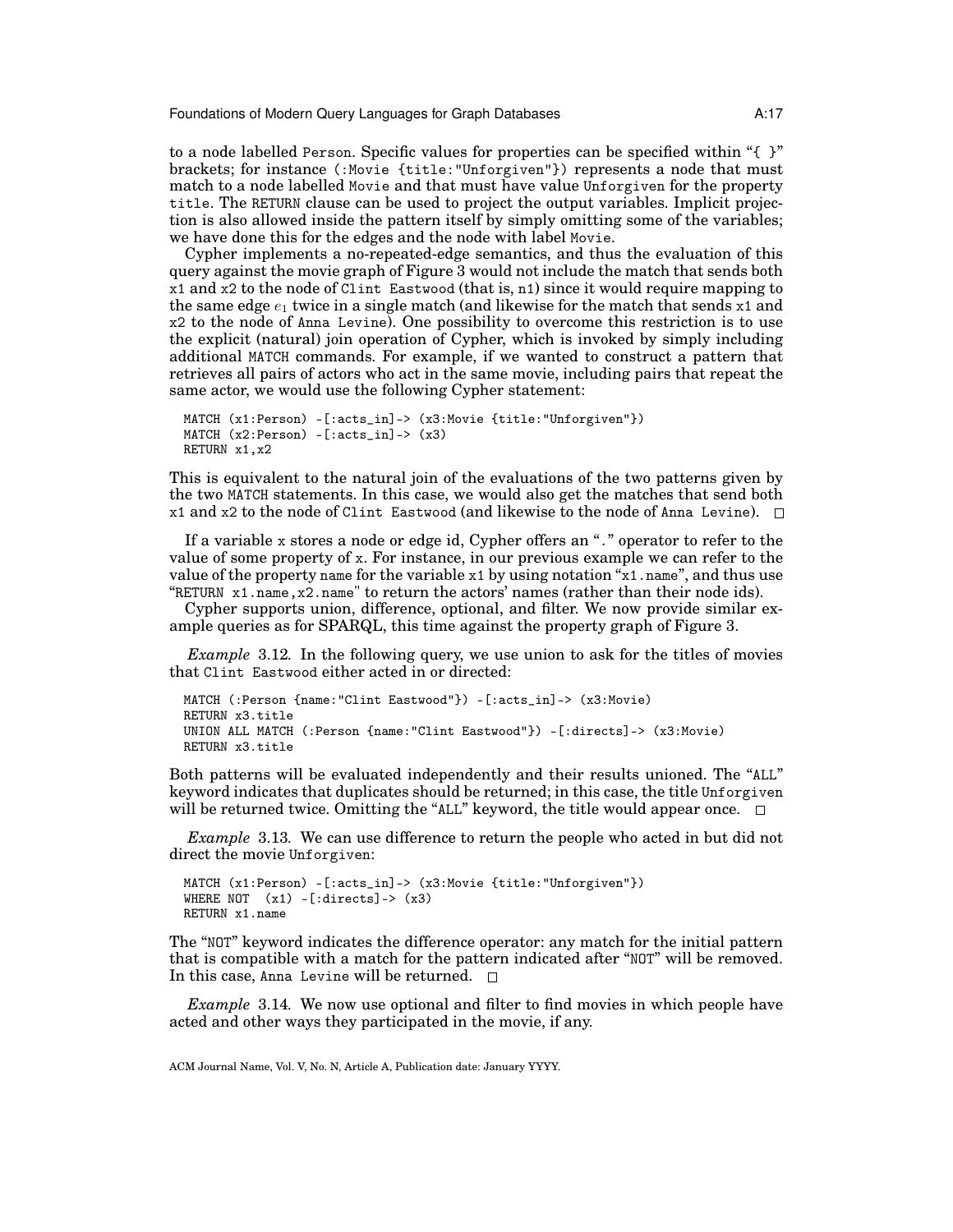```
MATCH (x1:Person) -[:acts_in]-> (x3:Movie)
OPTIONAL MATCH (x1) - [x4] \rightarrow (x3)WHERE type(x4) <> "acts_in"
RETURN x1.name AS name, x3.title AS movie, type(x4) as part
```
In this query, the WHERE clause is a true filter expression: "<>" denotes inequality and "type" is a built-in function to return the label of an edge. The first match will retrieve all pairs of actors and movies, where the second optional match will check the other edges between each such pair matching edges where the label is not acts\_in.

Cypher allows the use of the operator AS in the RETURN clause to indicate that the results of the query should be displayed under some specific names for columns. For instance, the use of "x3.title AS movie" indicates that the values of the property title of the nodes stored in the variable x3 will be displayed in a column with name movie. Hence, the query in this example returns:

| name           | movie      | part    |
|----------------|------------|---------|
| Clint Eastwood | Unforgiven | directs |
| Anna Levine    | Unforgiven |         |

Given that we use the optional matching functionality, we see that the result for the Anna Levine node is preserved even though she only acted in the movie.  $\Box$ 

Once again, here we only provide examples of the *core* matching features supported by Cypher to give a flavour of the language; we refer the interested reader to the online documentation for further details [\[The Neo4j Team 2016\]](#page-40-1).

**Gremlin***.* The last language we review is Gremlin: the query language of the Apache TinkerPop3 graph Framework [\[Apache TinkerPop 2017\]](#page-36-0). Although Gremlin is also specified with the property graph model in mind, it differs quite significantly from the previous two declarative languages and has a more "functional" feel: while SPARQL and Cypher have obvious influences from SQL for example, Gremlin feels more like a programming language interface.[8](#page-17-0) Likewise, its focus is on navigational queries rather than matching patterns; however, amongst the "graph traversal" operations that it defines, we can find familiar graph pattern matching features. Similarly to SPARQL, Gremlin also uses the homomorphism-based bag semantics.

*Example* 3.15*.* Intuitively, Gremlin traversals give explicit instructions as to how the graph is to be navigated. For example, to retrieve all movies where Clint Eastwood is an actor, we first load a "graph traversal" object (labelled G here) and write:

```
G.V().hasLabel('Person').has('name','Clint Eastwood')
  .out('acts_in').hasLabel('Movie')
```
The call  $G.V()$  will return the set of all nodes in the graph (V stands for "vertex"). We then apply two selections on the set of nodes, where the sequence of calls G.V().hasLabel('Person').has('name','Clint Eastwood') retrieves precisely those nodes with label Person and name Clint Eastwood. The command out('acts\_in') retrieves all nodes that can be reached from these latter nodes with an edge labelled acts\_in. Finally hasLabel('Movie') filters nodes not labelled with Movie.  $\Box$ 

Gremlin is most natural when expressing paths because all such patterns can be simulated by a traversal on the graph.

<span id="page-17-1"></span><span id="page-17-0"></span><sup>8</sup>Strictly speaking, Gremlin is a functional language that includes several operators that are out of the scope of this survey. We concentrate on querying functionalities, denoted as "graph traversals" in the documentation [\[Apache TinkerPop 2017\]](#page-36-0). There are various versions of Gremlin for integration with different programming languages. Here we stick with Gremlin-Groovy.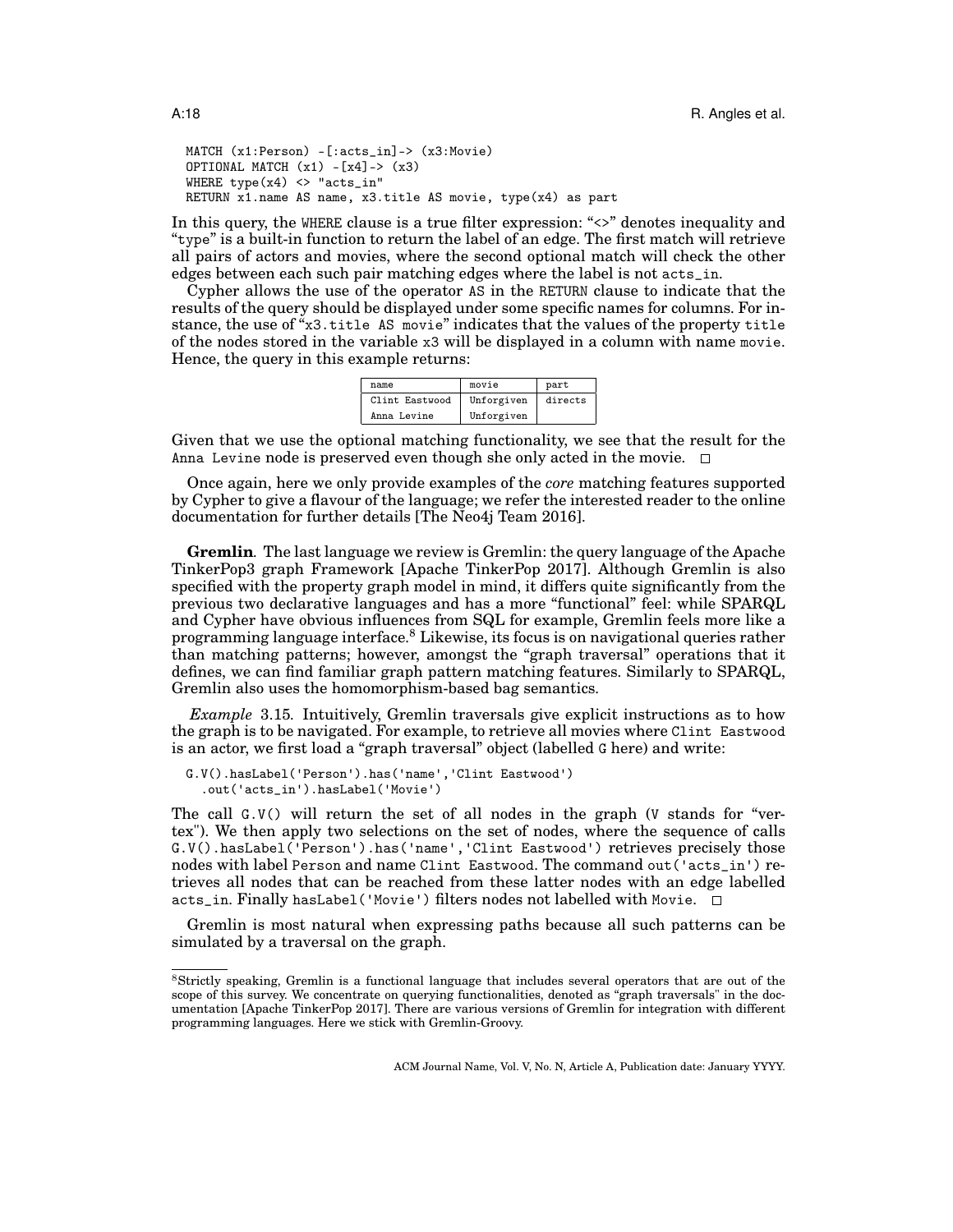Foundations of Modern Query Languages for Graph Databases A:19

*Example* 3.16*.* The following Gremlin traversal allows us to obtain all co-actors of Clint Eastwood:

```
G.V().hasLabel('Person').has('name','Clint Eastwood')
  .out('acts_in').hasLabel('Movies')
    .in('acts_in').hasLabel('Person')
```
This query navigates through the movies of Clint Eastwood as before, but then continues: the command in('acts\_in') looks for nodes that are connected by an edge labelled acts\_in in the opposite direction as the traversal, and then hasLabel('Person') again filters out any nodes that are not of label Person.  $\Box$ 

Nevertheless, Gremlin does include a way of specifying more general bgps (including branches and cycles): traversals are used to encode the structure, but nodes can be cross-referenced at different points using variables specified by means of the as command, while the pattern is then evaluated using the match command.

*Example* 3.17*.* To illustrate a more complex example, we show how the bgp in Figure [7\(b\)](#page-13-2) can be expressed in Gremlin. The following example additionally includes an explicit filter to ensure that  $x_1$  does not map to the same constant as  $x_2$  in any match, and also adds a projection to return only results for the x1 and x2 variables (in this case returning only the co-stars, not the movie they co-starred in).

```
G.V().match(
 __.as('x1').hasLabel('Person').out('acts_in').hasLabel('Movies').as('x3'),
 __.as('x3').has('title','Unforgiven').in('acts_in').hasLabel('Person').as('x2'),
  .where('x1', neq('x2'))
).select('x1','x2')
```
Again G.V() returns all vertices in the graph. The match command then takes a list of arguments; in this case, the command takes three arguments that specify two inner traversals and a filter. The '\_\_' operator means that the subsequent operation is applied on the parent traversal one level up, meaning that, for example, "\_\_as('x1')" will apply over all nodes in G.V(). The 'as' command declares a variable; however, rather than " $\_\text{as}('x1')$ " binding all nodes to variable x1, the entire traversal acts as a bgp, meaning that subsequent steps from a node in x1 must be satified for the variable to match that node. Each inner traversal can thus be seen as a tree-shaped bgp. These inner traversals are then joined to create a more complex bgp that may contain cycles. In the above example, the two inner traversals are accompanied by a where command that calls a not-equals (neq) filter to ensure that  $x1$  and  $x2$  are not bound to the same result. The select command (outside match) then performs a projection to select the output of the query: only the co-stars, not the movie.  $\Box$ 

While Gremlin supports bgps, filters and projection, its main focus is on navigational queries, which will be discussed in Section [4.](#page-19-0) The current version has limited support for declarative-style operators for complex graph patterns. While a "union" command exists, and difference can be emulated by the "drop" command, the current version does not have explicit support for optional. We will not go into details but instead refer the interested reader to the online documentation [\[Apache TinkerPop 2017\]](#page-36-0).

## <span id="page-18-0"></span>**3.4. The complexity of evaluating graph patterns**

To understand the computational complexity of working with a query language we consider the following evaluation problem: given a query  $Q$  in this language, a possible answer h and a graph database or property graph  $G$ , verify whether h is an answer to Q over G; that is, verify whether  $h \in Q(G)$ . The most basic fragment of graph query languages that needs to be considered is the fragment consisting of bgps and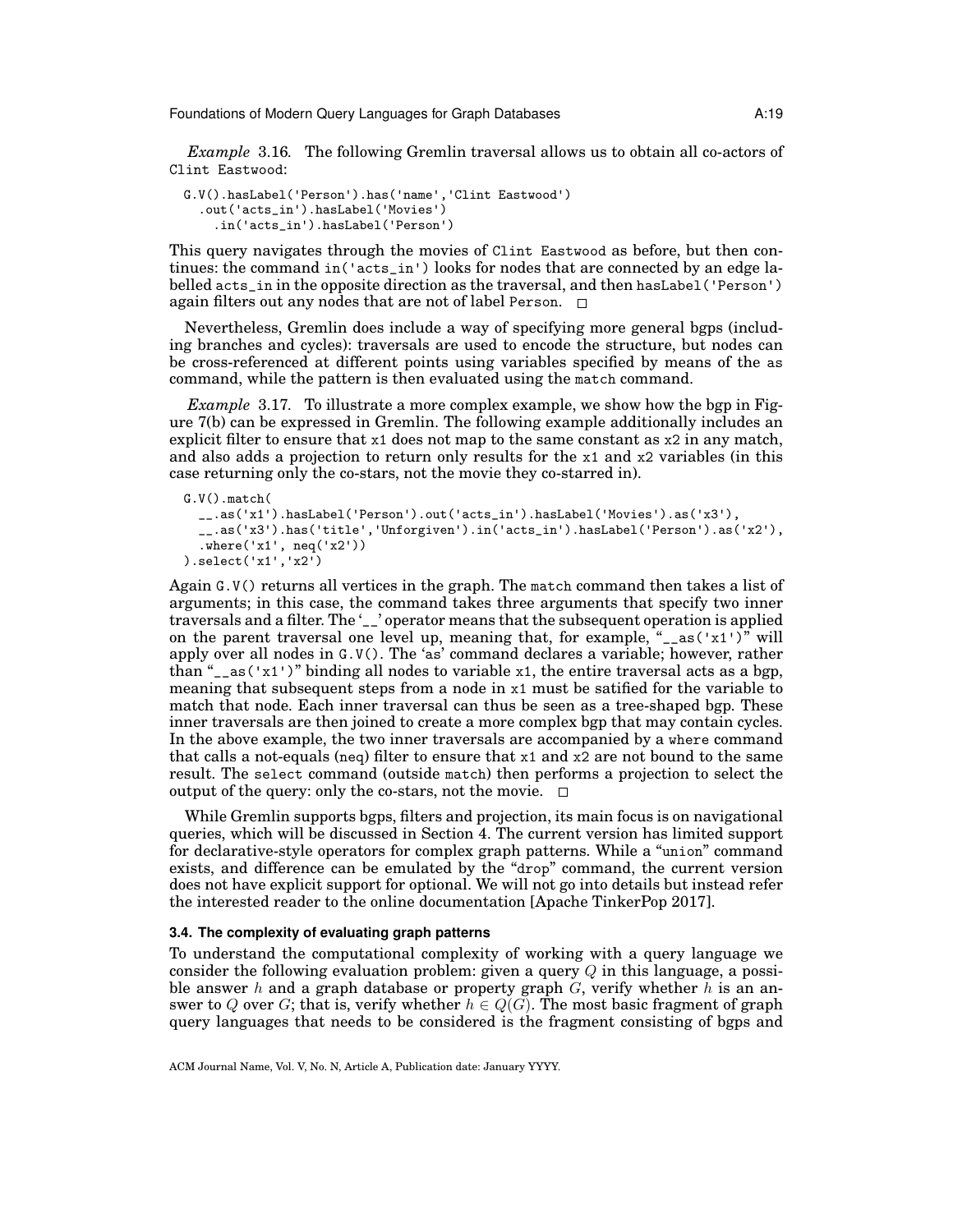projection, which corresponds to conjunctive queries in relational databases [\[Abite](#page-36-5)[boul et al. 1995\]](#page-36-5). The evaluation problem for this fragment is NP-complete for the homomorphism-based semantics and the three versions of the isomorphism-based semantics considered in Section [3.1;](#page-7-3) NP-hardness can be proven for the former by reduction from the graph homomorphism problem [\[Hell and Nesetril 2004\]](#page-38-6), while for the latter, it can be established by reduction from the subgraph isomorphism problem [\[Ullmann 1976\]](#page-40-7). All of these results hold under set or bag semantics since the question of " $h \in Q(G)$ ?" is not affected by such a choice of semantics.

In practice the size of the query  $Q$  is typically much smaller than the size of the database  $G$ , so it is common practice to assign different roles to the two when analysing query evaluation. This motivated the introduction of the notion of *data complexity* [\[Vardi 1982\]](#page-40-9), in which  $Q$  is assumed to be fixed and the input is given by  $G$  only; this is in contrast to the more general notion of *combined complexity*, which is defined with respect to the input query and the database (as in the previous paragraph). Under data complexity, evaluation of queries consisting of bgps and projection can not only be solved in polynomial time, but also can be carried out in logarithmic space for all the semantics considered in Section [3.1](#page-7-3) [\[Abiteboul et al. 1995\]](#page-36-5). Although data complexity might seem a bit simplistic at first sight, it has proven useful for understanding the cost of evaluating small queries over datasets of moderate size.

Furthermore, in practice one is often interested in matching simple bgps that are not necessarily that difficult to evaluate. Both the graph theory and the database communities have dedicated vast amounts of work to identifying classes of patterns for which the matching problem can be efficiently solved, even in combined complexity. One of the main results here indicates that, intuitively speaking, the more cyclical the underlying structure of the graph pattern (i.e., the less it resembles a tree), the more difficult the query is to evaluate; this notion of cyclicity is captured formally by a notion call *treewidth*, where we refer the reader to, e.g., [\[Chekuri and Rajaraman 2000;](#page-37-6) [Dalmau et al. 2002;](#page-37-7) [Gottlob et al. 2016\]](#page-38-7) for detailed discussion.

Going beyond the fragment covering bgps and projection, the combined complexity of the evaluation of cgps has been extensively studied for SPARQL. To recap the main results, let us first consider SPARQL under set semantics. If only projection, join, union and filter are allowed in the language, then the combined complexity of the evaluation problem remains NP-complete. If difference and optional are also allowed, then SPARQL has the same operators as relational algebra, so the combined complexity is PSPACE-complete [\[Vardi 1982\]](#page-40-9). Interestingly, it can be proven that the MINUS operator of SPARQL can be simulated using optional, filter and join [\[Angles and Gutierrez](#page-36-8) [2008\]](#page-36-8), so the complexity of the evaluation problem remains PSPACE-complete without MINUS. Moreover, the same complexity bound can be obtained if only join and optional are allowed [\[Schmidt et al. 2010\]](#page-40-10), but in this case the proof is not based on an expressiveness argument. For the case of SPARQL under bag semantics, the combined complexity of the evaluation problem remains PSPACE-complete. To the best of our knowledge, the complexity of cgps has not been studied for the cases of Cypher and Gremlin, thus opening interesting opportunities for future investigation. We further discuss open questions regarding the complexity of Cypher and Gremlin in Section [5.](#page-31-0)

# <span id="page-19-0"></span>**4. NAVIGATIONAL QUERIES**

While graph patterns allow for querying graph databases in a bounded manner, it is often useful to provide more flexible querying mechanisms that allow to *navigate* the topology of the data. One example of such a query is to find all friends-of-a-friend of some person in a social network such as the one in Figure [5.](#page-6-0) Here we are not only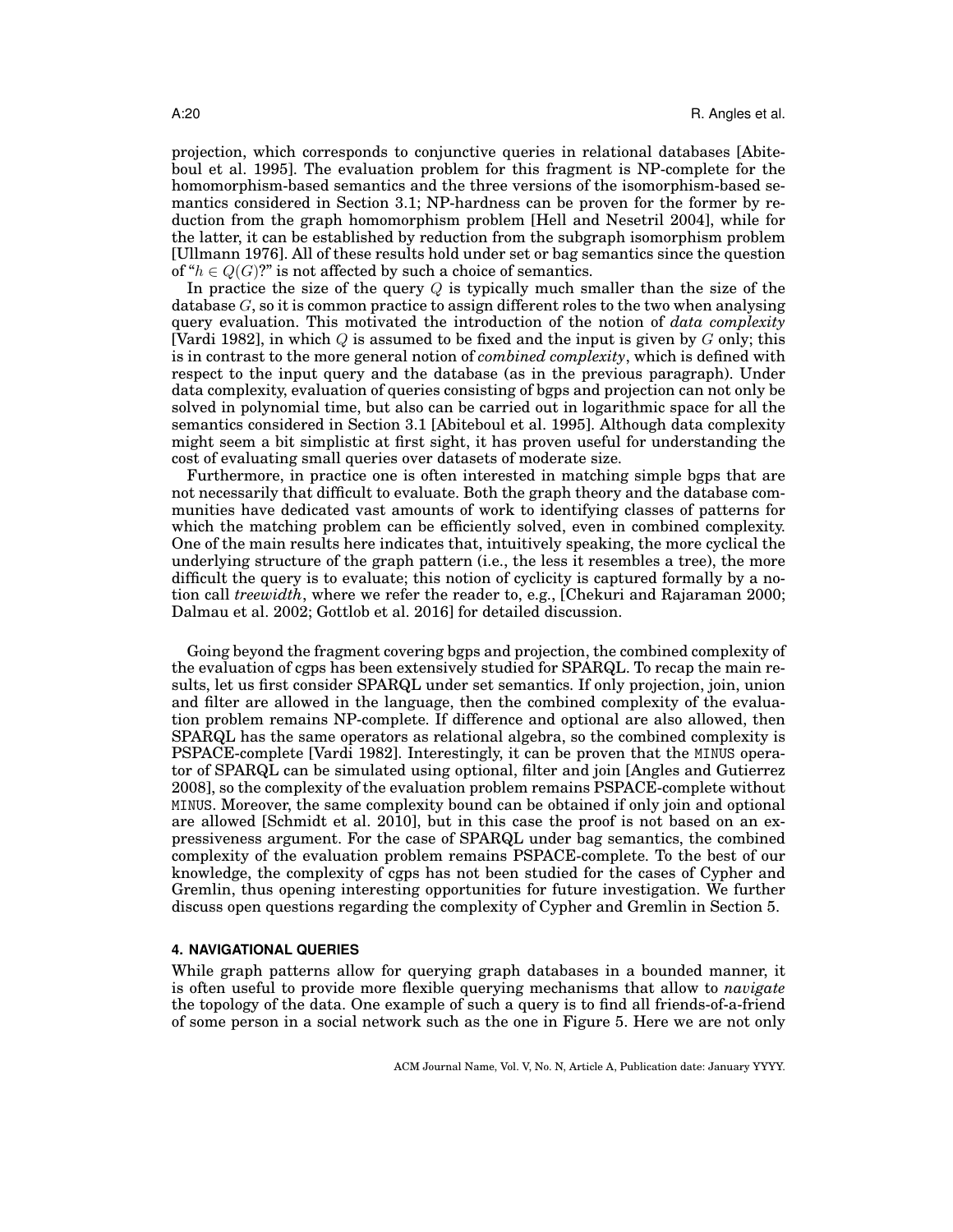### Foundations of Modern Query Languages for Graph Databases A:21

interested in immediate acquaintances of a person, but also the people she might know through other people; namely, her friends-of-a-friend, their friends, and so on.

Queries such as the one above are called *path queries*, since they require us to navigate through the graph using paths of potentially arbitrary length. Path queries have long been established as the core of navigational querying in graphs by the research community [\[Wood 2012;](#page-40-3) [Barceló 2013\]](#page-36-1) and are widely supported in graph database engines [\[The Neo4j Team 2016;](#page-40-1) [Harris and Seaborne 2013;](#page-38-0) [Apache TinkerPop 2017\]](#page-36-0). Furthermore, path queries have found applications in areas such as the Semantic Web [\[Alkhateeb et al. 2009;](#page-36-9) [Pérez et al. 2010;](#page-39-9) [Paths 2009\]](#page-39-10), provenance [\[Holland et al. 2008\]](#page-38-8) and route-finding applications [\[Barrett et al. 2000\]](#page-37-8), amongst others. It is therefore natural to add path queries to basic graph patterns as the core of graph querying. We call such queries *navigational queries*, and in this section we discuss how they can be used to query graph databases. We start with path queries.

## <span id="page-20-2"></span>**4.1. Path Queries**

Paths are the most basic navigational object in a graph database. The most fundamental type of path query is that of *path existence*, which asks if there is some directed path between two nodes in a property graph, irrespective of edge labels; in some cases, one or all such paths can be additionally returned. This is a foundational notion related to the problems of reachability and transitive closure in directed graphs [\[Yu and](#page-40-5) [Cheng 2010\]](#page-40-5), and for this reason it has been well studied by the theoretical community. However, in practice, one often needs *path queries* that impose additional constraints on the path that is to be computed, such as restrictions on edge labels. The transitive friend-of-a-friend relation in social networks is such an example: we are interested in paths composed only of edges labelled with knows (and not likes or any other label).

**Definition**. We can define a *path query* as having the general form  $P = x \stackrel{\alpha}{\rightarrow} y$ , where  $\alpha$  specifies conditions on the paths we wish to retrieve and x and y denote the endpoints of the path. The endpoints x and y can be variables, or specific nodes, or a mix of both, or even the same node (in which case we are specifying a cycle). For the expression  $\alpha$ , we can use the symbol  $*$  to signify that we are only interested in the existence of a path connecting two nodes without imposing any further constraints; otherwise, there are a variety of formalisms under which  $\alpha$  can express more complex *path constraints* [\[Cruz et al. 1987;](#page-37-9) [Mendelzon and Wood 1989;](#page-39-11) [Barceló et al. 2012a;](#page-36-10) [Cal](#page-37-10)[vanese et al. 2003;](#page-37-10) [Libkin et al. 2016\]](#page-39-12), but probably the most famous is that of *regular expressions* [\[Hopcroft et al. 2003\]](#page-38-9) defined over the set *Lab* of edge labels. When used as a path constraint, a regular expression specifies all paths whose edge labels, when concatenated, form a word in the language of the regular expression. Intuitively speaking, regular expressions allow for concatenating paths, for applying a union/disjunction of paths, and for applying a path zero or many times. Path queries specified using regular expressions are commonly known as *Regular Path Queries* (RPQs).

<span id="page-20-1"></span>*Example* 4.1*.* The (transitive) friend-of-a-friend relationship in our social network can be expressed via the following regular path query (RPQ):

$$
P \ := \ x \xrightarrow{\texttt{knows}^+} y.
$$

Here the symbol '+' denotes "one-or-more", where the regular expression knows  $^+$  is used to specify all paths formed from a sequence of one-or-more forward-directed edges with the label knows.<sup>[9](#page-20-0)</sup> Thus the endpoints x and y would be matched to any two nodes in

<span id="page-20-0"></span><sup>&</sup>lt;sup>9</sup>Note that knows<sup>+</sup> is equivalent to knows · knows<sup>\*</sup>, where '\*' denotes the Kleene star (zero-or-more) and '<sup>∙</sup> denotes concatenation.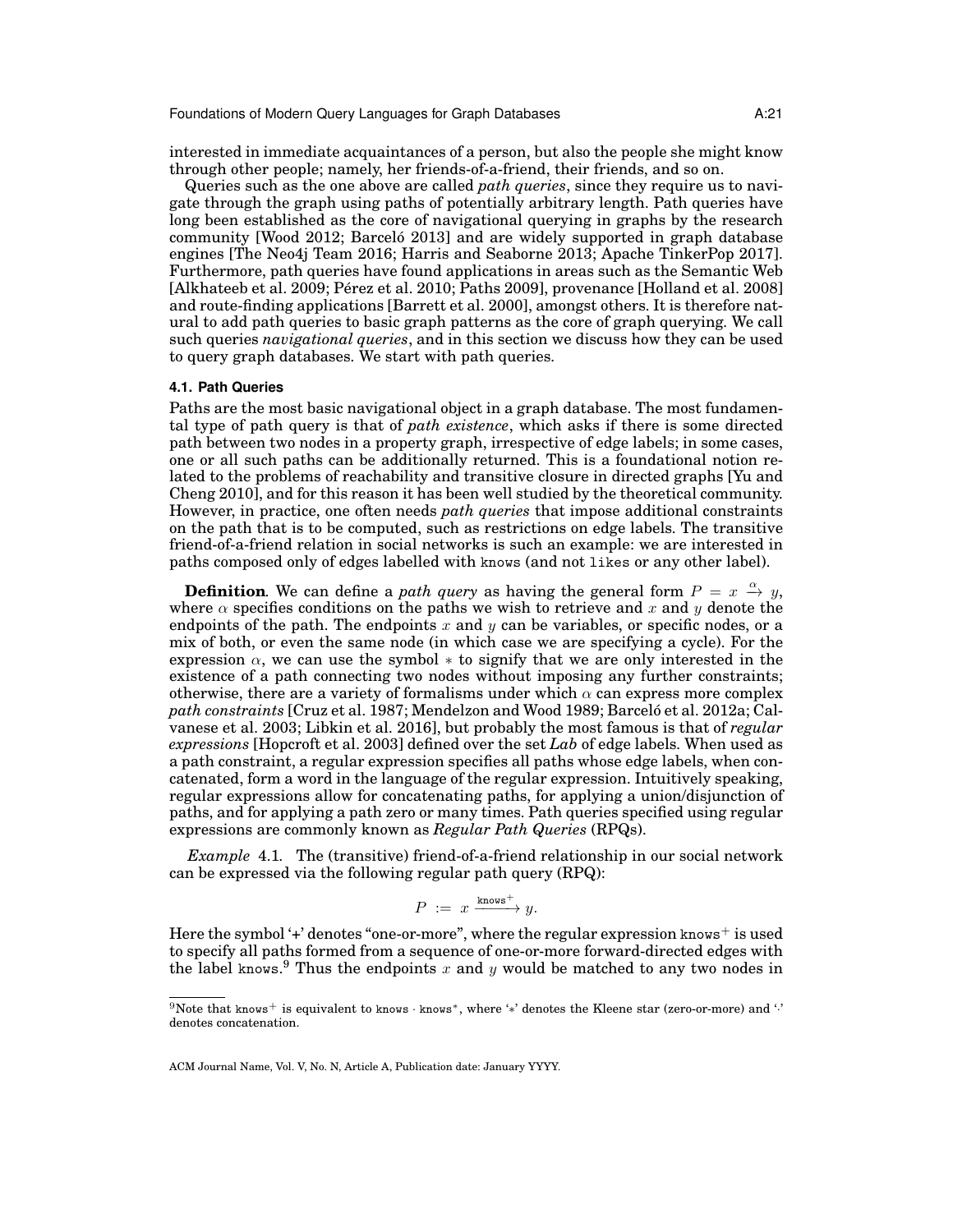the social network connected by such a path. Similarly, we can use the path query:

$$
P' \ := \ x \xrightarrow{\text{knows}^+ \cdot \text{likes}} y,
$$

where " denotes concatenation, to match nodes x and y such that x is a person and y is a post that is liked by a (transitive) friend-of-a-friend of x. Finally we can apply a union of paths to match the liked or disliked posts of transitive friends-of-a-friend of  $x$ :

$$
P'':= x \xrightarrow{\texttt{knows}^+(\texttt{likes} \mid \texttt{dislikes})} y,
$$

where the '|' symbol here denotes a union.  $\square$ 

The features of RPQs can be combined to (implicitly) support a number of other navigational operations on graphs. For instance, the RPQ  $P = x \xrightarrow{\alpha} y$ , with

$$
\alpha = \text{knows} \mid (\text{knows} \cdot \text{knows}) \mid \dots \mid (\text{knows} \cdot \text{knows} \cdot \dots \cdot \text{knows})
$$
\n
$$
k \text{ times}
$$

defines the friend-of-a-friend relationship up to depth  $k \geq 2$ . Likewise, for example, the RPQ  $x \xrightarrow{Lab^*} y$ , where  $Lab^*$  is the regular expression that accepts all words over *Lab*, corresponds to the path query that imposes no constraints on paths. Regardless, we will keep using  $x \stackrel{*}{\rightarrow} y$  to express this query, even when talking about RPQs.

However, there are various navigational operations not supported by RPQs that seem quite natural. RPQs are sometimes thus extended to allow further expressions. One such extension is to allow an *inverse* operator  $a^-$  (for  $a$  in  $Lab$ ) to specify the traversal of edges in a backwards direction, giving rise to *Two-way Regular Path Queries* (2RPQs), which are RPQs enhanced with inverses [\[Calvanese et al. 2002;](#page-37-11) [Calvanese](#page-37-10) [et al. 2003\]](#page-37-10).

<span id="page-21-0"></span>*Example* 4.2*.* Consider now a movie database such as the one in Figure [3.](#page-5-1) The following two-way regular path query (2RPQ) retrieves all co-stars in the database:

$$
P := x \xrightarrow{\texttt{acts_in}\texttt{-acts_in}^-} y.
$$

The expression  $\arctan x$  matches a node x against a person, then the path navigates to the movies that x starred in, and then backwards to x's co-stars (or to x itself). Similarly, we can use the path query:

$$
P' \ := \ x \xrightarrow{\text{(acts_in-acts_in^-)}} y
$$

to compute the transitive closure of the co-star relationship; for example, if we wished to check which actors have a finite *Bacon number* [\[Reynolds 2015\]](#page-39-13) – i.e., which actors have transitively co-starred in a movie with the actor Kevin Bacon – we could use this pattern, setting x to Kevin Bacon and leaving y as a variable.  $\square$ 

The need for RPQs (and their extended forms) has been long argued by the research community [\[Buneman et al. 1996;](#page-37-12) [Buneman 1997\]](#page-37-13) and recently they have been implemented in various systems; for example, extensions of RPQs form the conceptual core of "property paths" in the SPARQL 1.1 standard [\[Harris and Seaborne 2013\]](#page-38-0), which have been implemented in the newest versions of various SPARQL engines [\[Bishop](#page-37-14) [et al. 2011;](#page-37-14) [Erling 2012;](#page-37-0) [Thompson et al. 2014\]](#page-40-0) and have been studied by numerous authors [\[Arenas et al. 2012;](#page-36-11) [Losemann and Martens 2013;](#page-39-14) [Fionda et al. 2015;](#page-37-15) [Kostylev](#page-38-10) [et al. 2015b\]](#page-38-10). Likewise in the Cypher query language [\[The Neo4j Team 2016\]](#page-40-1), one can find RPQ-like features. We will provide examples of the use of RPQ-like features in such languages later in this section.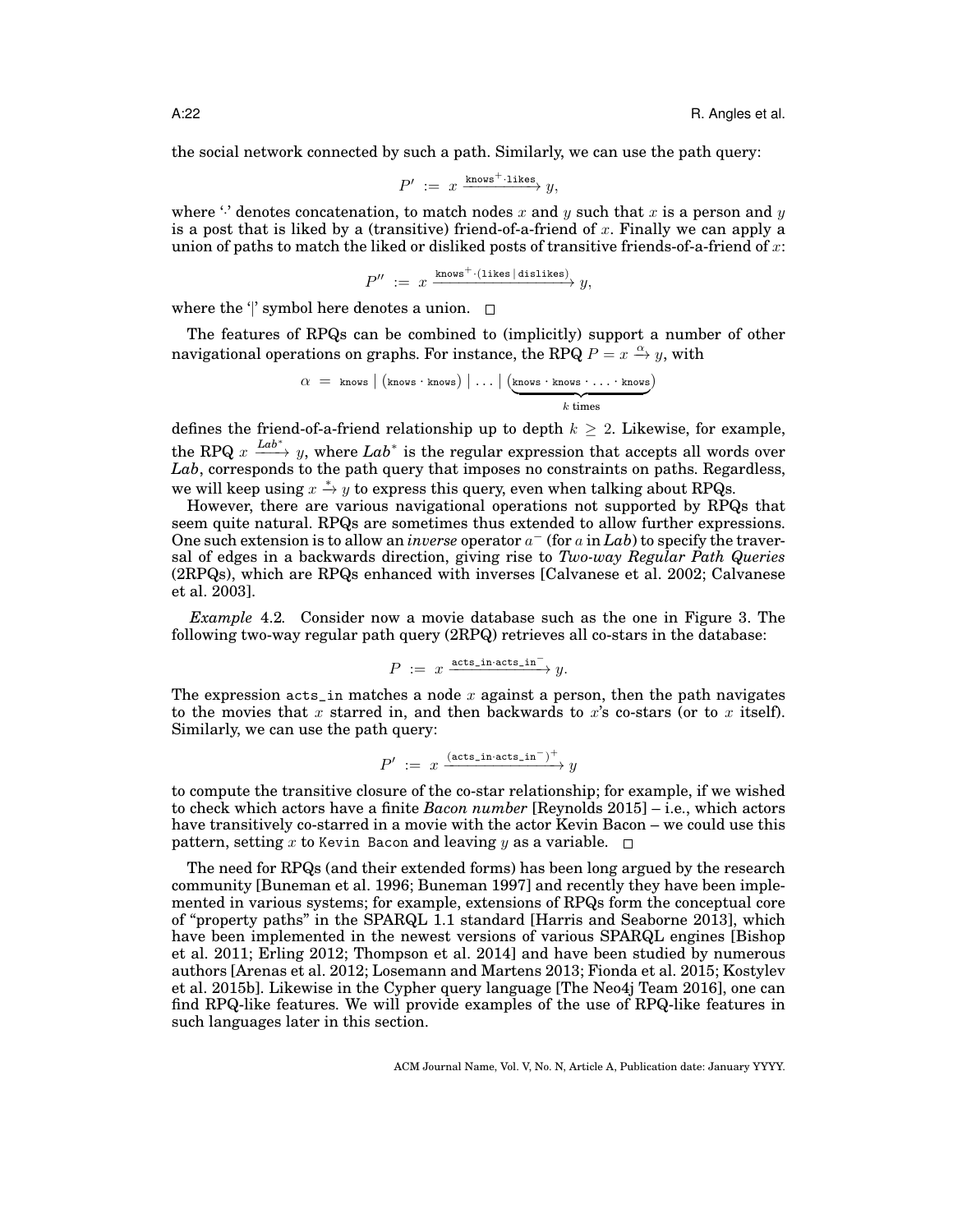Foundations of Modern Query Languages for Graph Databases A:23

**Evaluation***.* To define how path queries are evaluated we need to formalise the notion of a path over graph databases. In a property graph  $G$ , a path  $\pi$  is a sequence  $n_1e_1n_2e_2n_3...n_{k-1}e_{k-1}n_k$ , where  $k \ge 1$  and with each  $e_i$  being an edge in G between  $n_i$  and  $n_{i+1}$ . The label of the path  $\pi$ , denoted  $Lab(\pi)$ , is the concatenation of its edge labels, namely  $Lab(\pi) = a_1 a_2 \ldots a_{k-1}$ , where  $a_i$  is the label of  $e_i$ . For example, the sequence  $n_1e_1n_2e_6n_5$  is a path in the property graph of Figure [5.](#page-6-0) The label of the path is the word knows  $\cdot$  dislikes. Note that for each node n of G the sequence that consists exclusively of n is also a path (of length zero). The label of such zero-length paths corresponds to the empty word, denoted by  $\epsilon$ .

To define paths in edge-labelled graphs we need to be more careful since we do not have edge identifiers in this model, and thus we cannot give the same definition as before. Instead, we define a path  $\pi$  in an edge-labelled graph G as a sequence:  $n_1a_1n_2a_2n_3\dots n_{k-1}a_{k-1}n_k,$  where  $(n_i,a_i,n_{i+1})$  is an edge in  $G$  for all  $i < k.$  In this case the label is simply  $Lab(\pi) = a_1 a_2 \ldots a_{k-1}$ . As in the case of property graphs, a single node *n* forms a zero-length path with the label  $\varepsilon$ .

The *evaluation of a path query*  $P = x \stackrel{\alpha}{\rightarrow} y$  over G, denoted  $P(G)$ , then consists of all paths in G whose label satisfies  $\alpha$ . For instance, if  $\alpha = *$ , any path belongs to  $P(G)$ , but if  $\alpha$  is the regular expression L, then only paths whose label belongs to L appear in  $P(G)$ .<sup>[10](#page-22-0)</sup> The set of paths matching  $P(G)$  might be infinite (when G has directed cycles), and thus this general definition of evaluation is not computable. Later we will see different ways in which this definition is restricted to be implemented in practice.

<span id="page-22-1"></span>*Example* 4.3*.* Let G denote the property graph of Figure [5](#page-6-0) and consider the RPQ

 $P = x \xrightarrow{\text{knows}^+} y$ . Because of the cycle between nodes  $n_1$  and  $n_2$  in G, the number of paths in  $P(G)$  is infinite: it contains all finite sequences of the form  $n_1e_1n_2e_2n_1e_1\cdots$ 

and  $n_2e_2n_1e_1n_2e_2\cdots$  . For the case of the RPQ  $P'=x\xrightarrow{\texttt{knows}^+\cdot\texttt{likes-hasTag}}y,$  the following table shows a few paths in  $P'(G)$ :

|  | $n_1$ $e_1$ $n_2$ $e_7$ $n_4$ $e_4$ $n_3$ |  |                                                                         |       |             |  |       |  |
|--|-------------------------------------------|--|-------------------------------------------------------------------------|-------|-------------|--|-------|--|
|  |                                           |  | $n_1$ $e_1$ $n_2$ $e_2$ $n_1$ $e_5$ $n_4$ $e_4$ $n_3$                   |       |             |  |       |  |
|  |                                           |  | $n_1$ $e_1$ $n_2$ $e_2$ $n_1$ $e_1$ $n_2$ $e_7$                         | $n_4$ | $e_4$ $n_3$ |  |       |  |
|  |                                           |  | $n_1$ $e_1$ $n_2$ $e_2$ $n_1$ $e_1$ $n_2$ $e_2$ $n_1$ $e_5$ $n_4$ $e_4$ |       |             |  | $n_3$ |  |
|  |                                           |  |                                                                         |       |             |  | ٠     |  |
|  |                                           |  |                                                                         |       |             |  | ٠     |  |

The number of paths in  $P'(G)$  is also infinite.

As in the case of graph patterns, different practical considerations – for example, the possibility of having paths involving cycles – give rise to different semantics for the evaluation for path queries, or more specifically, for which paths are included in  $P(G)$ . Next we describe the most common such forms of evaluation in practice:

(1) *Arbitrary path semantics:* All paths are considered. More specifically, all paths in G that satisfy the constraints of P are included in  $P(G)$ . As per Example [4.3,](#page-22-1) under this semantics,  $P(G)$  may contain an infinite number of paths. However, while it may not be feasible to enumerate all paths under this semantics, a user may only be interested in whether or not such a path exists, or in the (finite) pairs of nodes connected by such paths, etc., in which case such a semantics can be practical [\[Cal](#page-37-10)[vanese et al. 2003;](#page-37-10) [Wood 2012;](#page-40-3) [Barceló et al. 2012a\]](#page-36-10).

<span id="page-22-0"></span> $10$ From a formal point of view we can treat 2RPQs (path queries with inverses) as standard RPQs that are evaluated over the *completion* of G, which is constructed by adding an edge labelled a<sup>−</sup> from v to u for each edge labelled a from  $u$  to  $v$ . Hence from now on we will consider RPQs to always contain inverses.

ACM Journal Name, Vol. V, No. N, Article A, Publication date: January YYYY.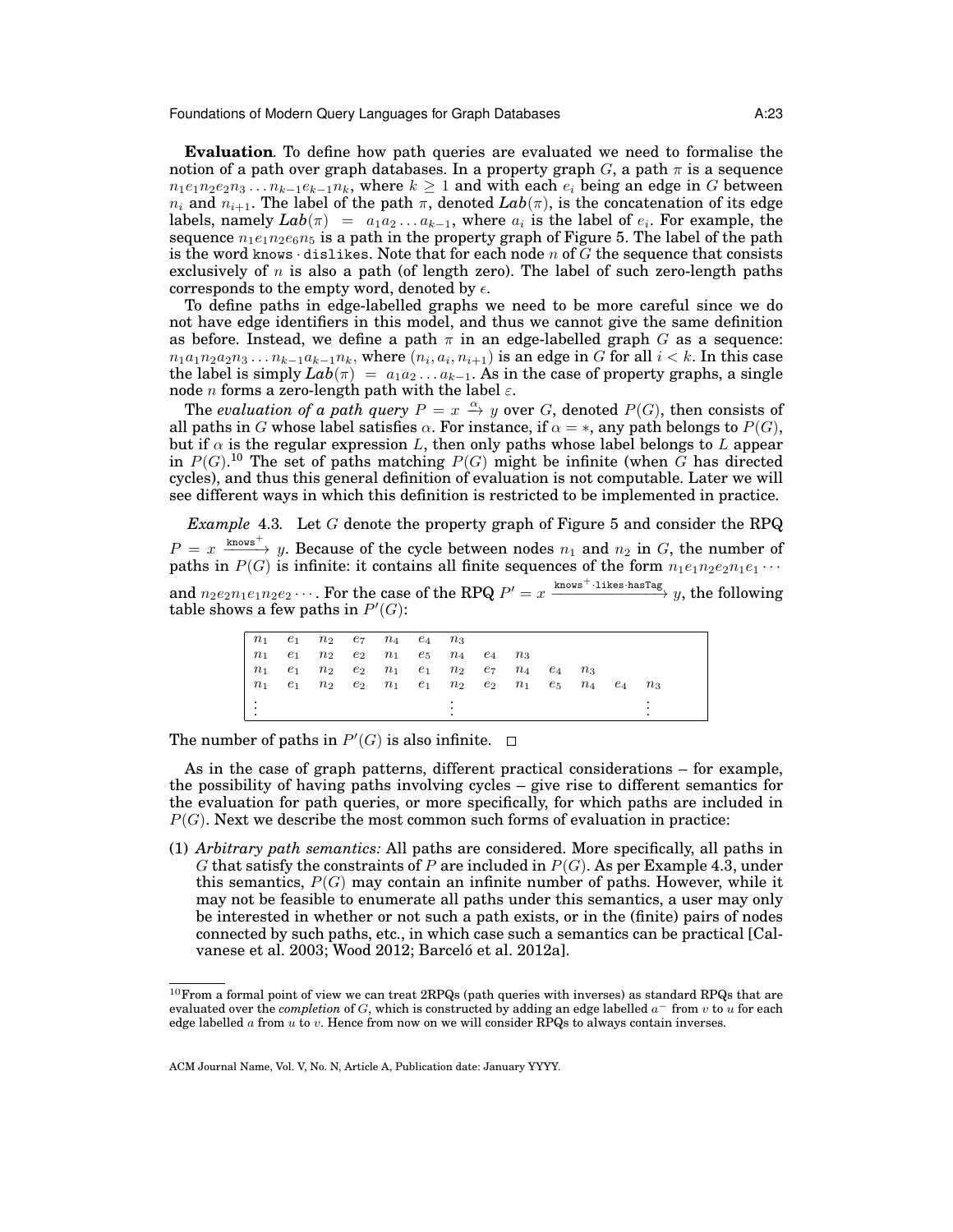- (2) *Shortest path semantics:* In this case, P(G) is defined in terms of *shortest paths* only, i.e., paths of minimal length that satisfy the constraint specified by  $P$ . We may use this semantics when we want to find pairs of nodes that are linked by some path and, for each such pair, a minimal path (or set of minimal paths of equal length) that witness(es) this. In Example [4.3,](#page-22-1) the shortest path for  $P'(G)$ corresponds to the first path in the table.
- (3) *No-repeated-node semantics:* In this case,  $P(G)$  contains all matching paths where each node appears once in the path; such paths are commonly known as *simple paths*. This interpretation makes sense in some practical scenarios; e.g., when finding a route of travel, it is often not desired to have routes that come to the same place more than once. The interaction of this interpretation with RPQs has been studied in depth by the theoretical community [\[Mendelzon and Wood 1989;](#page-39-11) [Arenas](#page-36-11) [et al. 2012;](#page-36-11) [Losemann and Martens 2013\]](#page-39-14). In Example [4.3,](#page-22-1) only the first path for  $P'(G)$  would be selected since others mention a node more than once.
- (4) *No-repeated-edge semantics:* Under this semantics,  $P(G)$  contains all matching paths where each edge appears only once in the path. The Cypher query language of the Neo4j engine currently uses this semantics (see Section 3.4.1. of the Cypher Manual [\[The Neo4j Team 2016\]](#page-40-1)). Use-cases for this semantics are similar as for the previous one; e.g., when we want to visit some place more than once, but we do not want to take the same route as before. In Example [4.3,](#page-22-1) the first two paths in  $P'(G)$  have no repeated edge, but the other paths would not be considered.

**Output***.* As hinted at previously, a user may have different types of questions with respect to the paths contained in the evaluation  $P(G)$ , such as: Does there exist any such path? Is a particular path  $\pi$  contained in  $P(G)$ ? What are the pairs of nodes connected by a path in  $P(G)$ ? What are (some of) the paths in  $P(G)$ ? We can categorise such questions by what they return as results:

- *Boolean:* In some cases, the output of a path query may be a true/false value to ascertain, for example, if  $P(G)$  is non-empty, or if there exists a path in  $P(G)$  between two particular nodes, etc.
- *Nodes:* In some applications, we are interested in the nodes connected by specific paths (see, e.g., [\[Wood 2012;](#page-40-3) Barcelo 2013]). In such cases, we project from  $P(G)$  the endpoint nodes: all pairs of nodes u and v linked by some path in  $P(G)$ . Referring back to Example [4.3,](#page-22-1) we would project from  $P^{\prime}(G)$  the node pair  $(n_1,n_3).$
- *Paths:* In this case, some or all of the full paths are returned from  $P(G)$ . For example, if  $P(G)$  is applied with a shortest-path semantics, then we would return one or more such shortest paths. In other cases, paths to be returned may be selected based on more complex conditions, e.g., based on a ranking on paths; this may be useful in, e.g., route finding applications, where some top- $k$  "best" paths are sought.
- *Graphs:* Another solution for example under arbitrary path semantics is to offer a *compact* representation of the output, e.g., in the form of another graph whose paths are precisely the paths in the output of the query [\[Barceló et al. 2012a\]](#page-36-10).

While the first two types of answers can be handled under, e.g., a standard relational algebra, there is currently no consensus on how to represent paths as the output of a query. In particular, unlike solutions to graph patterns that have a fixed-arity output, paths do not have a fixed-arity, therefore we cannot directly define a mapping from variables to constants as in the case of a bgp match. Likewise, although returning graphs as queries is supported in SPARQL [\[Harris and Seaborne 2013\]](#page-38-0) through CONSTRUCT, graph creation is only supported as a final step, where such graphs cannot be manipulated further by other operators.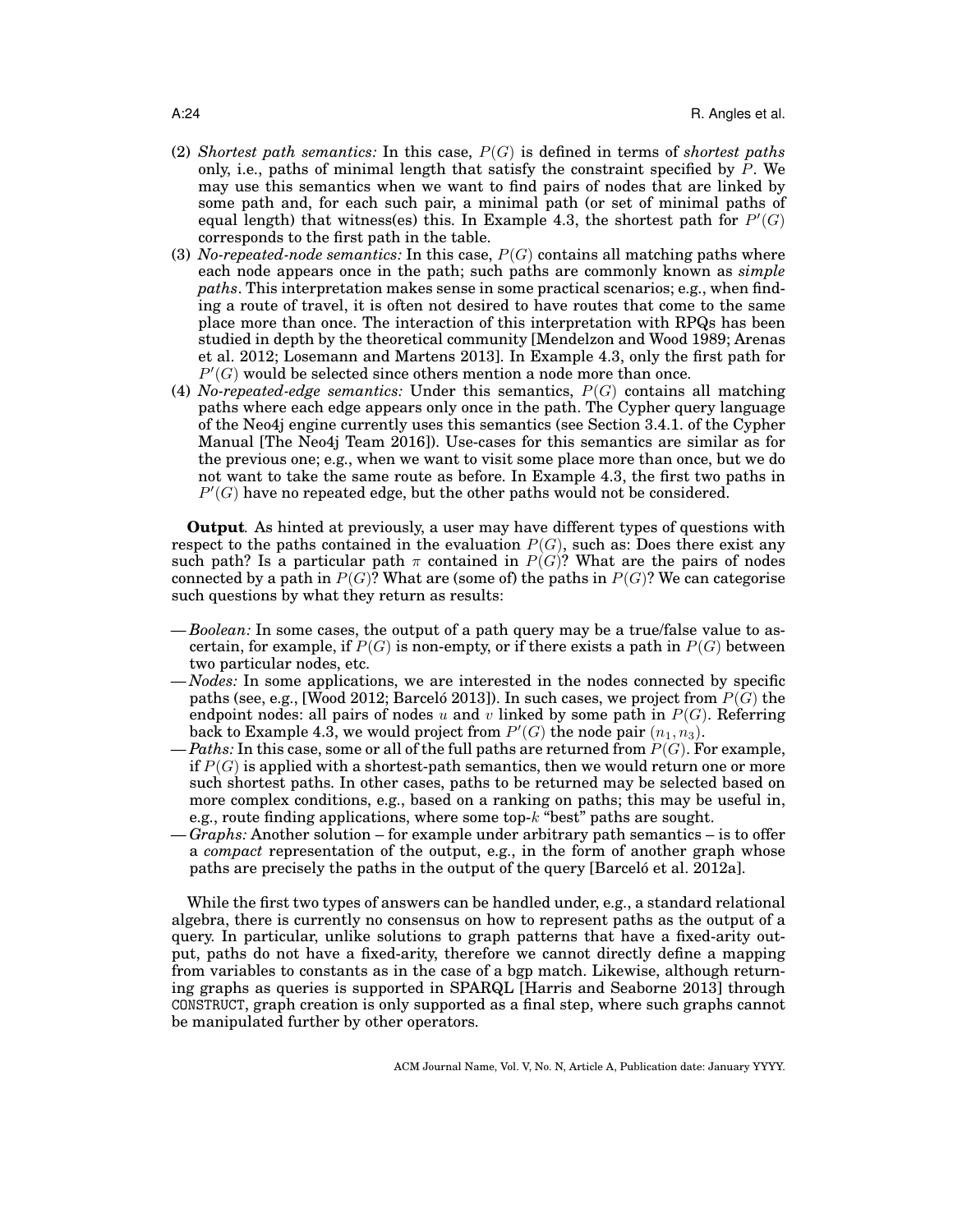**Sets vs. bags***.* In the case of queries that return a boolean value or a graph as a result, there is no distinction between bag or set semantics. Likewise, in the case that full paths – i.e., the complete sequence of nodes and edges in each path – are returned, no duplicates can occur and there is no such distinction. However, if nodes are returned, or nodes/edges are projected from a full path, then bag semantics are distinguished from set semantics. In particular, if we consider the case where we are returning end nodes of our path as output, when using set semantics, a pair  $(n, n')$  will be returned exactly once when there is at least one path in  $P(G)$  connecting n with  $n'$ , and zero times otherwise; when using bag semantics, this now changes, and a pair  $(n, n')$  is returned once for each full path in  $\overline{P}(G)$  connecting n with n'.

Bag semantics combined with arbitrary path semantics is problematic since the set of paths can be infinite; thus this combination is usually not considered in the theoretical literature [\[Wood 2012;](#page-40-3) [Barceló 2013\]](#page-36-1). But even when the number of paths is guaranteed to be finite, there are still several issues with respect to high computational complexity since bag semantics implicitly requires counting paths. For example, it is well-known that counting the number of paths without repeated nodes from node a to node b in a graph G is a #P-complete problem [\[Valiant 1979\]](#page-40-11), which implies that it is as difficult as, for example, counting the number of satisfying assignments of a propositional formula, or counting the number of Hamiltonian cycles in a graph.

This high computational complexity has a number of practical consequences. For instance, the initial combination of bag semantics with property paths in drafts of the SPARQL 1.1 standard required that the number of repetitions of a pair of nodes in the answer was equal to the number of paths between them. Thus, a restriction to consider simple paths was added to guarantee finiteness of results. Unfortunately, this gave rise to a path counting problem with a very high complexity [\[Arenas et al. 2012;](#page-36-11) [Losemann](#page-39-14) [and Martens 2013\]](#page-39-14), which was resolved by imposing a set semantics on property paths of the form  $(p)*$  and  $(p)$ +, avoiding the counting of paths of unbounded length. On the other hand, Cypher maintains a bag semantics when returning nodes, where a no-repeated-edge semantics is applied by default.

## **4.2. Adding paths to basic graph patterns**

Now that we understand how path queries can be used to match paths and how graph patterns can be used to match sub-graphs, we can combine them to produce a powerful query language that allows to find more flexible matches. In particular, this language allows to express that some edges in a graph pattern should be replaced by a path (satisfying certain conditions) instead of a single edge.

<span id="page-24-0"></span> $Example 4.4.$  In Example [4.2,](#page-21-0) we used the query  $Q' = x \xrightarrow{\text{(acts_in-acts_in^-)}} y$  to find actors that are connected through co-star relations to other actors, and mentioned that this query can be used to find actors with a finite Bacon number. To make our example more challenging, consider now that our movie database from Figure [3](#page-5-1) is extended to also contain bibliographical information about scientific papers and their authors. In such a database, each node is either a movie, a person, or an article. Persons and movies are connected as in Figure [3,](#page-5-1) while a person can also have an author edge connecting it to an article. In such a database we might be interested in finding people with finite Erdős–Bacon number, that is, people who are connected to Kevin Bacon through co-stars relations and are connected to Paul Erdős through co-authorship relations. This is easily expressed using the query in Figure [9,](#page-25-0) which is a basic graph pattern that permits (two-way) regular path queries on edges.  $\Box$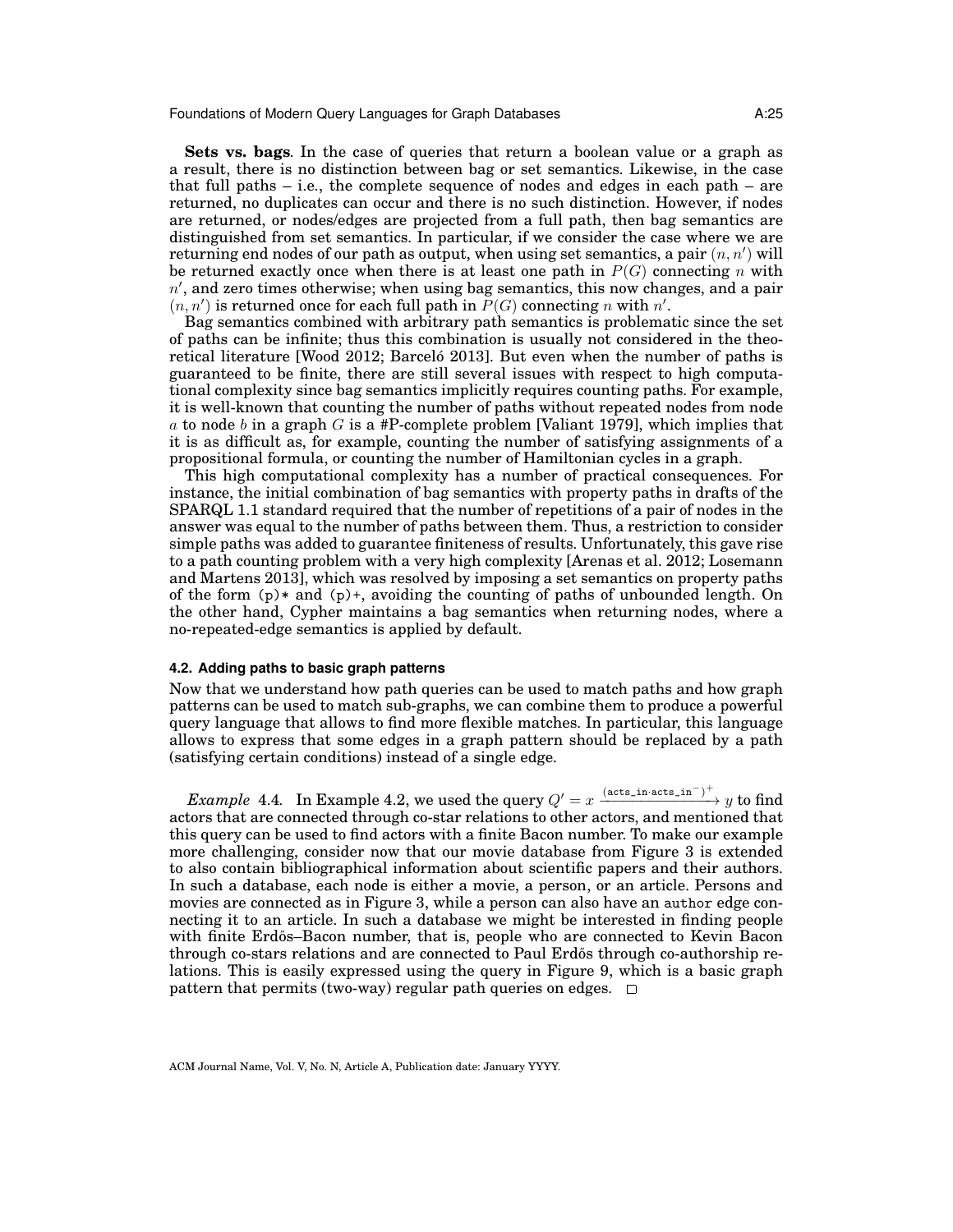

<span id="page-25-0"></span>Fig. 9. A query finding the actors with a finite Erdős–Bacon number over an edge-labelled graph



<span id="page-25-2"></span>Fig. 10. A navigational graph pattern that characterises the friends of friends of Julie that like a post with a tag she that she follows

Combining path queries with basic graph patterns (bgps) gives rise to *navigational graph patterns* (ngps). In the case of edge-labelled graphs, ngps are defined similarly as bgps: namely, they are edge-labelled graphs where nodes can be constants or variables, and the edge labels can be constants, variables,  $RPQs^{11}$  $RPQs^{11}$  $RPQs^{11}$ , or the special symbol  $*$ denoting an arbitrary path. Matches are defined as in the case of bgps, but now every edge *not* labelled with a variable is mapped to a path. That is, if we have  $(b, \alpha, c)$  in our ngp, with  $\alpha$  either  $*$  or a regular expression, then our match h must satisfy that  $h(b)$  is connected to  $h(c)$  by a path in  $P(G)$ , with P being the path query  $x \stackrel{\alpha}{\rightarrow} y$ . Note that in order to keep the arity of matchings bounded by the size of the query, we are opting for an *existential* interpretation of path expressions in ngps. That is, we are considering the boolean output semantics for P, which only checks that there is a path in  $P(G)$  connecting the nodes  $h(b)$  and  $h(c)$ , but does not return such a path. Navigational graph patterns for property graphs are defined analogously, but now allowing for elements of property graphs in nodes and edges as per Definition [2.3.](#page-5-2) In particular, if the label  $\alpha$  of the edge is  $*$  or a regular expression, the end nodes of this edge have to be in the answer to the path query  $x \stackrel{\alpha}{\rightarrow} y$  over G.

<span id="page-25-3"></span>*Example* 4.5*.* Coming back to the social network from Figure [5,](#page-6-0) we might be interested in finding all friends of friends of Julie that liked a post with a tag that Julie follows. The navigational graph pattern in Figure [10](#page-25-2) expresses this query over the property graph of Figure [5.](#page-6-0)  $\Box$ 

Navigational graph patterns have received a lot of attention in the theoretical literature under the name *conjunctive regular path queries* (CRPQs) [\[Consens and Mendel](#page-37-16)[zon 1990;](#page-37-16) [Florescu et al. 1998;](#page-38-11) [Calvanese et al. 2003;](#page-37-10) [Barceló et al. 2014\]](#page-36-6). A natural extension of ngps is to consider *complex navigational graph patterns* (cngps) by taking the closure of ngps under the relational operations of selection, projection, join, union, difference, and optional, as presented in Section [3.](#page-7-0) Some other variants and extensions of cngps allowing to compare different paths in a graph have also been considered in the past [\[Barceló et al. 2012a;](#page-36-10) [Barceló and Muñoz 2014;](#page-36-12) [Figueira and Libkin 2015\]](#page-37-17). As we will see later in Section [4.3,](#page-26-0) cngps then form the core of languages such as SPARQL.

<span id="page-25-4"></span>*Example* 4.6*.* To give a brief idea of the expressivity of cngps, consider the ngp of Example [4.5](#page-25-3) and assume we project  $x_5$ : the ids of the posts liked by friends-of-friends of Julie and that have a tag that she follows. Let's call these results the "recommended

<span id="page-25-1"></span> $11$ In the context of ngps we identify the expression defining an RPQ with the RPQ itself.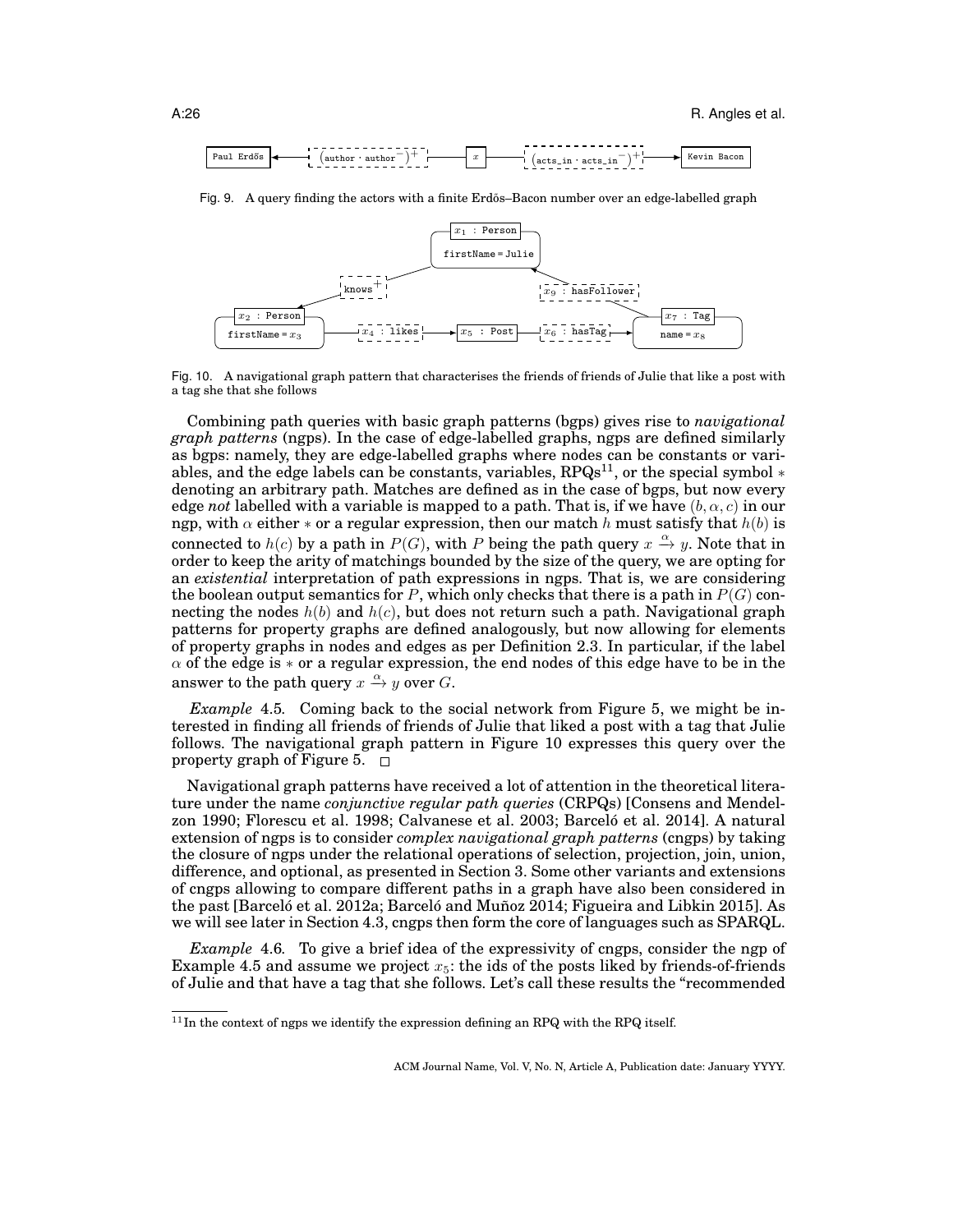Foundations of Modern Query Languages for Graph Databases A:27

posts" for Julie. Now consider a copy of the same pattern to find the recommended posts for John. We could use the union of these patterns to find posts recommended for Julie or John, or intersection to find posts recommended for both, or difference to find posts recommended for Julie but not John, or filter dates to find more recent posts, and so forth. All such queries can then be expressed as cnpgs.  $\Box$ 

For the navigational languages we have seen thus far, paths are the only form of recursion allowed. However, to express certain types of queries, we may require more expressive forms of recursion. In the online appendix we present three families of such languages, namely, *nested regular expressions* [\[Pérez et al. 2010;](#page-39-9) [Barceló et al. 2012b\]](#page-36-13), *regular data path queries* [Libkin and Vrgoč 2012], and *Datalog extensions* [\[Consens](#page-37-16)] [and Mendelzon 1990;](#page-37-16) [Reutter et al. 2015a\]](#page-39-7).

## <span id="page-26-0"></span>**4.3. Navigational queries in practice**

Next we show examples of how navigational queries can be expressed in practical query languages. As before we illustrate this using SPARQL, Cypher and Gremlin.

**SPARQL***.* Since version 1.1 [\[Harris and Seaborne 2013\]](#page-38-0), SPARQL permits the use of *property paths*, which are an extended form of regular expression that, beyond usual RPQs, also allow inverses and a limited form of negation [\[Kostylev et al. 2015b\]](#page-38-10). As a consequence, we can express any path query from Example [4.2](#page-21-0) using SPARQL 1.1.

*Example* 4.7*.* Consider the RDF graph depicted in Figure [8.](#page-14-0) To find all pairs of actors who have finite collaboration distance (i.e. the query  $Q'$  from Example [4.1\)](#page-20-1) we can use the following SPARQL query:

```
SELECT ?x ?y
WHERE { ?x (:acts_in/^:acts_in)* ?y }
```
Here the symbol '/' is used to denote concatenation and '<sup> $\sim$ </sup>' to denote the inverse of an edge label. The Kleene closure is given by '\*' as before. Note that if we wanted to extract the actors with a finite Bacon number from our graph database we can just replace the variable ?x with the constant :Kevin\_Bacon.

In one aspect, SPARQL goes beyond RPQs and allows for a (very) limited form of negation called negated property sets [\[Kostylev et al. 2015b\]](#page-38-10). This is done by allowing subexpressions of the form  $\{e_1, \ldots, e_n\}$  inside property paths, which will match to all pairs of nodes connected by some edge whose label is not in the set  $\{e_1, \ldots, e_n\}$ . Apart from ordinary labels, negated property set can also include inverse-edge labels.

<span id="page-26-1"></span>*Example* 4.8*.* Consider the RDF graph depicted in Figure [8](#page-14-0) and the following SPARQL query with a negated property-set

SELECT ?y WHERE { : Clint\_Eastwood (! {: type, : directs})\* ?y }

This query will match :Unforgiven (the IRI) and "Unforgiven" (the title string) for ?y. Here, :Anna\_Levine is not included since the negated property-set does not include any inverse. However, once any inverse is added, then inverse edges are included:

SELECT ?y WHERE { :Clint\_Eastwood (!{:type,:directs,^directs})\* ?y }

This query will additionally return : Anna\_Levine since now inverse edges are also traversed. In a similar manner to the first query, if the negated property set only includes inverses, then only inverse edges are traversed.  $\square$ 

Adding this limited form of negation to the RPQ-style features of property paths does not affect the complexity of SPARQL query evaluation [\[Kostylev et al. 2015b\]](#page-38-10).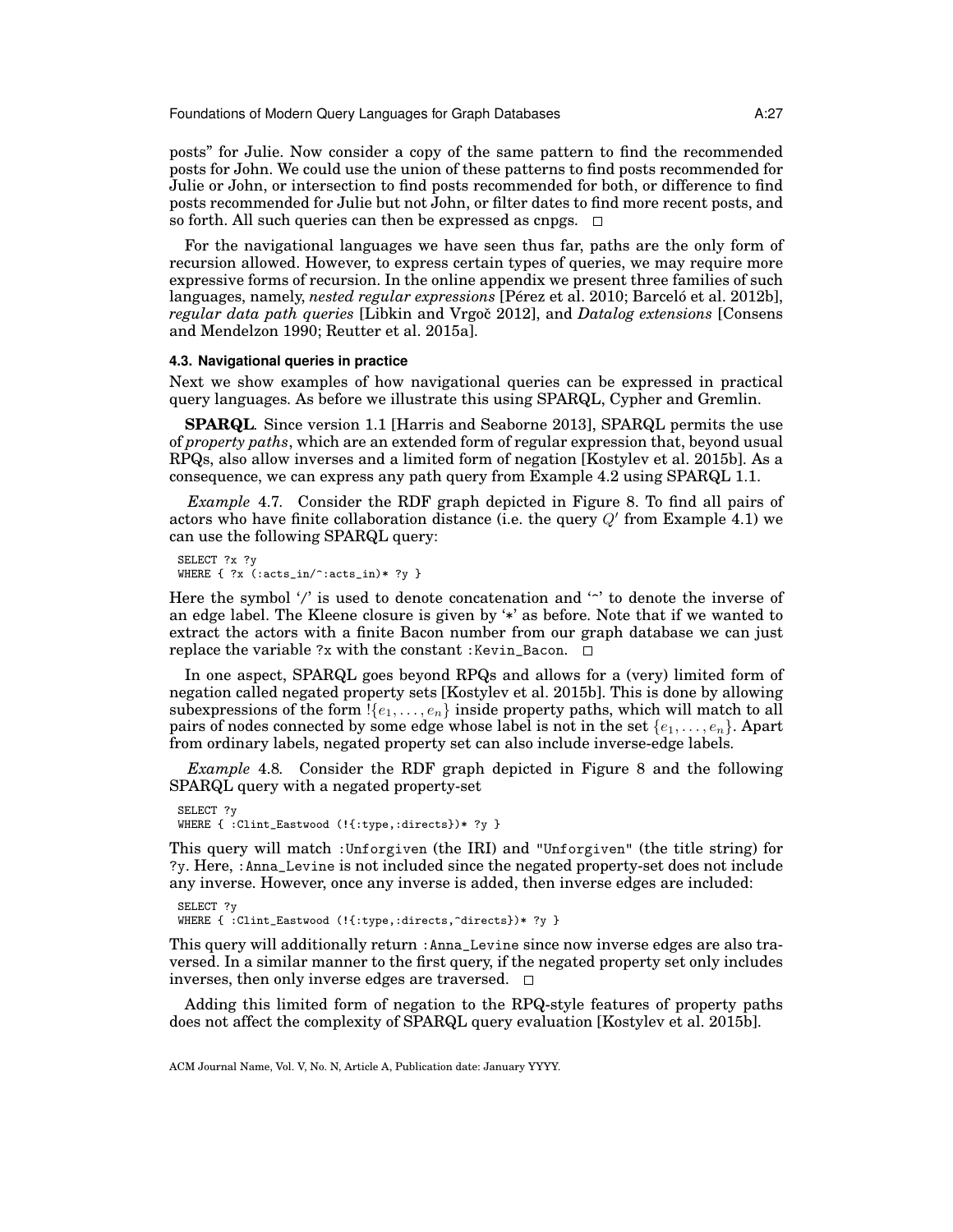As aforementioned in the discussion on set vs. bag semantics in Section [4.1,](#page-20-2) in a draft of the SPARQL 1.1 standard, the original semantics of property paths was based on simple paths with a bag semantics. However, since it was shown that such a semantics quickly renders query evaluation impractical [\[Arenas et al. 2012;](#page-36-11) [Losemann and](#page-39-14) [Martens 2013\]](#page-39-14), the semantics was changed. Now, in order to evaluate any query containing the transitive closure operator (\* or +), SPARQL uses a set semantics, looking for pairs of nodes connected by any path whose label belongs to the language of the regular expression specifying the query. Otherwise, if a property path can be rewritten as a bgp (with projection), SPARQL instead uses the bag semantics defined for bgps (see [\[Harris and Seaborne 2013,](#page-38-0) §9.3] for more details).

Similarly, SPARQL can also express navigational graph patterns (ngps).

*Example* 4.9. The ngp from Example [4.4](#page-24-0) – find all people with a finite Erdős–Bacon number – can be expressed in SPARQL as:

```
SELECT ?x
WHERE { ?x (:acts_in/^:acts_in)* :Kevin_Bacon . ?x (:author/^:author)* :Paul_Erdos . }
```
This query is a conjunction of two RPQs, where the symbol . denotes conjunction.  $\Box$ 

Likewise, SPARQL can express complex navigational graph patterns (cngps).

*Example* 4.10*.* Referring back to Example [4.6,](#page-25-4) we can express an RDF version of the query for the posts recommended to Julie but not to John as follows:

```
SELECT ?x
WHERE {
 {
 { :Julie :knows+/:likes ?x . ?x :hasTag/:hasFollower :Julie . }
  MINUS
 { :John :knows+/:likes ?x . ?x :hasTag/:hasFollower :John . }
}
```
This query involves the difference of two cgps, creating a cngp.  $\Box$ 

**Cypher***.* While not supporting full regular expressions, Cypher still allows transitive closure over a single edge label in a property graph. On the other hand, since it is designed to run over property graphs, Cypher also allows the star to be applied to an edge property/value pair; however, this is again limited to a single repeated label/value.

<span id="page-27-0"></span>*Example* 4.11*.* To compute the friend-of-a-friend relation in Cypher over the graph from Figure [5,](#page-6-0) we can use the following expression:

```
MATCH (x1:Person) -[:knows*]-> (x2:Person)
RETURN x1, x2
```
This expression selects pairs of nodes that are linked by a path completely labelled by knows. To do this, it applies the star operator  $*$  over the label knows.  $\Box$ 

Currently Cypher does not allow to apply the recursive operator ∗ over more complex expressions; thus, for example, we are not able to query for actors with a finite Bacon number over the property graph from Figure [3](#page-5-1) (without changing the data to, e.g., give explicit co-star relations). This might change, however, in the near future.

Recall that Cypher uses the no-repeated-edge semantics for cgps; by default, Cypher uses the same semantics for path queries, thus returning all pairs of nodes connected by a path which does not repeat any edges. In fact, Cypher uses a bag semantics, so each pair of nodes will be duplicated for every such path connecting them in the data.

*Example* 4.12*.* Consider the graph from Figure [5](#page-6-0) and the following query looking for any path (of arbitrary length) between two nodes: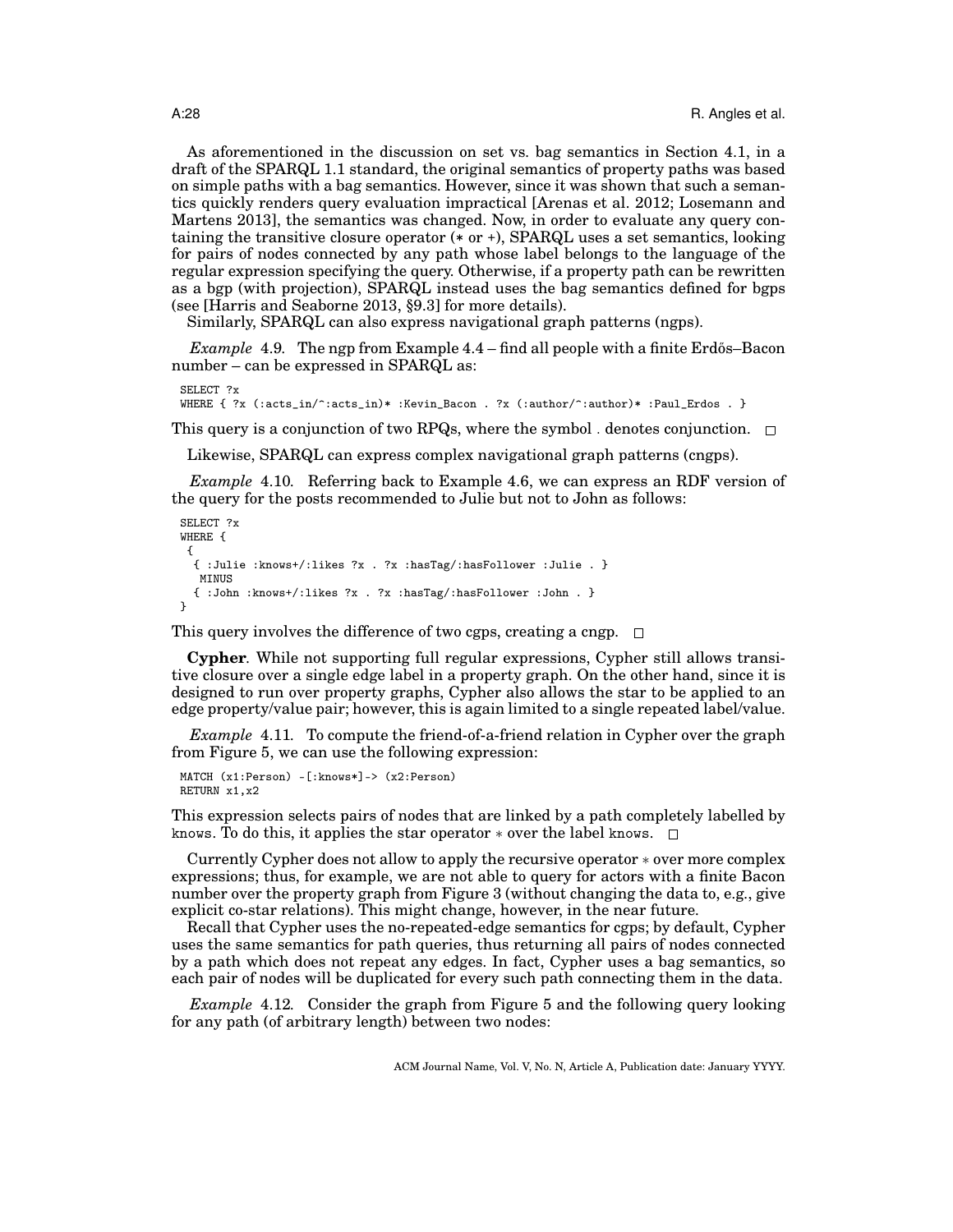Foundations of Modern Query Languages for Graph Databases A:29

MATCH  $(x1) - [ * ] \rightarrow (x2)$ RETURN x1,x2

Here the operator  $*$  signifies that the path is of arbitrary length and there is no restriction on edge labels. The output of this query will contain the pair  $(n_1, n_4)$  twice, as there are two distinct paths (that do not repeat an edge) from the node  $n_1$  representing Julie, to the node  $n_4$  representing the post with the content I love U2.  $\Box$ 

However, Cypher also allows for returning a single shortest path connecting two nodes, or all shortest paths connecting them, allowing the user to declaratively change the semantics for evaluating paths within the query.

*Example* 4.13*.* If we wanted to find friends of friends of Julie in the example above and return only the shortest witnessing path, we could use the following query:

```
MATCH ( julie:Person {firstname:"Julie"} ),
p = shortestPath( (julie) -[:knows*]-> (x:Person) )
RETURN p
```
This will return a single shortest witnessing path. If we wanted to return all shortest paths, we could replace "shortestPath" with "allShortestPaths".  $\Box$ 

In Section [3](#page-7-0) we have seen how to specify basic graph patterns using Cypher. A restricted form of navigational patterns – only allowing the star operator on edge labels – are then supported by allowing path expressions inside basic patterns.

*Example* 4.14*.* Coming back to the social network from Figure [5,](#page-6-0) if we want to find all friends-of-friends of Julie that liked a post with a tag that Julie follows, we can use the following Cypher query:

```
MATCH (x1:Person {firstName:"Julie"}) -[:knows*]-> (x2:Person)
MATCH (x2) -[:likes]-> () -> [:hasTag] -> (x3)MATCH (x3) -[:hasFollower]-> (x1)
RETURN x2
```
The first MATCH clause provides a path expression, which when joined with the bgps expressed in the latter two MATCH clauses, forms a navigational graph pattern (ngp). In fact, the query is an abbreviated version of the ngp depicted in Figure [10.](#page-25-2)  $\Box$ 

Apart from (a restricted form) of RPQs and (c)ngps, Cypher also offers several unique features that make it useful when working with property graphs. First, Cypher allows for specifying the length of the path. For instance, in Example [4.11](#page-27-0) we can change the edge-label constraint [:knows\*] to [:knows\*2..7] to specify that the path must traverse at least two and at most seven edges. Although this property is syntactic and can be simulated using regular expressions, adding counting to regular expressions is known to improve the succinctness of the language [\[Losemann and Martens 2013\]](#page-39-14).

Another interesting feature available in Cypher is the ability to return paths.

*Example* 4.15*.* If we wanted to return all friends of friends of Julie in the graph from Figure [5,](#page-6-0) together with a path witnessing the friendship, we can use:

MATCH p = (:Person {name:"Julie"}) -[:knows\*]-> (x:Person) RETURN<sub>x</sub>, p

The variable p will be bound by the witnessing path and will return (in Cypher syntax):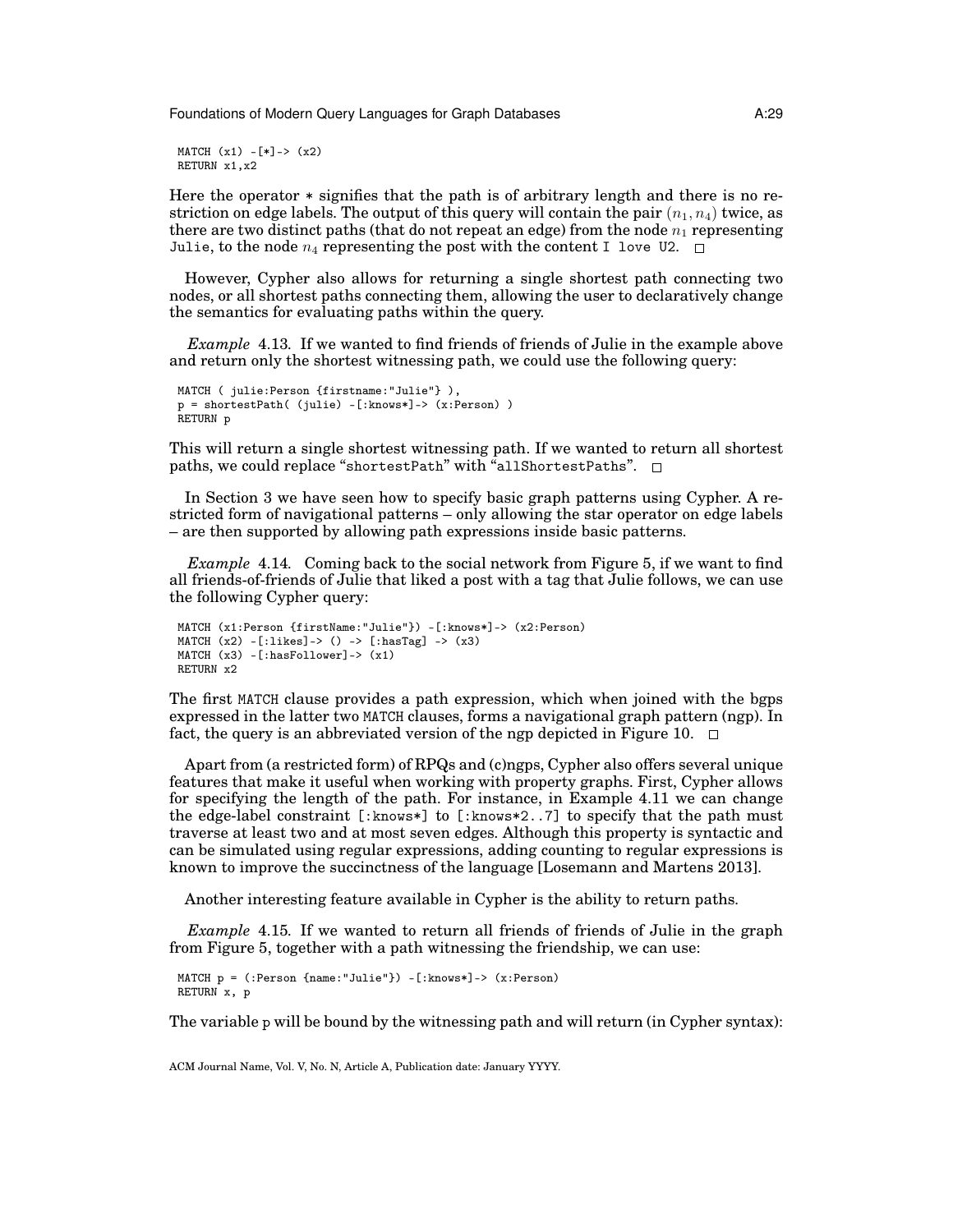| $\begin{array}{ccc} \n\begin{array}{ccc} x & & \n\end{array} & \n\end{array}$ |                                                         |
|-------------------------------------------------------------------------------|---------------------------------------------------------|
|                                                                               | Node[1]   [Node[1],:knows[1],Node[2],:knows[2],Node[1]] |

We assume that Node [1] corresponds to  $n_1$  (aka. John), knows [1] corresponds to  $e_1$ , and so forth. Each path is a sequence  $n_1e_1n_2e_2n_3 \ldots n_{k-1}e_{k-1}n_k$  as discussed previously. Though not shown, in practice Neo4j will also return all attributes and values on each node and edge. No further paths are returned since they repeat an edge.  $\square$ 

**Gremlin***.* Gremlin supports navigation by the use of repeat, which enables arbitrary or fixed iteration of any graph traversal. As per SPARQL, Gremlin uses the arbitrary path semantics for navigational queries. However, unlike SPARQL, Gremlin returns bags and not sets of answers. Therefore, when returning nodes, Gremlin might repeat the same pair of nodes multiple (potentially infinite) times, depending on how many paths conforming to the query exist between them, and similarly for paths (which are defined in Gremlin as sequences of nodes).

*Example* 4.16*.* Recall how we used the following Gremlin expression in Example [3.16](#page-17-1) to obtain all co-stars of Clint Eastwood:

```
G.V().hasLabel('Person').has('name','Clint Eastwood')
  .out('acts_in').hasLabel('Movies')
    .in('acts_in').hasLabel('Person')
```
For a fixed-length iteration, we can use repeat and specify the number of times the repetition should be performed. For example, the following traversal looks for actors that are linked to Clint Eastwood by a path of length 2:

```
G.V().hasLabel('Person').has('name','Clint Eastwood').repeat(
  out('acts_in').hasLabel('Movies')
    .in('acts_in').hasLabel('Person')
).times(2)
```
If we want arbitrary traversal we can simply omit the times command; however, this effectively means *iterate an unbounded number of times*, and consequently we may never get anything out of this traversal. For this reason we use the emit() modulator for repeat, which forces the repeat process to output the nodes after each iteration.

```
G.V().hasLabel('Person').has('name','Clint Eastwood').repeat(
 out('acts_in').hasLabel('Movies')
    .in('acts_in').hasLabel('Person')
 ).emit()
```
This query iterates an unbounded number of times, but at the end of each repetition, the current nodes of the traversal are output for the query.  $\Box$ 

Finally, Gremlin also supports returning complete paths as results.

*Example* 4.17*.* To find all co-star paths connecting Clint Eastwood to other actors (and himself), we can use the following query:

```
G.V().hasLabel('Person').has('name','Clint Eastwood').repeat(
 out('acts_in').hasLabel('Movies')
    .in('acts_in').hasLabel('Person')
).emit().path()
```
This query will then begin enumerating all paths per the call to path().  $\square$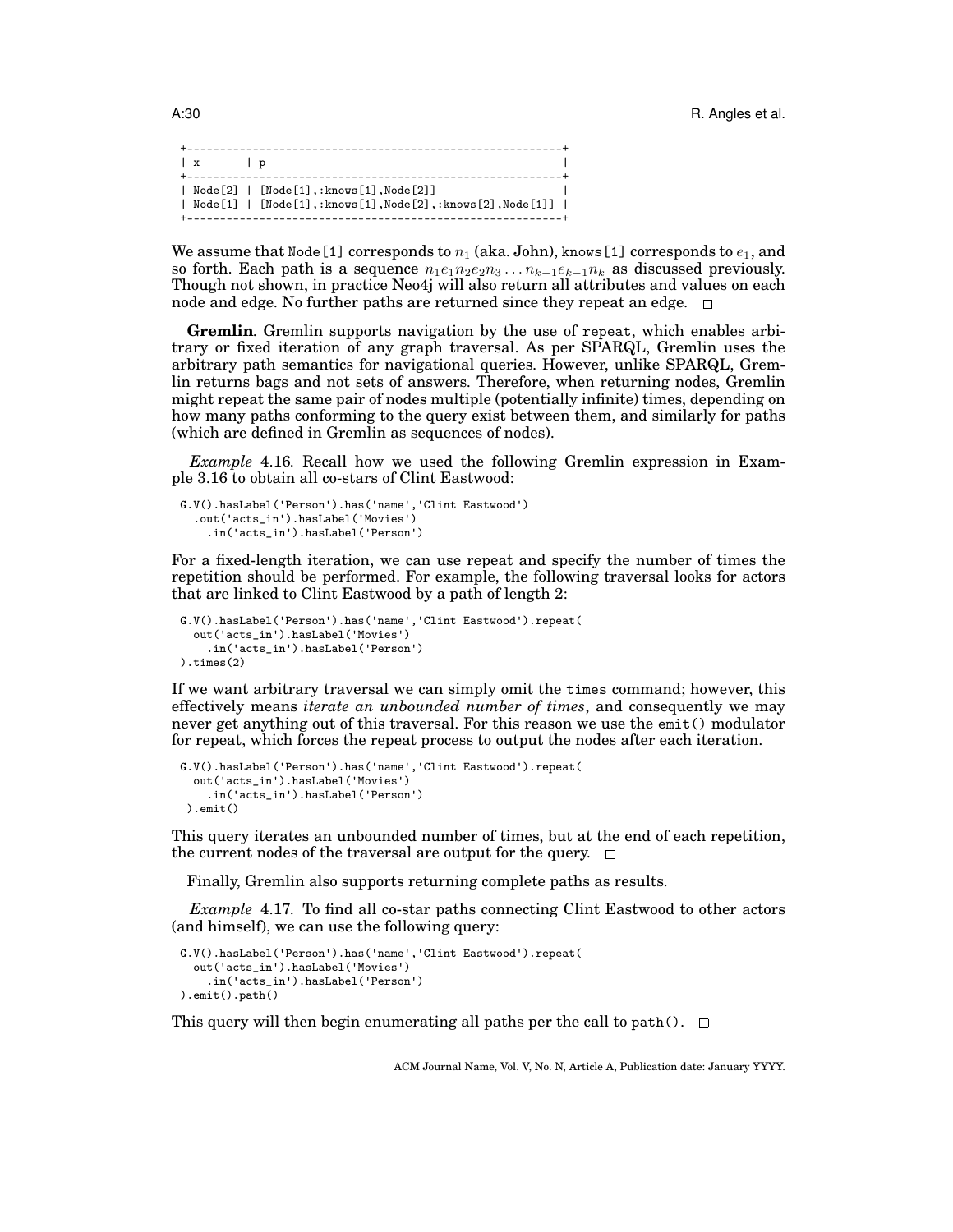There are several other features of repeat that can modify the traversal and output. For example, the emit() command can include conditions, such as emit(hasLabel('Person')) to output only those nodes labelled 'Person'. Gremlin also includes an until() operator, to provide while-loop-style repetition, for example, to stop when a particular node is reached.

## **4.4. Complexity of evaluating navigational queries**

We now discuss the complexity of evaluating navigational queries.

**Path queries***.* We concentrate on the complexity of evaluating RPQs, which has received considerable attention in the theoretical literature. This is relevant since RPQs form the basis of many path query languages. We study the problem with respect to the possible restrictions we mentioned before, focusing on the problems of checking if a path exists, or finding pairs of nodes connected by some path under set semantics:

- $-Arbitrary paths: Determining whether v can be reached from u by a path labelled$ in the regular expression L can be solved in linear time  $O(|G| \cdot |L|)$  (see, e.g., [\[Wood](#page-40-3) [2012;](#page-40-3) [Barceló 2013\]](#page-36-1)). This bound can be achieved by using folklore algorithms based on *automata* techniques. Such techniques can also be reformulated to compute the set of all pairs of nodes that are linked by a path labelled in  $L$  in time  $O(|G|^2\cdot|L|).$  In the special case of an unconstrained path query  $Q = x \stackrel{*}{\rightarrow} y$ , we can simply perform a directed reachability analysis over G. This can be done in time  $O(|G|)$  for a single pair of nodes, and in  $O(|G|^2)$  to compute all pairs of linked nodes.
- *Shortest paths:* Applying reachability techniques that return shortest paths (e.g., breadth-first search) in combination with the previous automata-based algorithms, we obtain shortest paths witnessing the constraints stated by RPQs. In particular, computing the set of all pairs of nodes that are linked by a path labelled in L, and for each such pair a shortest path in G witnessing it, can be done in time  $O(|G|^2 \cdot |L|)$ .
- *No-repeated-node/edge paths:* Under such semantics, the complexity jumps: evaluation becomes NP-complete even in data complexity [\[Mendelzon and Wood 1989\]](#page-39-11). Tractable instances of the RPQ evaluation problem under these semantics can be found by either restricting regular expressions or the class of graph databases [\[Mendelzon and Wood 1989;](#page-39-11) [Bagan et al. 2013\]](#page-36-14), but it remains to be seen to what extent such restrictions are relevant in practice. The special case of  $Q = x \stackrel{*}{\rightarrow} y$  can still be computed efficiently since any shortest path needs to be simple, and thus finding an unconstrained simple path amounts to finding a shortest path.

In summary, finding nodes connected by arbitrary paths or finding a shortest path satisfying an RPQ can be done in polynomial time, whereas considering simple paths, the problem becomes intractable. An open question then is if there are any practical scenarios in which the (intractable) simple path witness is really justified in terms of computational cost over finding (tractable) witnesses based on shortest paths.

Please note that the discussion thus far assumes the use of set semantics when returning pairs of nodes or paths. When considering bag semantics in such scenarios, assuming a no-repeated-node/edge semantics, the complexity of the problem is at least that of the problem of counting paths under the chosen semantics [\[Arenas et al. 2012;](#page-36-11) [Losemann and Martens 2013\]](#page-39-14); in the general case, this leads to a significant leap in complexity for reasons discussed previously.

**Navigational graph patterns***.* Recall that an ngp is a bgp where the edges can also be labelled by an RPQ, or the special symbol ∗ denoting an arbitrary path. Assuming we adopt a set semantics for paths, evaluating an ngp  $Q$  over a graph database  $G$ can be implemented as follows:

ACM Journal Name, Vol. V, No. N, Article A, Publication date: January YYYY.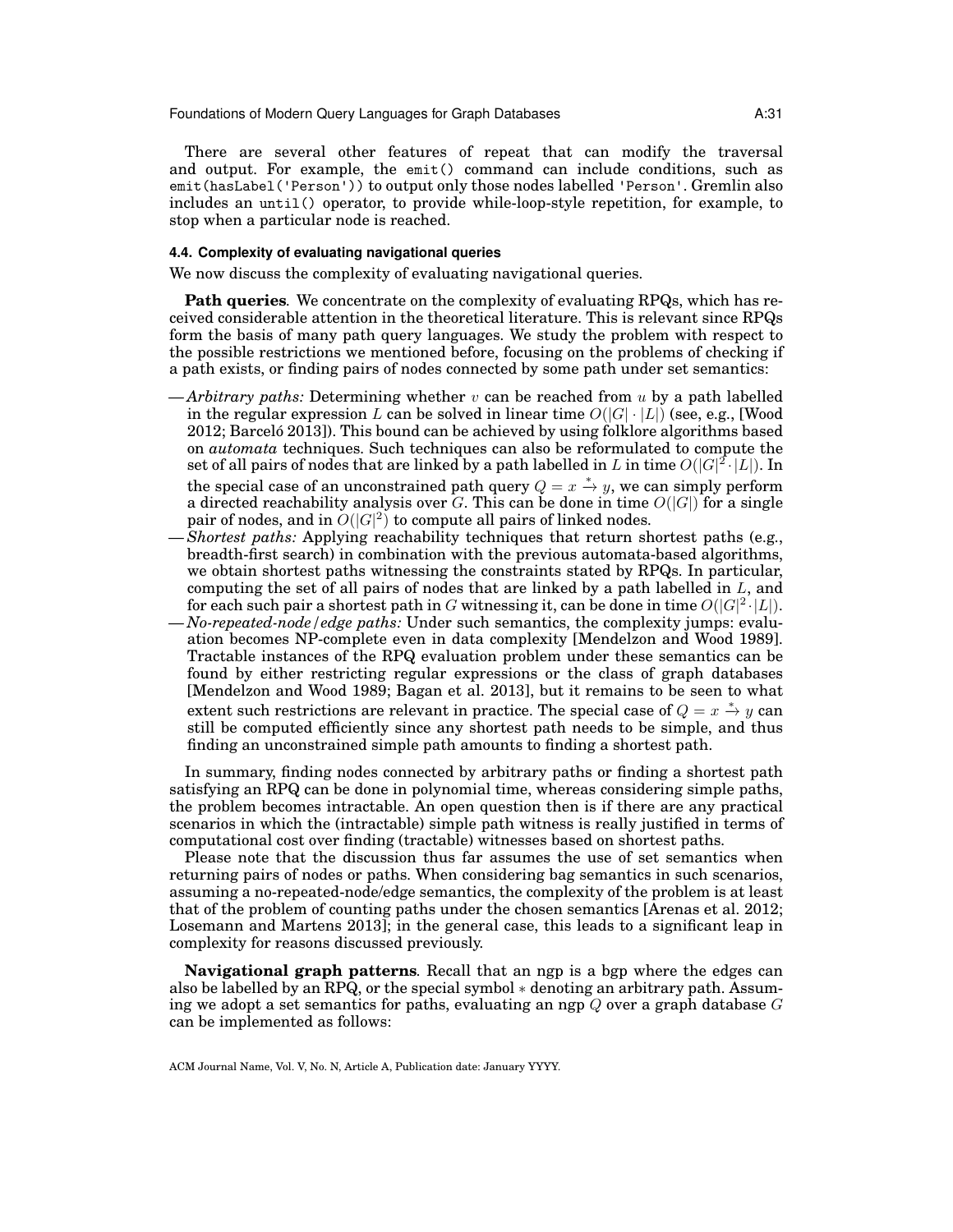- (1) First, each RPQ  $x \stackrel{L}{\rightarrow} y$  that labels an edge of Q is evaluated over the graph database G, and for each pair  $(u, v)$  of nodes that are connected by a path labelled with  $L$  we add to  $G$  a new edge between  $u$  and  $v$  labelled with  $L$ .
- (2) Second, we evaluate P over the graph we augmented in the first step, but now treating P as a bgp (that is, L-labelled edges in P must only match to L-labelled edges in  $G$ , and not to a pair of nodes connected by a path whose label is in  $L$ ).

Therefore, ngp evaluation can be separated into independent phases of path query evaluation (step 1) and graph pattern evaluation (step 2). This helps understand the complexity of evaluating ngps better.

- (1) *First, how costly is step 1, i.e., building the augmented graph?* Of course this depends on the semantics for path query evaluation we use. If we use a simple path interpretation, this process will be intractable, while if we apply an arbitrary/shortest path interpretation, we can construct the graph in time  $O(|G|^2 \cdot |Q|)$ .
- (2) *Second, how expensive is step 2, namely, evaluating a bgp over a graph?* We know from Section [3](#page-7-0) that this problem is NP-complete in general, but tractable for certain efficient classes of queries and tractable in data complexity. Likewise if we consider c(n)gps, as in the case of SPARQL, the same complexity arguments apply.

Note that if we consider a bag semantics for paths, the first step will not succeed since a graph is a set of edges, and duplicate edges will not be preserved in the augmented graph; we would need an alternative strategy to capture such duplicate edges. In any case, the problem of constructing the augmented graph is already intractable in the case of set semantics, and will likewise be intractable in the case of bag semantics.

## <span id="page-31-0"></span>**5. FINAL REMARKS**

Graph databases are becoming more and more important in industry, with new graph database engines and query languages being released in recent years. With this emerging variety of systems and languages, understanding the features that each brings, and the fundamental issues that arise as a product of their design choices, is becoming of increasing importance. In this survey, we have provided an overview of the developments in this area, bridging theory and practice in order to develop a categorisation of features that constitute a common core for graph query languages.

**Feature categorisation**. We started our review of the core aspects of graph query languages by first presenting two graph database models: the *edge-labelled graph model*, and the more elaborate *property graph model*. Thereafter we identified the two main core features that are common in all modern graph query languages: *pattern matching* and *navigation*. We think that these two forms of querying are at the heart of graph query languages, and thus any reader that is familiar with these two classes of queries – and the different options that one could consider with respect to both – should be qualified to understand the core of any modern graph query language.<sup>[12](#page-31-1)</sup>

To categorise pattern matching features, we identified the class of basic graph patterns (bgps), which should arguably form the core of any graph query language, and are indeed present in all of the practical systems we reviewed. These can be further extended with operators such as projection, union, or optional, among others, giving rise to complex graph patterns (cgps). In terms of navigational queries, following both the research literature and the practical solutions currently available, we identify paths

<span id="page-31-1"></span> $12$ Of course, there are also a number of additional operators which can be considered for graph querying, such as different forms of aggregation, or graph transformations; however, these either do not add anything fundamentally new to the core features we identified, or are implementation specific and not well explored in the literature. We provide a brief overview of such features in the online appendix to our paper.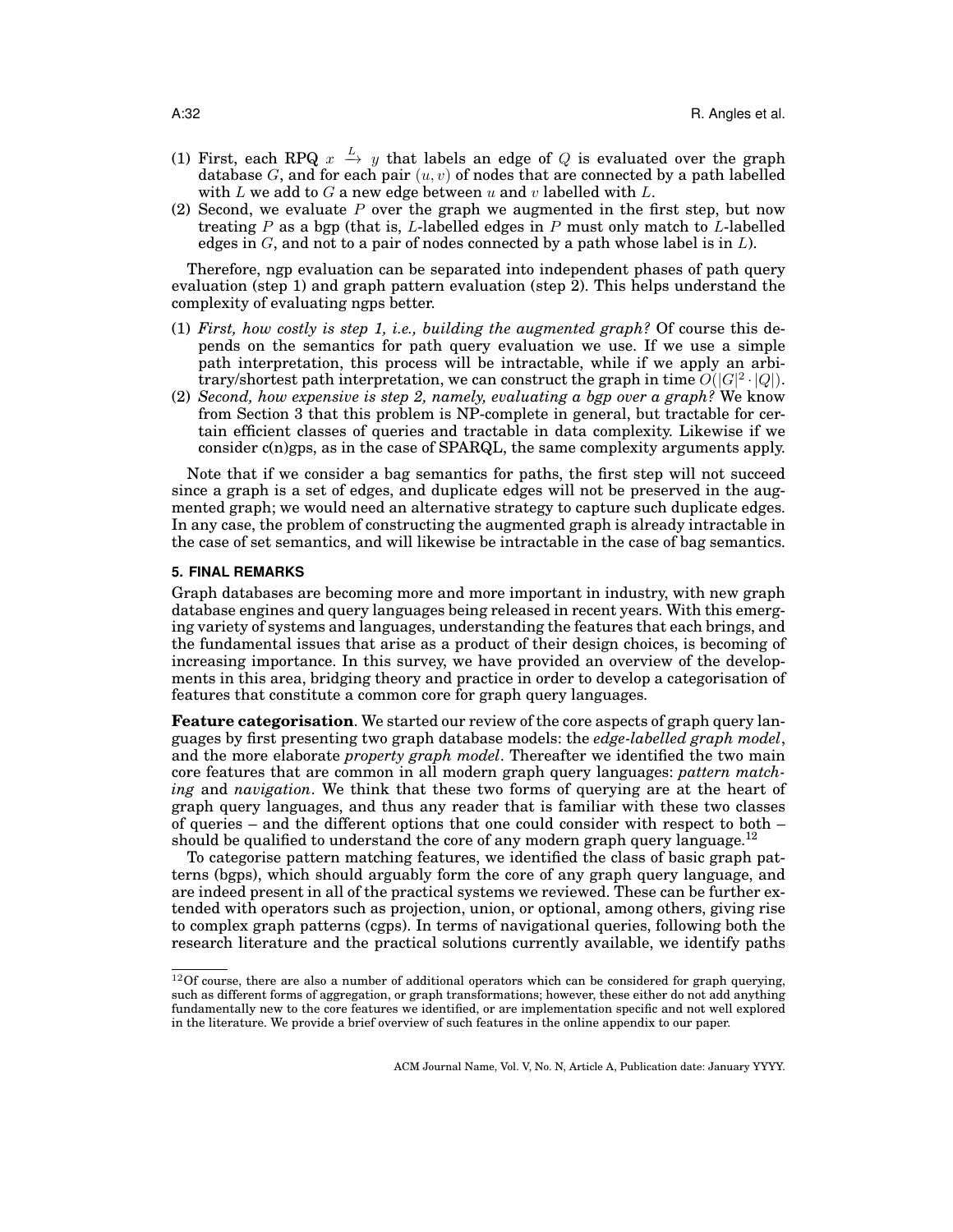<span id="page-32-0"></span>Table I. Semantics adopted for pattern matching in SPARQL, Cypher and Gremlin.

| Language | supported patterns                                               | semantics                                                             |
|----------|------------------------------------------------------------------|-----------------------------------------------------------------------|
| SPARQL   | all complex graph patterns                                       | homomorphism-based, bags*                                             |
| Cypher   | all complex graph patterns                                       | no-repeated-edges <sup><math>\dagger</math></sup> , bags <sup>*</sup> |
| Gremlin  | complex graph patterns<br>without explicit optional <sup>‡</sup> | homomorphism-based, bags*                                             |

∗: All languages support a distinct operator to enable set semantics.

†: Homomorphisms can be simulated with multiple MATCH commands; see Example [3.11.](#page-15-0)

‡: Optional can be emulated imperatively.

<span id="page-32-1"></span>Table II. Semantics adopted for navigational queries in SPARQL, Cypher and Gremlin.

| Language | path expressions   | semantics                                                      | choice of output                    |
|----------|--------------------|----------------------------------------------------------------|-------------------------------------|
| SPARQL   | more than $RPQs^*$ | arbitrary paths, sets <sup>†</sup>                             | boolean / nodes                     |
| Cypher   | fragment of RPQs   | no-repeated-edge <sup><math>‡</math></sup> , bags <sup>§</sup> | boolean / nodes /<br>paths / graphs |
| Gremlin  | more than RPQs     | arbitrary paths <sup><math>  </math></sup> , bags <sup>§</sup> | nodes / paths                       |

\*: SPARQL adds negated property sets; see Example [4.8.](#page-26-1)

- †: In the case of SPARQL, set semantics applies only when the query can *not* be rewritten as a cgp (e.g., when it uses a ∗ operator); see [\[Harris and Seaborne 2013\]](#page-38-0) for details.
- ‡: Cypher also allows to enable shortest-path semantics.
- §: A distinct operator is supported to enable set semantics
- ||: In Gremlin, other semantics can also be enabled or otherwise emulated.

as the core of all navigational queries over graphs, and adopt the well studied notion of regular paths queries (RPQs) as the basis for navigating graphs. These can then be incorporated into bgps giving rise to navigational graph patterns (ngps), which themselves can be further extended with operators such as union, optional, etc., to create the notion of complex navigational graph patterns (cngps).

The choice of the appropriate semantics for each of these forms of queries has proven to be a non-trivial task, and there have been several proposals coming both from practice and from theory. For matching basic graph patterns we classified the main proposals for the semantics into two categories:

- (1) *homomorphism-based:* matching the pattern onto a graph with no restrictions.
- (2) *isomorphism-based:* one of the following restrictions is imposed on a match:
	- *no-repeated-anything:* no part of a graph is mapped to two different variables,
	- *no-repeated-node:* no node in the graph is mapped to two different variables,
	- *no-repeated-edge:* no edges in the graph is mapped to two different variables.

On the other hand, for path queries one can consider: (a) arbitrary paths; (b) shortest paths only; (c) paths not repeating a node (aka. simple paths); and (d) paths not repeating an edge. For the case of path queries there is also the question of how should their output look like. The options here range from: (i) checking the existence of a path (boolean output); (ii) returning start/end nodes of a path; (iii) returning complete paths; and (iv) returning entire graphs. In the case of both graph patterns and path queries, one can chose if answers are returned as bags (where duplicate answers are returned per their multiplicity), or sets (only a single copy of each answer is returned).

To exemplify our categorisation, we have reviewed some of the key design choices made for SPARQL, Cypher and Gremlin: three of the currently most popular query languages used in graph database engines. Table [I](#page-32-0) contains a summary of these choices for pattern matching, and Table [II](#page-32-1) likewise for navigational queries. Of course, all three languages extend upon these core features presented; however, this core offers a good starting point to further formalise, study and understand these languages.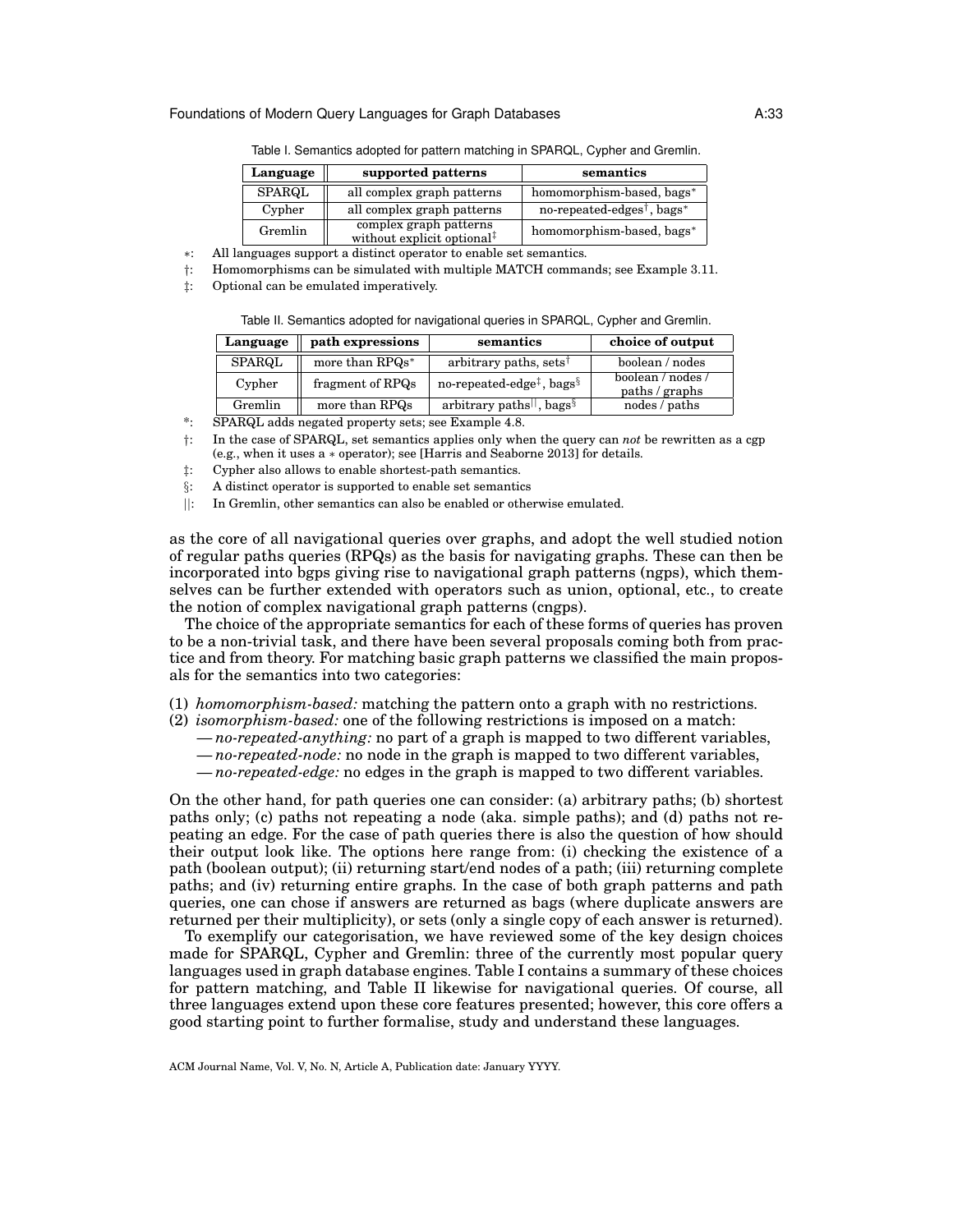Throughout, we have also discussed the effects of such design choices on the computational complexity considering various types of semantics and various evaluation problems. With respect to SPARQL, Cypher and Gremlin, we can summarise the following known results in terms of computational complexity of query evaluation, where *PM* refers to Pattern Matching and *NQ* to Navigational Queries.

— In terms of complexity, by far the most studied language of the three is SPARQL.

*PM.* It is known that the evaluation of bgps with projection is NP-complete and that the evaluation of cgps is PSPACE-complete [\[Pérez et al. 2009\]](#page-39-8).

*NQ.* Evaluating cngps remains within the same complexity class as cgps – PSPACE-complete – assuming the set-based semantics of property paths used in the final official version of the SPARQL 1.1 standard [\[Kostylev et al. 2015b\]](#page-38-10).

— With respect to Cypher, less is understood. One complication, in particular, is the use of the no-repeated-edge semantics, which has not been well-studied.

*PM*. While evaluating bgps with projection in Cypher directly relates to the subgraph-isomorphism problem (which is NP-complete), there are no results stating how the no-repeated-edge semantics might affect the evaluation of cgps, so it is not clear if the problem is as hard (or perhaps even harder) than in the case of SPARQL: all that we can directly conclude is that evaluating cgps under this default semantics in Cypher is NP-hard. However, as per Example [3.11,](#page-15-0) a homomorphism-based semantics can be emulated by using multiple MATCH patterns; assuming such a "trick" is used, then SPARQL-like cgps can be modelled and the complexity is PSPACE-hard.

*NQ.* Stating formal results is complicated by the fact that Cypher has a norepeated-edge semantics (rather than the more well-studied no-repeated-node semantics for simple paths), a bag semantics, and that it does not support full RPQ-style expressions. Little is known of the complexity of such features, however, some lower bounds can be easily inferred. For instance, evaluating path queries is already NP-hard due to the fact that Cypher allows path unwinding (see our online appendix for more details).

- With respect to Gremlin, the language is Turing-complete. However, if we only consider the core fragments discussed herein, we can make the following conclusions:
	- *PM.* As per Table [I,](#page-32-0) we can see that the semantics of Gremlin and SPARQL are almost equivalent; even excluding the imperative features needed to emulate optional patterns in Gremlin, evaluating cgps should still be PSPACE-complete. *NQ.* The study of navigational queries in Gremlin is complicated by the combination of potentially infinite arbitrary paths, the default bag semantics and the presence of features that go beyond RPQs. However, we can note that considering only RPQ-style expressions returning nodes (and not paths) with the default arbitrary-path semantics, the expressivity is equivalent to SPARQL and the complexity of evaluating cngps should thus be the same as for cgps: PSPACEcomplete.

This discussion shows that there are various open questions in terms of the complexity associated with the design choices made, in particular, by the Cypher query language.

**Uses of this survey**. First, the categorisation of models, query features, semantics and results covered by this survey offer a useful guide to anyone who wishes to understand a graph query language – be it an existing such language or one yet to be proposed – not in terms of superficial issues like query syntax or minor variations in the graph model, but rather in terms of fundamental querying abilities, choice of semantics, and expressivity. Once the core of a language can be understood in this more abstract way, different languages can then be compared and contrasted in a similar,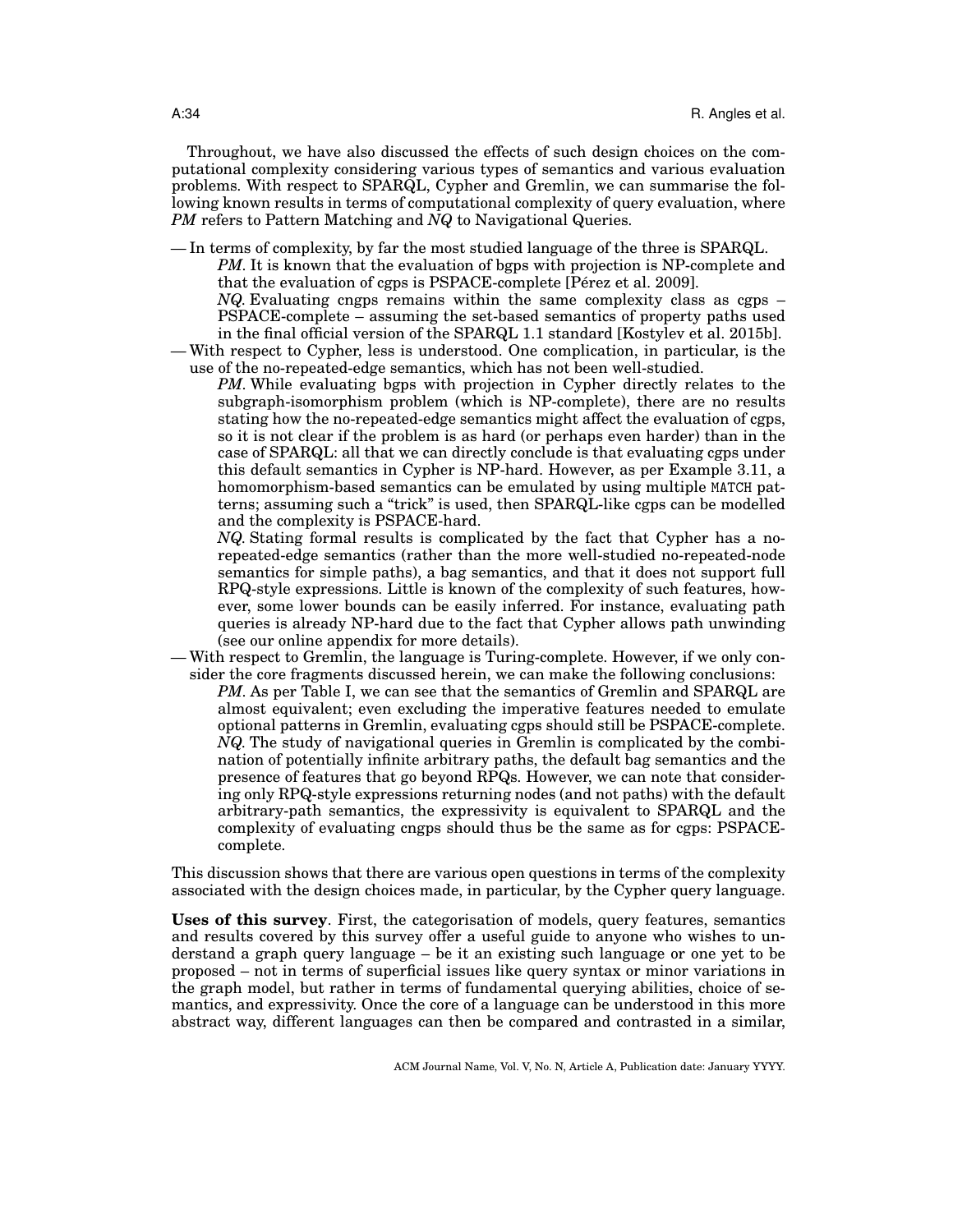foundational manner. We have provided such a comparison for the languages SPARQL, Cypher and Gremlin. Indeed, even though these languages run over different models and have completely different syntax, etc., by looking at Table [I](#page-32-0) and Table [II,](#page-32-1) one realises that the core of these languages is fundamentally rather similar. In the same fashion, using this survey as a guide, we could now compare a new proposal for a graph query language by abstracting the pattern matching and navigational capabilities of the language, and asking relevant questions such as: "*what is the semantics of pattern matching in this language?*"; or "*what type of navigational features does it include?*".

This growing diversity of graph database technologies moreover suggests that the time may come for further standardisation of graph query languages. While SPARQL has been formally standardised for RDF databases and has been well studied in the literature, many implementers have opted for custom graph database solutions and engines with custom languages, such as Neo4j with Cypher. Likewise, ad hoc standards like Gremlin have emerged in recent years and have been implemented by multiple vendors. However, unlike SPARQL, the semantics and complexity of languages like Cypher and Gremlin have not been studied. Looking to the future, one can thus expect standardisation efforts to rigorously define and characterise the properties of a general graph query language that takes into consideration the demands of the industry, much like the story for SQL, where core features are abstracted as the relational algebra. Of course, a query language may not always abide by a clean abstraction, as per the case of SQL which goes beyond the relational algebra in various ways, or the languages in Table [I](#page-32-0) and Table [II](#page-32-1) that are annotated with exceptions and support a variety of other features not covered. But yet, the exercise of abstracting languages into core features is a necessary task if one wants to create standards in terms of understanding which features are simply syntactic (i.e., redundant in terms of expressivity), what choice of semantics and features could be considered, and what effects such choices have with respect to achieving desirable computational guarantees in terms of evaluating queries in that language. A notable such example of this were the studies by [Arenas](#page-36-11) [et al. \[2012\]](#page-36-11) and [Losemann and Martens \[2013\]](#page-39-14) on the complexity of property paths initially proposed in a SPARQL 1.1 draft, which lead to the semantics being changed in the final version. Likewise, we believe that this survey can serve as a useful guide for current and future standardisation processes involving graph query languages.

We also expect that our survey could serve to bridge the theory/practice gap, helping to port theoretical results about abstract languages (such as graph patterns or path queries) into real graph database engines, and also the other way around, helping to state the problems facing current graph engines in a formal manner. Indeed, we have seen multiple times in this survey that a seemingly innocuous change can have a drastic effect on computational complexity upon further examination; for example, we saw how an optional operator in cgps leads to a jump in complexity for query evaluation, or how having a no-repeated-node semantics can render path queries intractable, or (in the aforementioned case of SPARQL 1.1) how the combination of bag semantics and path queries can quickly become problematic. On the other hand, for example, we have also seen that bpgs with projection can be extended with a variety of useful features without a complexity jump in terms of query evaluation, including support for ngps with path expressions. But while the existing theory provides important insights, this survey also reveals gaps in the literature. To name a few examples: the problem of finding tractable subclasses of graph patterns that can be evaluated efficiently over no-repeated-edge semantics is almost unexplored; systems capable of returning paths need a way of representing a set of paths whenever it is infinite; and we have already noted the importance of a more rigorous theoretical formalisation of Cypher and Gremlin in order to determine the exact complexity of evaluating their queries and to un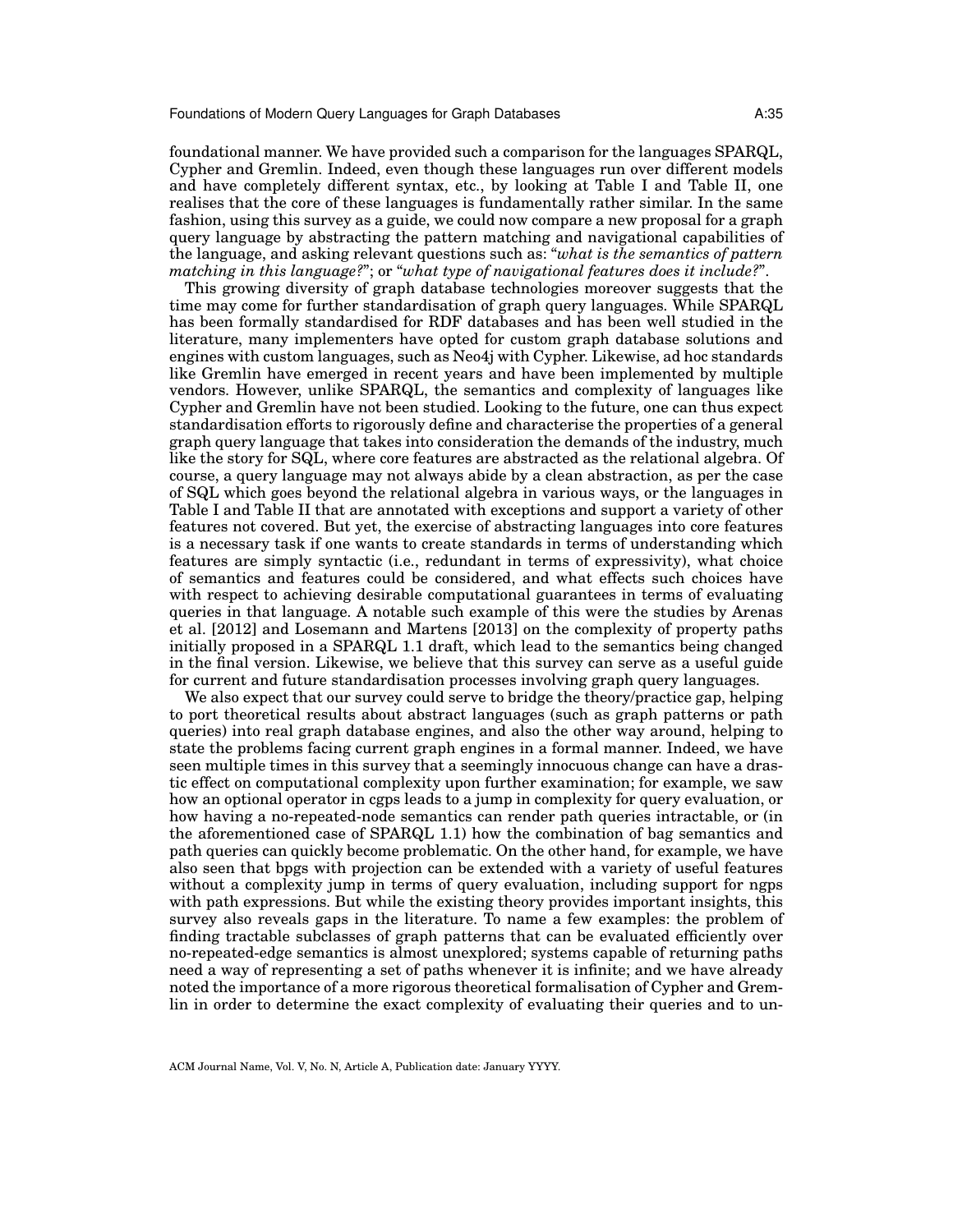derstand their expressive power. In this respect, we believe that our survey can bring research questions from the practical world of graph database engines into theory.

**Future directions**. Our categorisation also opens interesting possibilities for further work in terms of surveying and classifying other important aspects of graph databases that are infeasible to cover in this survey with the necessary depth.

The first issue has to do with the implementation and optimisation of modern query languages. In surveying fundamental features, we have only dealt with such issues indirectly. A number of implementations of modern graph query languages using the features in this survey have emerged: in terms of some of the most prominent SPARQL engines that have been released, we can name 4store [\[Harris et al. 2009\]](#page-38-12), BlazeGraph (formerly BigData [\[Thompson et al. 2014\]](#page-40-0)), GraphDB (formally (Big)OWLIM [\[Bishop](#page-37-14) [et al. 2011\]](#page-37-14)), Jena [\[Wilkinson et al. 2003\]](#page-40-12), and Virtuoso [\[Erling 2012\]](#page-37-0); with respect to property graphs, Neo4j [\[The Neo4j Team 2016\]](#page-40-1) is one of the most popular engines, but one can also cite Titan [\[DataStax 2015\]](#page-37-18) and OrientDB [\[Tesoriero 2013\]](#page-40-13). Collectively these engines implement a diverse range of indexing strategies, query planning methods, optimisations and ad hoc heuristics – with more proposed in the literature – sometimes borrowing directly from relational databases (e.g., [\[Wilkinson et al. 2003\]](#page-40-12)), others being custom-designed for graphs (e.g., [\[Bishop et al. 2011;](#page-37-14) [Tesoriero 2013\]](#page-40-13)), and others still that intersect the relational and graph worlds (e.g., [\[Erling 2012;](#page-37-0) [Paradies](#page-39-16) [et al. 2015\]](#page-39-16)). The analysis and classifications of all these implementation strategies is an important task that can benefit tremendously from our framework and would make for an interesting complementary survey in the future.

The second important line of work has to do with identifying the core of graph analytics and other operations more related to machine learning, or computing statistics over graphs. Currently these operations are not commonly compiled into query languages, but instead graph engines normally provide several data-access primitives such that users can implement their own algorithms within a programming environment: a direction in which Gremlin goes, for example. Furthermore, there has recently been a lot of work on domain-specific languages that can take care of particular sets of operations within a certain domain or scenario (see e.g. [\[Hong et al. 2012\]](#page-38-13)). However, in the area of graph analytics, with different tasks ranging from computing weighted shortest paths to computing the PageRank matrix of an entire graph, we see the same diversity problem as with graph query languages: how to abstract the core (possibly declarative) features of such operations?

More pertinently for this survey, it is not clear where graph query languages start and graph analytics languages end: what is the overlap of features required, how do they complement and/or extend each other, etc. The graph database community has been slow in adopting graph analytics as a problem of study, but as the importance of these operations grow, we expect this to change in the next few years. We believe that the first goal of the community should be identifying a common core of the most widely used operations, just as we have done with graph query languages. It would also be interesting to understand how classical database-querying tasks compare to engines supporting the so-called vertex-centric programming model, such as Apache Giraph [\[Han and Daudjee 2015\]](#page-38-14), GraphX [\[Xin et al. 2013\]](#page-40-14) or Pregel [\[Malewicz et al.](#page-39-17) [2010\]](#page-39-17). This again goes in the direction of Gremlin, which as we have discussed has many elements that are similar to a declarative query language, but also encapsulates a more imperative style, being supported, for example by, the aforementioned Apache Giraph analytics framework. We have also recently seen the first efforts in designing a more declarative language in this context [\[Jindal and Madden 2014\]](#page-38-15), and in the following years we expect more research in this direction.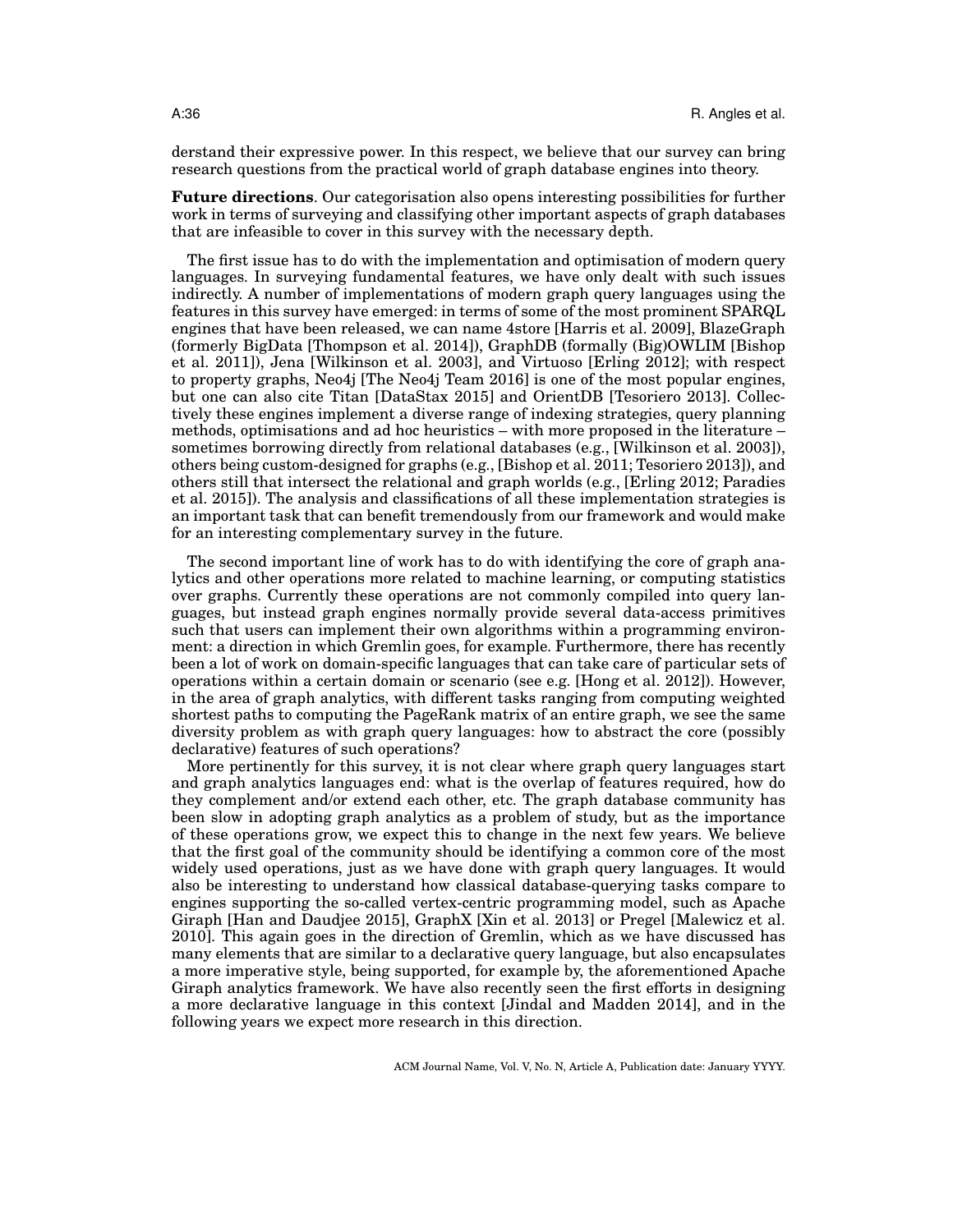Foundations of Modern Query Languages for Graph Databases A:37

**Conclusion**. Recent years have seen the re-emergence of graph databases as an important alternative to their more widely-established relational cousin, bringing with them a variety of new challenges, new demands, and new questions. In this survey, we have provided an overview of the fundamental query features that underlie such databases and have provided a categorisation that generalises much of these recent developments and offers a bridge to known theoretical results while raising some new questions. Of course, there are many open challenges facing graph databases in terms of standardising query languages, implementing and optimising engines for query evaluation, studying the theoretical properties of related problems, as well as evolving graph databases to meet emerging demands for graph analytics. We hope that this survey may serve as a useful guide for those involved in such efforts.

## **REFERENCES**

<span id="page-36-5"></span>Serge Abiteboul, Richard Hull, and Victor Vianu. 1995. *Foundations of Databases*. Addison-Wesley.

<span id="page-36-4"></span>Charu C. Aggarwal and Haixun Wang. 2010. *Managing and Mining Graph Data*. Springer.

- <span id="page-36-9"></span>Faisal Alkhateeb, Jean-François Baget, and Jérôme Euzenat. 2009. Extending SPARQL with regular expression patterns (for querying RDF). *J. Web Sem.* 7, 2 (2009), 57–73.
- <span id="page-36-19"></span>Andrej Andrejev and Tore Risch. 2012. Scientific SPARQL: Semantic Web Queries over Scientific Data. In *International Conference on Data Engineering (ICDE)*. 5–10.
- <span id="page-36-3"></span>Renzo Angles. 2012. A comparison of current graph database models. In *Graph Data Management (GDM) (ICDE Workshop)*.
- <span id="page-36-8"></span>Renzo Angles and Claudio Gutierrez. 2008. The Expressive Power of SPARQL. In *The Semantic Web (ISWC)*. 114–129.

<span id="page-36-7"></span><span id="page-36-2"></span>Renzo Angles and Claudio Gutiérrez. 2008. Survey of graph database models. *ACM Comp. Surv.* 40, 1 (2008). Renzo Angles and Claudio Gutierrez. 2016. The Multiset Semantics of SPARQL Patterns. In *The Semantic Web (ISWC)*. Springer, 20–36.

- <span id="page-36-20"></span>Darko Anicic, Paul Fodor, Sebastian Rudolph, and Nenad Stojanovic. 2011. EP-SPARQL: a unified language for event processing and stream reasoning. In *World Wide Web (WWW)*. 635–644.
- <span id="page-36-0"></span>Apache TinkerPop. 2017. TinkerPop3 Documentation v.3.2.5. [http://tinkerpop.apache.org/docs/current/](http://tinkerpop.apache.org/docs/current/reference/) [reference/.](http://tinkerpop.apache.org/docs/current/reference/) (June 2017).
- <span id="page-36-11"></span>Marcelo Arenas, Sebastián Conca, and Jorge Pérez. 2012. Counting beyond a Yottabyte, or how SPARQL 1.1 property paths will prevent adoption of the standard. In *World Wide Web (WWW)*. 629–638.
- <span id="page-36-17"></span>Marcelo Arenas, Georg Gottlob, and Andreas Pieris. 2014. Expressive languages for querying the semantic web. In *Principles of Database Systems (PODS)*. ACM, 14–26.
- <span id="page-36-18"></span>Marcelo Arenas and Martín Ugarte. 2016. Designing a Query Language for RDF: Marrying Open and Closed Worlds. In *Principles of Database Systems (PODS)*. 225–236.
- <span id="page-36-14"></span>Guillaume Bagan, Angela Bonifati, and Benoît Groz. 2013. A trichotomy for regular simple path queries on graphs. In *Principles of Database Systems (PODS)*. 261–272.
- <span id="page-36-21"></span>Davide Francesco Barbieri, Daniele Braga, Stefano Ceri, Emanuele Della Valle, and Michael Grossniklaus. 2010. C-SPARQL: a Continuous Query Language for RDF Data Streams. *Int. J. Semantic Computing* 4, 1 (2010), 3–25.
- <span id="page-36-1"></span>Pablo Barceló. 2013. Querying graph databases. In *Principles of Database Systems (PODS)*. 175–188.
- <span id="page-36-16"></span>Pablo Barceló, Gaëlle Fontaine, and Anthony Widjaja Lin. 2015. Expressive Path Queries on Graphs with Data. *Logical Methods in Computer Science* 11, 4 (2015).
- <span id="page-36-10"></span>Pablo Barceló, Leonid Libkin, Anthony Widjaja Lin, and Peter T. Wood. 2012a. Expressive Languages for Path Queries over Graph-Structured Data. *ACM Trans. Database Syst.* 37, 4 (2012), 31.

<span id="page-36-6"></span>Pablo Barceló, Leonid Libkin, and Juan L. Reutter. 2014. Querying Regular Graph Patterns. *J. ACM* 61, 1 (2014), 8:1–8:54.

<span id="page-36-12"></span>Pablo Barceló and Pablo Muñoz. 2014. Graph logics with rational relations: the role of word combinatorics. In *Logic in Computer Science (LICS)*. 12:1–12:10.

<span id="page-36-15"></span>Pablo Barceló, Jorge Pérez, and Juan Reutter. 2013. Schema mappings and data exchange for graph databases. In *International Conference on Database Theory (ICDT)*. ACM, 189–200.

<span id="page-36-13"></span>Pablo Barceló, Jorge Pérez, and Juan L. Reutter. 2012b. Relative Expressiveness of Nested Regular Expressions. In *Alberto Mendelzon Workshop (AMW)*. 180–195.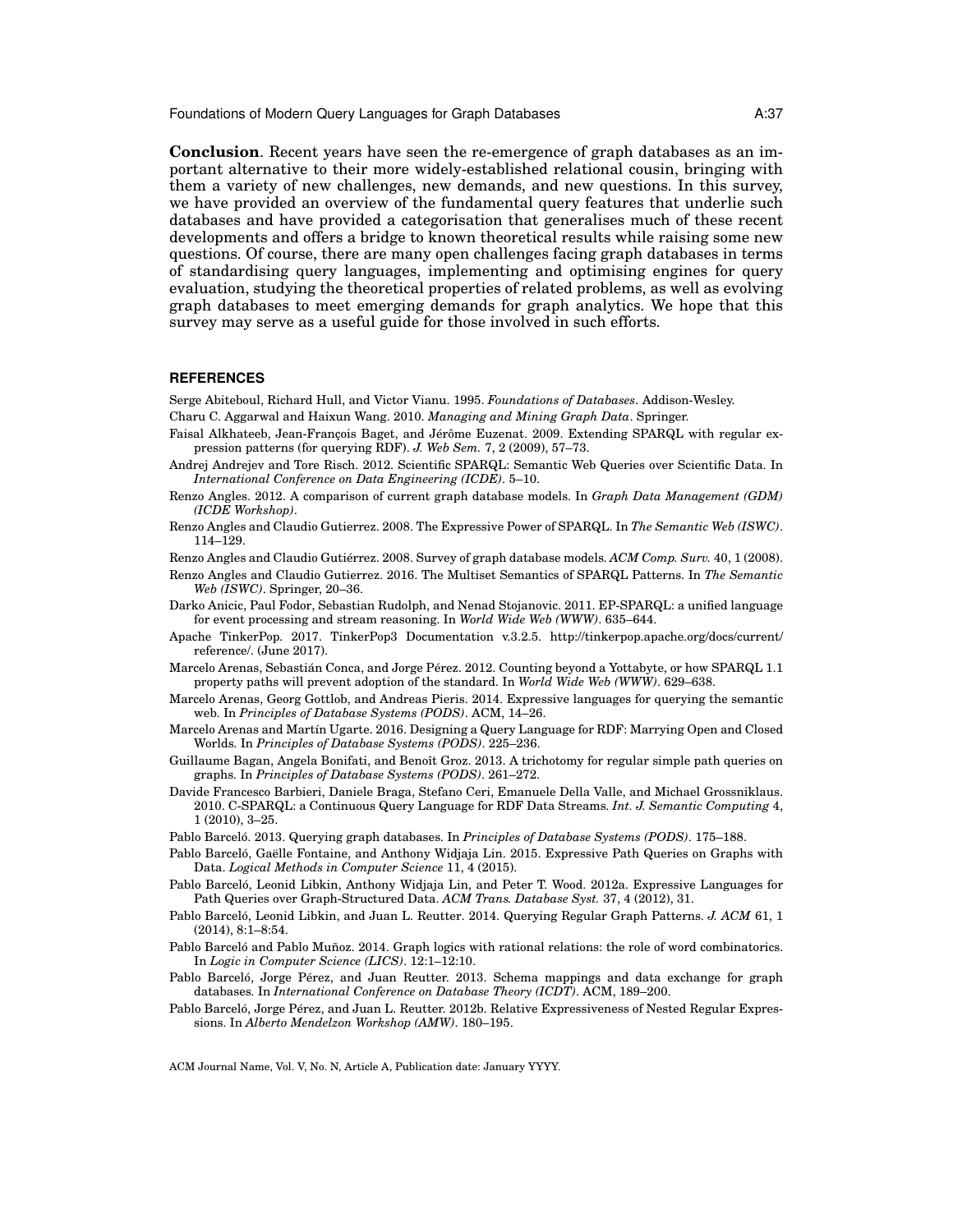- <span id="page-37-8"></span>Christopher L. Barrett, Riko Jacob, and Madhav V. Marathe. 2000. Formal-language-constrained path problems. *SIAM J. Comput.* 30, 3 (2000), 809–837.
- <span id="page-37-26"></span>Robert Battle and Dave Kolas. 2012. Enabling the geospatial Semantic Web with Parliament and GeoSPARQL. *Semantic Web* 3, 4 (2012), 355–370.
- <span id="page-37-21"></span>Meghyn Bienvenu, Diego Calvanese, Magdalena Ortiz, and Mantas Simkus. 2014. Nested Regular Path Queries in Description Logics. In *Knowledge Representation & Reasoning (KR)*.
- <span id="page-37-25"></span>Stefan Bischof, Stefan Decker, Thomas Krennwallner, Nuno Lopes, and Axel Polleres. 2012. Mapping between RDF and XML with XSPARQL. *J. Data Semantics* 1, 3 (2012), 147–185.
- <span id="page-37-14"></span>Barry Bishop, Atanas Kiryakov, Damyan Ognyanoff, Ivan Peikov, Zdravko Tashev, and Ruslan Velkov. 2011. OWLIM: A family of scalable semantic repositories. *Semantic Web Journal* 2, 1 (2011), 33–42.
- <span id="page-37-27"></span>Andre Bolles, Marco Grawunder, and Jonas Jacobi. 2008. Streaming SPARQL - Extending SPARQL to Process Data Streams. In *European Semantic Web Conference (ESWC)*. 448–462.
- <span id="page-37-23"></span>Pierre Bourhis, Markus Krötzsch, and Sebastian Rudolph. 2015. Reasonable Highly Expressive Query Languages. In *International Joint Conference on Artificial Intelligence (IJCAI)*. 2826–2832.
- <span id="page-37-24"></span>François Bry, Tim Furche, Bruno Marnette, Clemens Ley, Benedikt Linse, and Olga Poppe. 2009. SPAR-QLog: SPARQL with Rules and Quantification. In *Semantic Web Information Management – A Model-Based Perspective*. 341–370.
- <span id="page-37-13"></span>Peter Buneman. 1997. Semistructured Data. In *Principles of Database Systems (PODS)*. 117–121.
- <span id="page-37-12"></span>Peter Buneman, Susan B. Davidson, Gerd G. Hillebrand, and Dan Suciu. 1996. A Query Language and Optimization Techniques for Unstructured Data. In *SIGMOD International Conference on Management of Data (SIGMOD)*. 505–516.
- <span id="page-37-1"></span>Horst Bunke. 2000. Graph matching: Theoretical foundations, algorithms, and applications. In *Vision Interface*. 82–88.
- <span id="page-37-3"></span>Diego Calvanese, Giuseppe De Giacomo, Maurizio Lenzerini, and Moshe Y. Vardi. 2000. Containment of Conjunctive Regular Path Queries with Inverse. In *Knowl. Representation & Reasoning (KR)*. 176–185.
- <span id="page-37-11"></span>Diego Calvanese, Giuseppe De Giacomo, Maurizio Lenzerini, and Moshe Y. Vardi. 2002. Rewriting of Regular Expressions and Regular Path Queries. *J. Comput. Syst. Sci.* 64, 3 (2002), 443–465.
- <span id="page-37-10"></span>Diego Calvanese, Giuseppe De Giacomo, Maurizio Lenzerini, and Moshe Y. Vardi. 2003. Reasoning on regular path queries. *SIGMOD Record* 32, 4 (2003), 83–92.
- <span id="page-37-6"></span>Chandra Chekuri and Anand Rajaraman. 2000. Conjunctive query containment revisited. *Theor. Comput. Sci.* 239, 2 (2000), 211–229.
- <span id="page-37-4"></span>Jiefeng Cheng, Jeffrey Xu Yu, Bolin Ding, Philip S. Yu, and Haixun Wang. 2008. Fast Graph Pattern Matching. In *International Conference on Data Engineering (ICDE)*. 913–922.
- <span id="page-37-16"></span>Mariano P. Consens and Alberto O. Mendelzon. 1990. GraphLog: a Visual Formalism for Real Life Recursion. In *Principles of Database Systems (PODS)*. 404–416.
- <span id="page-37-9"></span>Isabel F. Cruz, Alberto O. Mendelzon, and Peter T. Wood. 1987. A Graphical Query Language Supporting Recursion. In *SIGMOD International Conference on Management of Data (SIGMOD)*. 323–330.
- <span id="page-37-7"></span>Víctor Dalmau, Phokion G. Kolaitis, and Moshe Y. Vardi. 2002. Constraint Satisfaction, Bounded Treewidth, and Finite-Variable Logics. In *Constraint Programming (CP)*. 310–326.
- <span id="page-37-18"></span>DataStax. 2015. Titan Documentation. [http://s3.thinkaurelius.com/docs/titan/1.0.0/.](http://s3.thinkaurelius.com/docs/titan/1.0.0/) (2015).
- <span id="page-37-0"></span>Orri Erling. 2012. Virtuoso, a Hybrid RDBMS/Graph Column Store. *IEEE Data Eng. Bull.* 35, 1 (2012), 3–8.
- <span id="page-37-2"></span>Wenfei Fan. 2012. Graph pattern matching revised for social network analysis. In *International Conference on Database Theory (ICDT)*. 8–21.
- <span id="page-37-19"></span>Wenfei Fan, Jianzhong Li, Shuai Ma, Nan Tang, and Yinghui Wu. 2011. Adding regular expressions to graph reachability and pattern queries. In *International Conference on Data Engineering (ICDE)*. 39–50.
- <span id="page-37-20"></span>Wenfei Fan, Jianzhong Li, Shuai Ma, Nan Tang, Yinghui Wu, and Yunpeng Wu. 2010a. Graph Pattern Matching: From Intractable to Polynomial Time. *PVLDB* 3, 1 (2010), 264–275.
- <span id="page-37-5"></span>Wenfei Fan, Jianzhong Li, Shuai Ma, Hongzhi Wang, and Yinghui Wu. 2010b. Graph Homomorphism Revisited for Graph Matching. *PVLDB* 3, 1 (2010), 1161–1172.
- <span id="page-37-17"></span>Diego Figueira and Leonid Libkin. 2015. Path Logics for Querying Graphs: Combining Expressiveness and Efficiency. In *Logic in Computer Science (LICS)*. 329–340.
- <span id="page-37-15"></span>Valeria Fionda, Giuseppe Pirrò, and Mariano P Consens. 2015. Extended property paths: writing more SPARQL queries in a succinct way. In *AAAI Conference on Artificial Intelligence*.
- <span id="page-37-22"></span>George HL Fletcher, Marc Gyssens, Dirk Leinders, Dimitri Surinx, Jan Van den Bussche, Dirk Van Gucht, Stijn Vansummeren, and Yuqing Wu. 2015. Relative expressive power of navigational querying on graphs. *Information Sciences* 298 (2015), 390–406.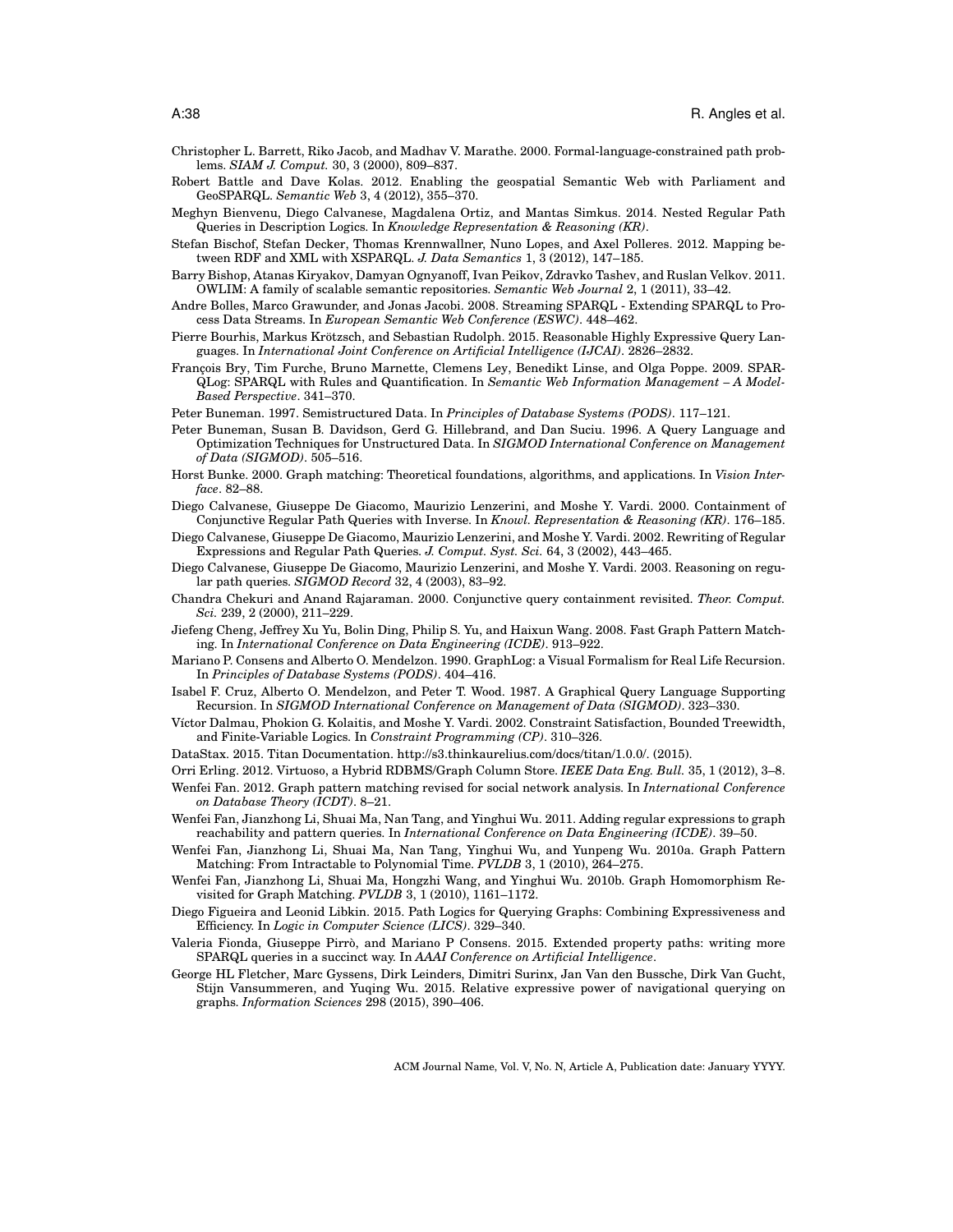- <span id="page-38-11"></span>Daniela Florescu, Alon Y. Levy, and Dan Suciu. 1998. Query Containment for Conjunctive Queries with Regular Expressions. In *Principles of Database Systems (PODS)*. 139–148.
- <span id="page-38-23"></span>Riccardo Frosini, Andrea Calì, Alexandra Poulovassilis, and Peter T. Wood. 2017. Flexible query processing for SPARQL. *Semantic Web* 8, 4 (2017), 533–563.
- <span id="page-38-5"></span>César A. Galindo-Legaria and Arnon Rosenthal. 1997. Outerjoin Simplification and Reordering for Query Optimization. *ACM Trans. Database Syst.* 22, 1 (1997), 43–73.
- <span id="page-38-1"></span>Brian Gallagher. 2006. Matching structure and semantics: A survey on graph-based pattern matching. In *AAAI Fall Symposium*. 43–53.
- <span id="page-38-18"></span>Michael R. Garey and David S. Johnson. 1990. *Computers and Intractability; A Guide to the Theory of NP-Completeness*. W. H. Freeman & Co., New York, NY, USA.
- <span id="page-38-20"></span>Paula Gearon, Alexandre Passant, and Axel Polleres. 2013. SPARQL 1.1 Update. W3C Recommendation. (21 March 2013). [https://www.w3.org/TR/sparql11-update/.](https://www.w3.org/TR/sparql11-update/)
- <span id="page-38-21"></span>Birte Glimm and Chimezie Ogbuji. 2013. SPARQL 1.1 Entailment Regimes. W3C Recommendation. (21 March 2013). [https://www.w3.org/TR/sparql11-entailment/.](https://www.w3.org/TR/sparql11-entailment/)
- <span id="page-38-7"></span>Georg Gottlob, Gianluigi Greco, Nicola Leone, and Francesco Scarcello. 2016. Hypertree Decompositions: Questions and Answers. In *Principles of Database Systems (PODS)*. 57–74.
- <span id="page-38-14"></span>Minyang Han and Khuzaima Daudjee. 2015. Giraph unchained: barrierless asynchronous parallel execution in pregel-like graph processing systems. *PVLDB* 8, 9 (2015), 950–961.
- <span id="page-38-12"></span>Steve Harris, Nicholas Lamb, and Nigel Shadbolt. 2009. 4store: The Design and Implementation of a Clustered RDF Store. In *Scalable Semantic Web Knowledge Base Systems (SWSS)*. 94–109.
- <span id="page-38-0"></span>Steve Harris and Andy Seaborne. 2013. SPARQL 1.1 Query Language. W3C Recommendation. (2013). [http:](http://www.w3.org/TR/sparql11-query/) [//www.w3.org/TR/sparql11-query/](http://www.w3.org/TR/sparql11-query/)
- <span id="page-38-25"></span>Olaf Hartig. 2009. Querying Trust in RDF Data with tSPARQL. In *European Semantic Web Conference (ESWC)*. 5–20.
- <span id="page-38-22"></span>Olaf Hartig and Bryan Thompson. 2014. Foundations of an Alternative Approach to Reification in RDF. *CoRR* abs/1406.3399 (2014).
- <span id="page-38-6"></span>Pavol Hell and Jaroslav Nesetril. 2004. *Graphs and Homomorphisms*. Oxford University Press.
- <span id="page-38-17"></span>Jelle Hellings, Bart Kuijpers, Jan Van den Bussche, and Xiaowang Zhang. 2013. Walk logic as a framework for path query languages on graph databases. In *International Conference on Database Theory (ICDT)*. 117–128.
- <span id="page-38-16"></span>Monika Rauch Henzinger, Thomas A. Henzinger, and Peter W. Kopke. 1995. Computing Simulations on Finite and Infinite Graphs. In *36th Annual Symposium on Foundations of Computer Science*. 453–462.
- <span id="page-38-4"></span>Daniel Hernández, Aidan Hogan, and Markus Krötzsch. 2015. Reifying RDF: What Works Well With Wikidata?. In *Scalable Semantic Web Knowledge Base Systems (SWSS)*. 32–47.
- <span id="page-38-8"></span>David A. Holland, Uri Jacob Braun, Diana Maclean, Kiran-Kumar Muniswamy-Reddy, and Margo I. Seltzer. 2008. Choosing a data model and query language for provenance. In *2nd International Provenance and Annotation Workshop (IPAW)*.
- <span id="page-38-13"></span>Sungpack Hong, Hassan Chafi, Edic Sedlar, and Kunle Olukotun. 2012. Green-Marl: a DSL for easy and efficient graph analysis. In *ACM SIGARCH Computer Architecture News*, Vol. 40. ACM, 349–362.
- <span id="page-38-9"></span>John E. Hopcroft, Rajeev Motwani, and Jeffrey D. Ullman. 2003. *Introduction to Automata Theory, Languages, and Computation – International Edition (2. ed)*. Addison-Wesley.
- <span id="page-38-15"></span>Alekh Jindal and Samuel Madden. 2014. GRAPHiQL: A graph intuitive query language for relational databases. In *Big Data*. IEEE, 441–450.
- <span id="page-38-2"></span>Graham Klyne, Jeremy J. Carroll, and Brian McBride. 2014. RDF 1.1 Concepts and Abstract Syntax. W3C Recommendation. (25 Feb. 2014). <https://www.w3.org/TR/rdf11-concepts/>
- <span id="page-38-10"></span>Egor V. Kostylev, Juan L. Reutter, Miguel Romero, and Domagoj Vrgoč. 2015b. SPARQL with Property Paths. In *The Semantic Web (ISWC)*. 3–18.
- <span id="page-38-19"></span>Egor V. Kostylev, Juan L. Reutter, and Martín Ugarte. 2015a. CONSTRUCT Queries in SPARQL. In *International Conference on Database Theory (ICDT)*. 212–229.
- <span id="page-38-27"></span>Manolis Koubarakis and Kostis Kyzirakos. 2010. Modeling and Querying Metadata in the Semantic Sensor Web: The Model stRDF and the Query Language stSPARQL. In *European Semantic Web Conference (ESWC)*. 425–439.
- <span id="page-38-26"></span>Thomas Kurz, Kai Schlegel, and Harald Kosch. 2015. Enabling access to Linked Media with SPARQL-MM. In *World Wide Web (WWW), Companion*. 721–726.
- <span id="page-38-24"></span>Georg Lausen, Michael Meier, and Michael Schmidt. 2008. SPARQLing constraints for RDF. In *Extending Database Technology (EDBT)*. 499–509.
- <span id="page-38-3"></span>LDBC. 2015. LDBC Task Force: Property Graphs Data Model. [http://www.ldbcouncil.org.](http://www.ldbcouncil.org) (2015).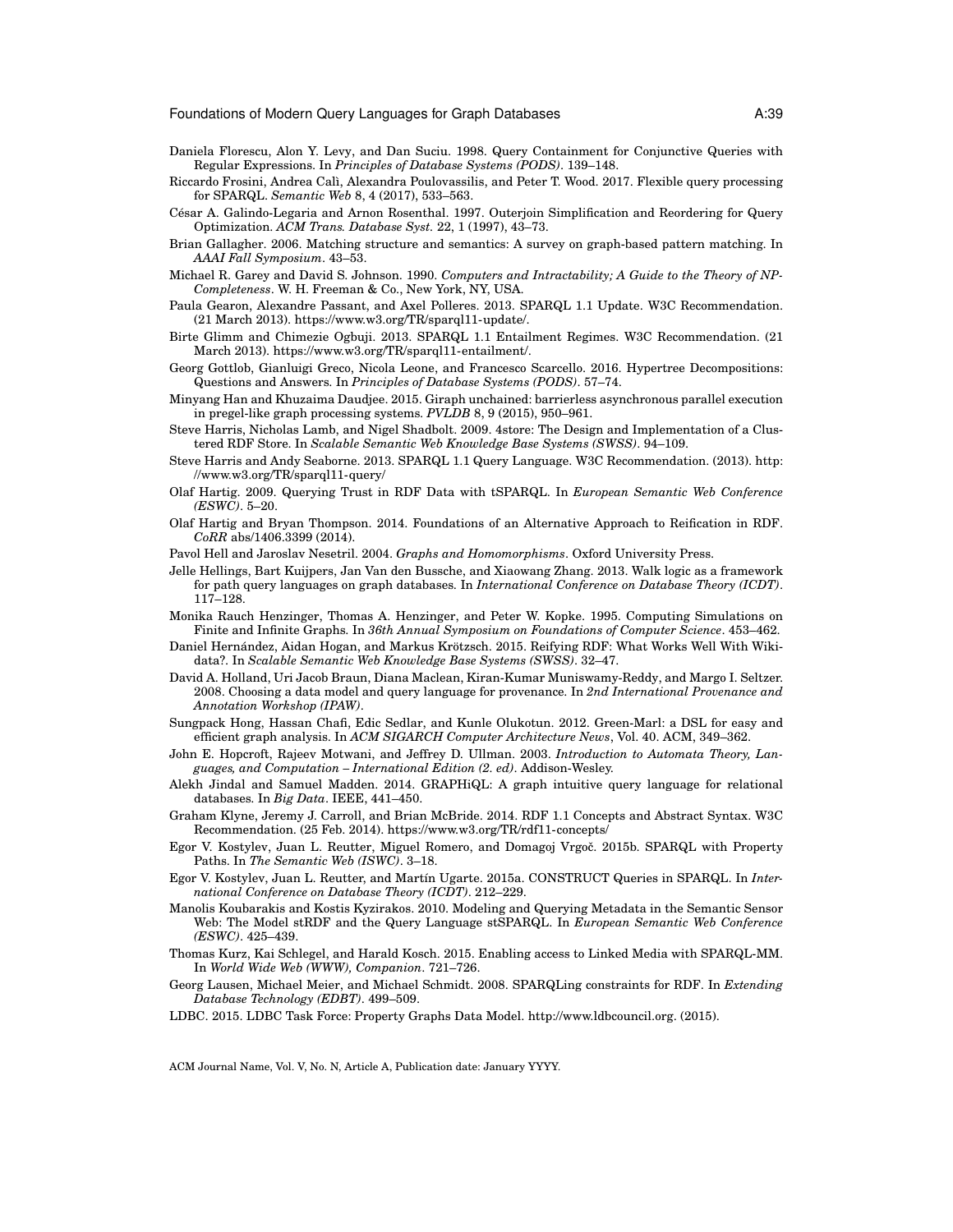- <span id="page-39-12"></span>Leonid Libkin, Wim Martens, and Domagoj Vrgoč. 2016. Querying Graphs with Data. J. ACM 63, 2 (2016), 14.
- <span id="page-39-20"></span>Leonid Libkin, Juan Reutter, and Domagoj Vrgoč. 2013. Trial for RDF: adapting graph query languages for RDF data. In *Principles of Database Systems (PODS)*. ACM, 201–212.
- <span id="page-39-15"></span>Leonid Libkin and Domagoj Vrgoč. 2012. Regular path queries on graphs with data. In *International Conference on Database Theory (ICDT)*. 74–85.
- <span id="page-39-1"></span>Lorenzo Livi and Antonello Rizzi. 2013. The graph matching problem. *Pattern Anal. Appl.* 16, 3 (2013), 253–283.
- <span id="page-39-14"></span>Katja Losemann and Wim Martens. 2013. The complexity of regular expressions and property paths in SPARQL. *ACM Trans. Database Syst.* 38, 4 (2013), 24.
- <span id="page-39-19"></span>Shuai Ma, Yang Cao, Wenfei Fan, Jinpeng Huai, and Tianyu Wo. 2014. Strong simulation: Capturing topology in graph pattern matching. *ACM Trans. Database Syst.* 39, 1 (2014), 4:1–4:46.
- <span id="page-39-17"></span>Grzegorz Malewicz, Matthew H Austern, Aart JC Bik, James C Dehnert, Ilan Horn, Naty Leiser, and Grzegorz Czajkowski. 2010. Pregel: a system for large-scale graph processing. In *SIGMOD International Conference on Management of Data (SIGMOD)*. ACM, 135–146.
- <span id="page-39-5"></span>Akiyoshi Matono, Toshiyuki Amagasa, Masatoshi Yoshikawa, and Shunsuke Uemura. 2003. An efficient pathway search using an indexing scheme for RDF. *Genome Informatics Series* (2003), 374–375.
- <span id="page-39-11"></span>Alberto O. Mendelzon and Peter T. Wood. 1989. Finding Regular Simple Paths in Graph Databases. In *Very Large Data Bases (VLDB)*. 185–193.
- <span id="page-39-18"></span>Robin Milner. 1989. *Communication and concurrency*. Prentice Hall.
- <span id="page-39-6"></span>Ron Milo, Shai Shen-Orr, Shalev Itzkovitz, Nadav Kashtan, Dmitri Chklovskii, and Uri Alon. 2002. Network motifs: simple building blocks of complex networks. *Science* 298, 5594 (2002), 824–827.
- <span id="page-39-4"></span>Hiroyuki Ogata, Wataru Fujibuchi, Susumu Goto, and Minoru Kanehisa. 2000. A heuristic graph comparison algorithm and its application to detect functionally related enzyme clusters. *Nucleic acids research* 28, 20 (2000), 4021–4028.
- <span id="page-39-16"></span>Marcus Paradies, Wolfgang Lehner, and Christof Bornhövd. 2015. GRAPHITE: an extensible graph traversal framework for relational database management systems. In *Scientific and Statistical Database Management (SSDBM)*. 29:1–29:12.
- <span id="page-39-10"></span>Task Force: Property Paths. 2009. Use cases in Property Paths Task Force. [http://www.w3.org/2009/sparql/](http://www.w3.org/2009/sparql/wiki/TaskForce:PropertyPaths#Use_Cases) [wiki/TaskForce:PropertyPaths#Use\\_Cases.](http://www.w3.org/2009/sparql/wiki/TaskForce:PropertyPaths#Use_Cases) (2009).
- <span id="page-39-8"></span>Jorge Pérez, Marcelo Arenas, and Claudio Gutierrez. 2009. Semantics and complexity of SPARQL. *ACM Trans. Database Syst.* 34, 3 (2009).
- <span id="page-39-9"></span>Jorge Pérez, Marcelo Arenas, and Claudio Gutierrez. 2010. nSPARQL: A navigational language for RDF. *J. Web Sem.* 8, 4 (2010), 255–270.
- <span id="page-39-25"></span>Matthew Perry and John Herring. 2012. GeoSPARQL – A Geographic Query Language for RDF Data. Open Geospatial Consortium Implementation Standard. (2012). [http://www.opengeospatial.org/standards/](http://www.opengeospatial.org/standards/geosparql) [geosparql](http://www.opengeospatial.org/standards/geosparql)
- <span id="page-39-26"></span>Matthew Perry, Prateek Jain, and Amit P. Sheth. 2011. SPARQL-ST: Extending SPARQL to Support Spatiotemporal Queries. In *Geospatial Semantics and the Semantic Web – Foundations, Algorithms, and Applications*. 61–86.
- <span id="page-39-23"></span>Axel Polleres, Juan L. Reutter, and Egor V. Kostylev. 2016. Nested Constructs vs. Sub-Selects in SPARQL. In *Alberto Mendelzon Workshop (AMW)*.
- <span id="page-39-24"></span>Eric Prud'hommeaux and Carlos Buil-Aranda. 2013. SPARQL 1.1 Federated Query. W3C Recommendation. (21 March 2013). [http://www.w3.org/TR/sparql11-federated-query/.](http://www.w3.org/TR/sparql11-federated-query/)
- <span id="page-39-3"></span>Eric Prud'hommeaux and Andy Seaborne. 2008. SPARQL Query Language for RDF. W3C Recommendation. (2008). <http://www.w3.org/TR/rdf-sparql-query/>
- <span id="page-39-22"></span>Martin Przyjaciel-Zablocki, Alexander Schätzle, and Georg Lausen. 2015. TriAL-QL: Distributed Processing of Navigational Queries. In *Web and Databases (WebDB)*. ACM, 48–54.
- <span id="page-39-7"></span>Juan L. Reutter, Miguel Romero, and Moshe Y. Vardi. 2015a. Regular Queries on Graph Databases. In *International Conference on Database Theory (ICDT)*. 177–194.
- <span id="page-39-21"></span>Juan L. Reutter, Adrián Soto, and Domagoj Vrgoč. 2015b. Recursion in SPARQL. In *The Semantic Web (ISWC)*. 19–35.
- <span id="page-39-13"></span>Patrick Reynolds. 2015. Oracle of Bacon. [http://www.oracleofbacon.org/.](http://www.oracleofbacon.org/) (2015).
- <span id="page-39-0"></span>Kaspar Riesen, Xiaoyi Jiang, and Horst Bunke. 2010. Exact and Inexact Graph Matching: Methodology and Applications. In *Managing and Mining Graph Data*. 217–247.
- <span id="page-39-2"></span>Ian Robinson, Jim Webber, and Emil Eifrem. 2013. *Graph Databases* (first ed.). O'Reilly Media.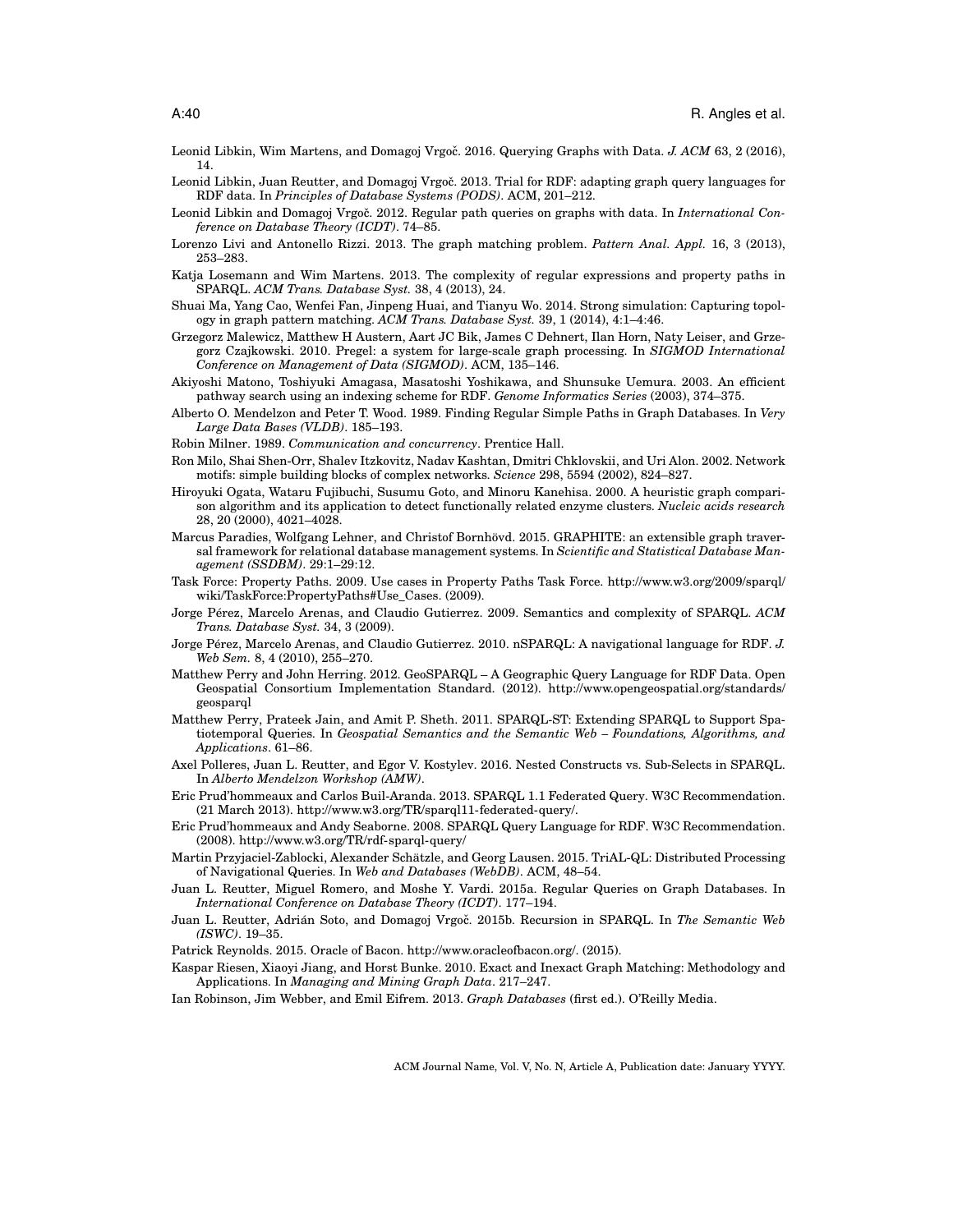- <span id="page-40-16"></span>Sebastian Rudolph and Markus Krötzsch. 2013. Flag & check: Data access with monadically defined queries. In *Principles of Database Systems (PODS)*. ACM, 151–162.
- <span id="page-40-10"></span>Michael Schmidt, Michael Meier, and Georg Lausen. 2010. Foundations of SPARQL query optimization. In *International Conference on Database Theory (ICDT)*. 4–33.
- <span id="page-40-17"></span>Jiwon Seo, Stephen Guo, and Monica S Lam. 2015. Socialite: An efficient graph query language based on datalog. *IEEE Transactions on Knowledge and Data Engineering* 27, 7 (2015), 1824–1837.
- <span id="page-40-6"></span>Yizhou Sun, Jiawei Han, Xifeng Yan, Philip S Yu, and Tianyi Wu. 2011. Pathsim: Meta path-based top-k similarity search in heterogeneous information networks. *PVLDB* 4, 11 (2011), 992–1003.
- <span id="page-40-13"></span>Claudio Tesoriero. 2013. *Getting Started with OrientDB*. Packt Publishing Ltd.
- <span id="page-40-1"></span>The Neo4j Team. 2016. The Neo4j Manual v3.0. [http://neo4j.com/docs/stable/.](http://neo4j.com/docs/stable/) (2016).
- <span id="page-40-0"></span>Bryan B. Thompson, Mike Personick, and Martyn Cutcher. 2014. The Bigdata® RDF Graph Database. In *Linked Data Management.* 193–237.
- <span id="page-40-7"></span>Julian R. Ullmann. 1976. An Algorithm for Subgraph Isomorphism. *J. ACM* 23, 1 (1976), 31–42.
- <span id="page-40-11"></span>Leslie G. Valiant. 1979. The Complexity of Enumeration and Reliability Problems. *SIAM J. Comput.* 8, 3 (1979), 410–421.
- <span id="page-40-2"></span>Oskar van Rest, Sungpack Hong, Jinha Kim, Xuming Meng, and Hassan Chafi. 2016. PGQL: a Property Graph Query Language. In *Graph Data Management Experiences and Systems (GRADES)*.
- <span id="page-40-9"></span>Moshe Y. Vardi. 1982. The Complexity of Relational Query Languages (Extended Abstract). In *Symposium on Theory of Computing (STOC)*. 137–146.
- <span id="page-40-12"></span>Kevin Wilkinson, Craig Sayers, Harumi A. Kuno, Dave Reynolds, and Luping Ding. 2003. Supporting Scalable, Persistent Semantic Web Applications. *IEEE Data Eng. Bull.* 26, 4 (2003), 33–39.
- <span id="page-40-3"></span>Peter T. Wood. 2012. Query languages for graph databases. *SIGMOD Record* 41, 1 (2012), 50–60.
- <span id="page-40-14"></span>Reynold S Xin, Joseph E Gonzalez, Michael J Franklin, and Ion Stoica. 2013. Graphx: A resilient distributed graph system on spark. In *Graph Data Management Experiences and Systems (GRADES)*. ACM, 2.
- <span id="page-40-15"></span>Xpath 1999. XML Path Language (XPath). http://www.w3.org/TR/xpath. (1999).
- <span id="page-40-4"></span>Junchi Yan, Xu-Cheng Yin, Weiyao Lin, Cheng Deng, Hongyuan Zha, and Xiaokang Yang. 2016. A Short Survey of Recent Advances in Graph Matching. In *Multimedia Retrieval (ICMR)*. 167–174.
- <span id="page-40-5"></span>Jeffrey Xu Yu and Jiefeng Cheng. 2010. Graph Reachability Queries: A Survey. In *Managing and Mining Graph Data*. Advances in Database Systems, Vol. 40. Springer, 181–215.
- <span id="page-40-18"></span>Antoine Zimmermann, Nuno Lopes, Axel Polleres, and Umberto Straccia. 2012. A general framework for representing, reasoning and querying with annotated Semantic Web data. *J. Web Sem.* 11 (2012), 72– 95.
- <span id="page-40-8"></span>Lei Zou, Lei Chen, and M. Tamer Özsu. 2009. DistanceJoin: Pattern Match Query In a Large Graph Database. *PVLDB* 2, 1 (2009), 886–897.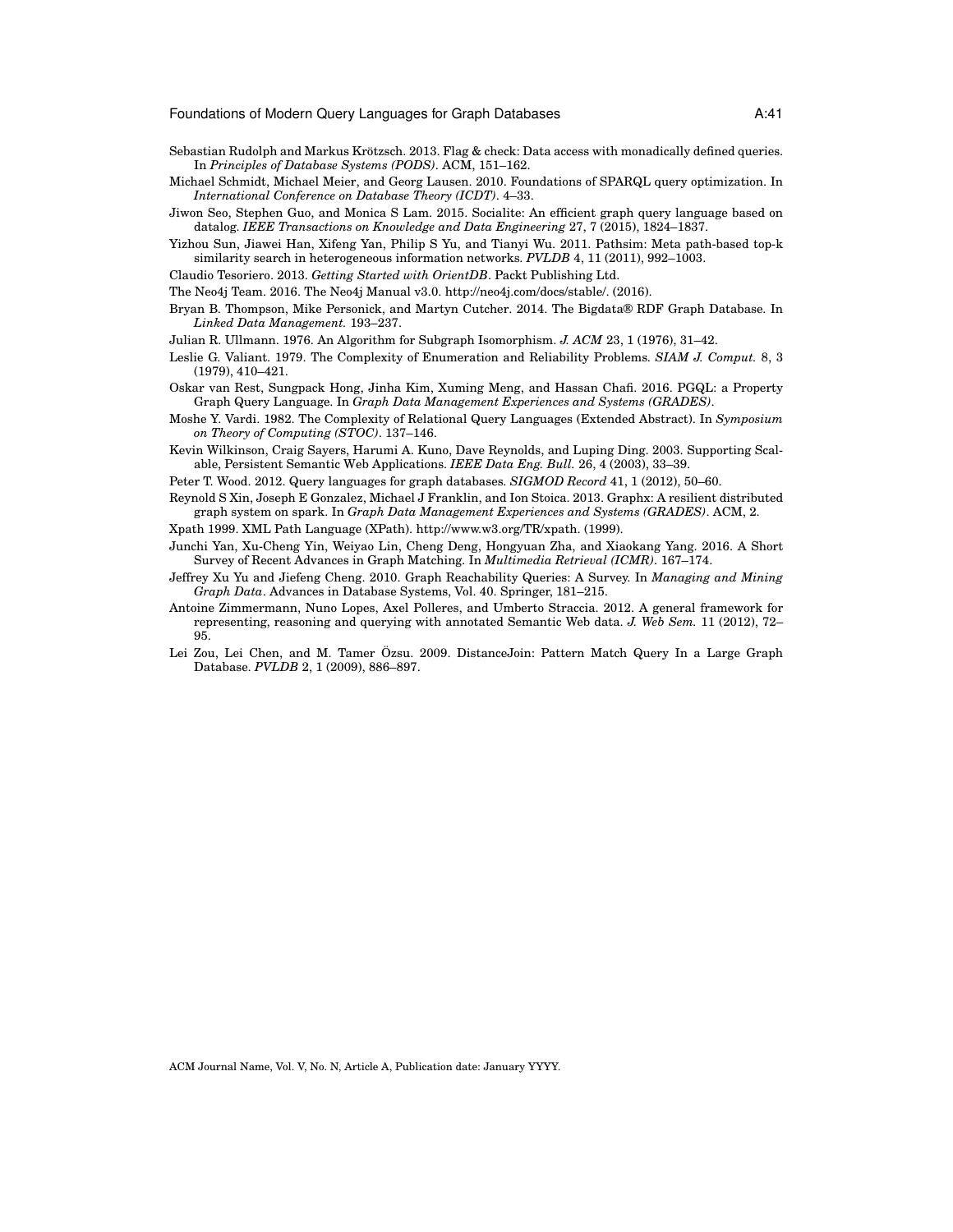# **Online Appendix to: Foundations of Modern Query Languages for Graph Databases**[13](#page-0-0)

RENZO ANGLES, Universidad de Talca & Center for Semantic Web Research MARCELO ARENAS, Pontificia Universidad Católica de Chile & Center for Semantic Web Research PABLO BARCELÓ, DCC, Universidad de Chile & Center for Semantic Web Research AIDAN HOGAN, DCC, Universidad de Chile & Center for Semantic Web Research JUAN REUTTER, Pontificia Universidad Católica de Chile & Center for Semantic Web Research DOMAGOJ VRGOČ, Pontificia Universidad Católica de Chile & Center for Semantic Web Research

Throughout the survey we focused on fundamental graph querying features as established by the research literature and used in practical graph database engines. In this appendix, we examine some emerging aspects of graph query languages, such as alternative semantics for basic graph patterns; navigational queries that go beyond paths; solution modifiers, such as aggregation, path unwinding and graph-to-graph queries; as well as some further extensions of SPARQL, Cypher and Gremlin. We start with the alternative semantics for BGPs.

# **A. ALTERNATIVE SEMANTICS FOR BASIC GRAPH PATTERNS**

There are two main criticisms of the homomorphism and isomorphism based semantics. First, as discussed in Section [3.4,](#page-18-0) the computational complexity of key problems associated with these semantics can be quite high since they directly capture notions of graph homomorphism and subgraph isomorphism [\[Ullmann 1976\]](#page-40-7) (which are both known to have NP-complete decision problems). Second, the matches defined by the above semantics are rigid, in the sense that they require the entire query to be matched onto the graph continuously. That is, even when all parts of the query can be matched to (possibly different parts of) the graph, they may return zero answers. To remedy the situation, one can deploy the more flexible notion of *graph-simulations* [\[Milner 1989\]](#page-39-18) when defining a match, which gives rise to an additional semantics.

*Simulation-based semantics:* A generalisation of the notion of a homomorphism-based match has been proposed in the form of *graph-simulations* [\[Milner 1989\]](#page-39-18), which, intuitively speaking, allow matching one node of a pattern to several nodes in the graph, as long as the structure of the pattern is preserved. Given an edge-labelled graph  $G = (V, E)$  and a bgp  $Q = (V^T, E')$ , a simulation between Q and G is a relation  $S \subseteq V' \times V$  such that: (i) for every node  $n'$  in  $V'$  there is a node  $n$  in  $V$  such that the pair  $(n', n)$  is in S, and (ii) for every pair  $(n', n) \in S$  and every edge  $(n', r', m')$  in E', there exists an edge  $(n, r, m)$  in E such that  $(m', m) \in S$  and  $r = r'$  if  $r' \in Const$  (and can be any value when  $r' \in Var$ ). Then an answer to  $Q$  over G under the simulation-based semantics is any simulation S between Q and G. As shown in the literature, simulation-based semantics is computationally lighter for certain problems [\[Henzinger et al. 1995;](#page-38-16) [Fan](#page-37-19) [et al. 2011\]](#page-37-19) and is more versatile when handling large graphs that might contain incomplete information [\[Fan et al. 2010a;](#page-37-20) [Fan 2012;](#page-37-2) [Fan et al. 2010b\]](#page-37-5).

Simulation-based semantics can be naturally extended to property graphs. In this case, if a query node (or edge) uses constants in its attributes, we also require that it matches a graph node with equal values in the corresponding attributes. That is, when  $(v', v)$  belongs to our simulation, we also need the following conditions: (iii) if  $\lambda(v') = r$ with  $r \in Const$ , then  $\lambda(v) = r$ ; and (iv)  $\sigma(v', e') = a'$ , then  $\sigma(v, e) = a$ , for some e and

<sup>©</sup> YYYY ACM. 0000-0000/YYYY/01-ARTA \$15.00 DOI: 0000001.0000001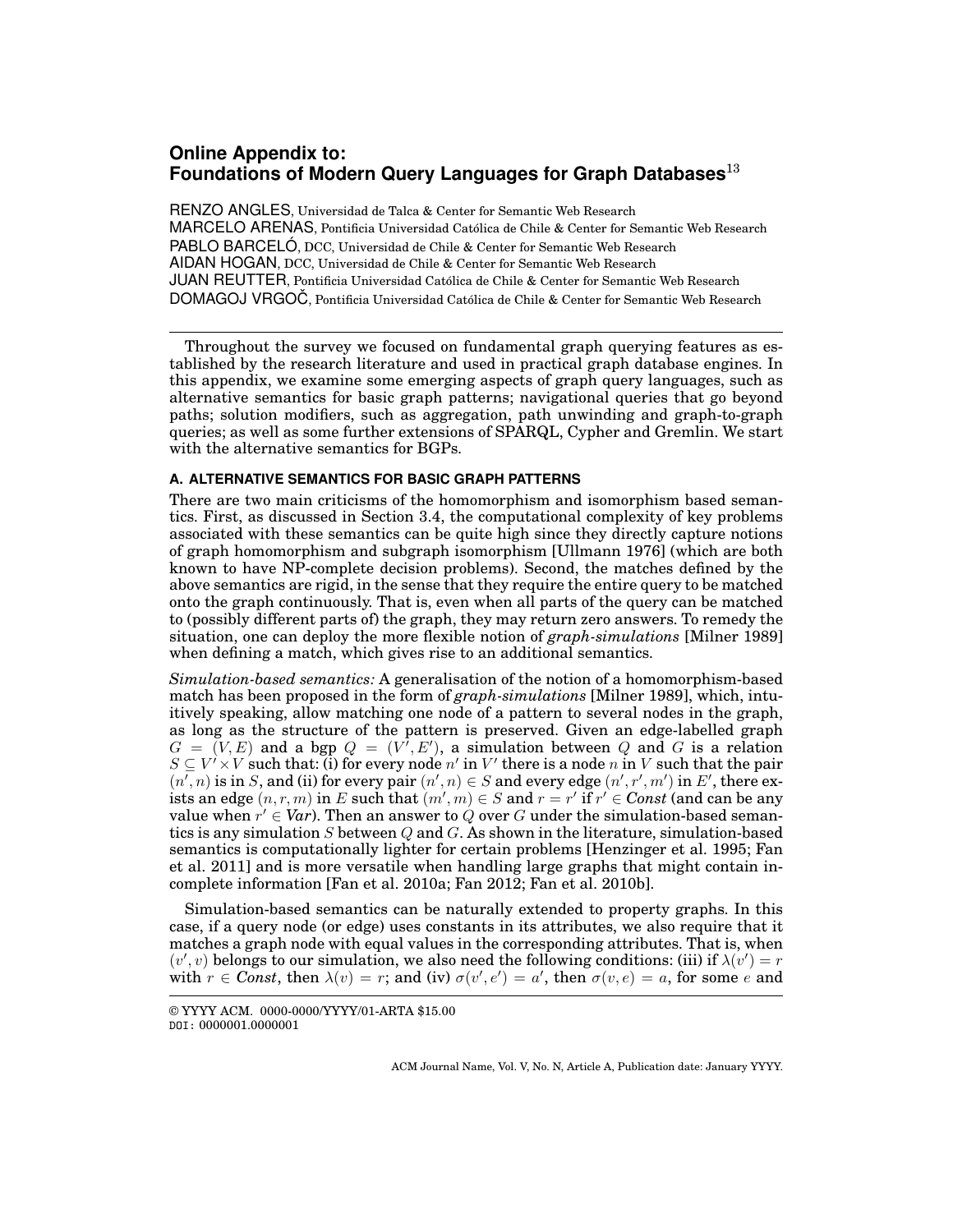a, with  $e = e'$  when  $e' \in Const$  and  $a = a'$  when  $a' \in Const$ . A similar condition is also required for edge properties when specified in the query.

*Example* A.1*.* Consider again the graph G from Figure [1,](#page-3-0) and let Q be the following BGP:



One simulation between the query  $Q$  above and the graph  $G$  is given by the relation  $S = \{(x_1, \text{cint } \text{Eastwood}), (x_2, \text{Unfortunately})\}$ . Another simulation is given by the relation  $S' = \{(x_1, \text{caint Eastwood}), (x_2, \text{Unforgiven}), (x_1, \text{Anna Levinee})\}$ , which in a sense contains matches for both Clint Eastwood and for Anna Levine. This exemplifies the fact that simulation-based semantics can capture multiple homomorphic matches in a single relation, which is one of the reasons why it can be evaluated more efficiently.  $\Box$ 

The idea of matching the same query node to multiple graph nodes may be counter intuitive, as it captures "too much" information in a single relation. For this reason simulation-based semantics is often viewed as a base semantics for defining a set of "candidate matches" that can be further restricted and refined for particular use-cases, as has been explored recently by [Ma et al. \[2014\]](#page-39-19).

The evaluation problem for the fragment consisting of bgps and projection can be solved in polynomial time for the case of the simulation-based semantics considered in Section [3.1](#page-7-3) [\[Fan et al. 2010a\]](#page-37-20).

# **B. MORE EXPRESSIVE NAVIGATIONAL QUERIES**

For the navigational languages we have seen in Section [4,](#page-19-0) paths are the only form of recursion allowed, but to express certain types of queries, we may require more expressive forms of recursion. Imagine for instance that as in Example [4.2](#page-21-0) we wish to check for all pairs of actors in our movie database that are connected by co-star relations, but only considering actors that have directed a movie (such as Clint Eastwood). We cannot express this query by a regular expression over paths since, aside from finding paths between co-stars, we need to check that each intermediate node in the path has an outgoing edge labelled directs. In this section, we present several languages that can express these types of queries, and explain how this can be achieved.

## **B.1. Nested regular expressions**

The language of *nested regular expressions* (NREs) extends RPQs with a *branching* or *nesting* operator that allows to recursively check other nested RPQs over the nodes of a path. As such, the evaluation of an NRE consists of paths where nodes have a potentially branching path that satisfies the given nested RPQ. Conceptually speaking, NREs thus allow for capturing paths matched by a tree-shaped pattern, offering an increase in expressive power that has been applied in practice, for example, to form the basis of proposed navigational query languages for RDF [\[Pérez et al. 2010;](#page-39-9) [Barceló](#page-36-13) [et al. 2012b\]](#page-36-13).

*Example* B.1*.* In the language of NREs, we can restrict our co-star paths to only consider directors using the following expression:

> $\boldsymbol{x}$  $\left(\texttt{acts_in}\texttt{-}\texttt{actors}\right)^{+}$  $\overrightarrow{y}$ .

This query asks for a path whose label belongs to the regular expression (with inverse) (acts\_in · acts\_in<sup>−</sup>) <sup>+</sup>, but imposes an additional condition: every intermediate node captured by the sub-expression acts\_in·acts\_in<sup>−</sup> must have an outgoing edge labelled directs. More generally, the latter bracketed expression is an RPQ that is used as an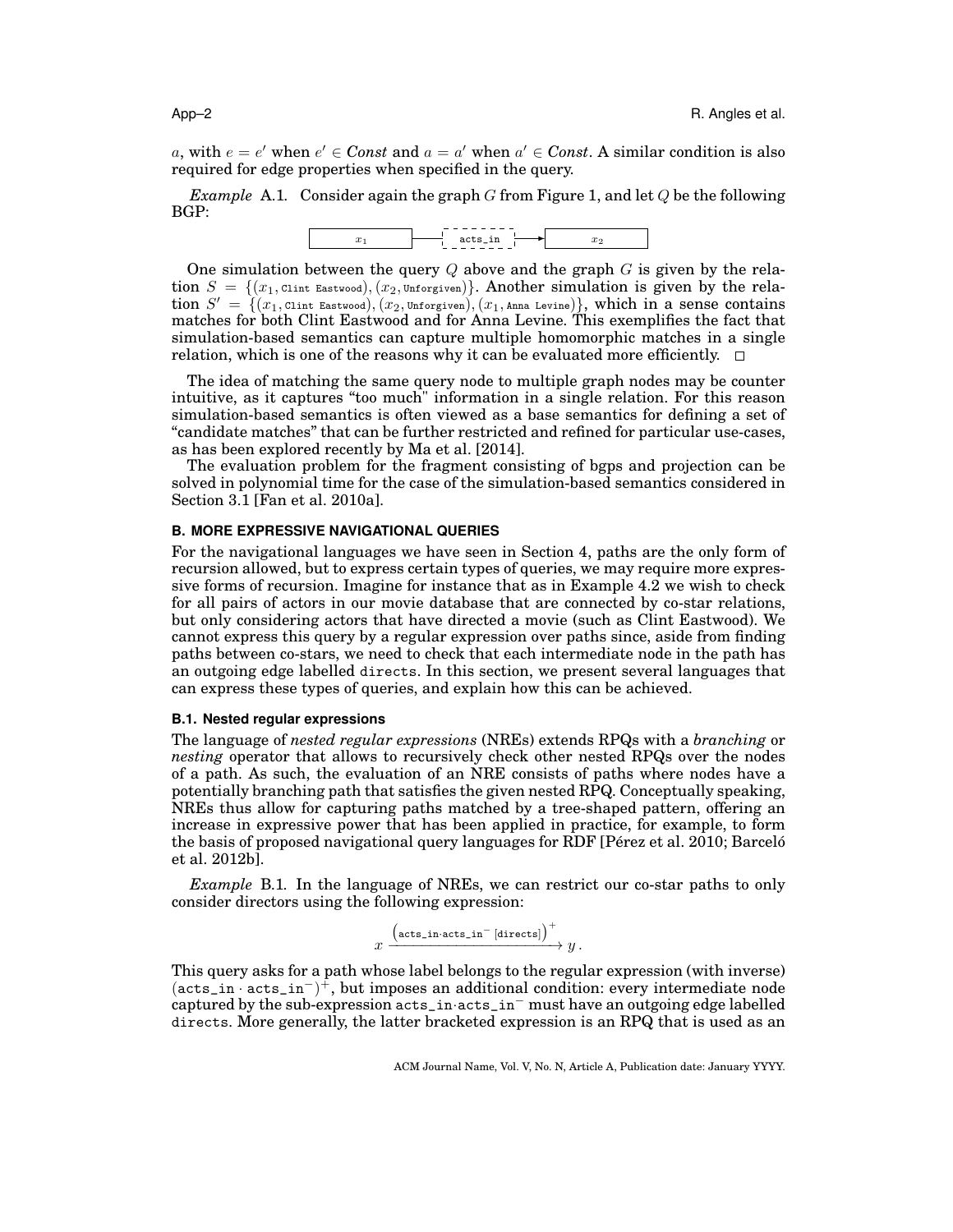Foundations of Modern Query Languages for Graph Databases App–3

<span id="page-43-1"></span>

<span id="page-43-2"></span><span id="page-43-0"></span>Fig. 11. Base of an NRE and the transitive closure over this base. We assume all horizontal edges in the above images to be labelled with acts\_in, and all vertical edges with directs.

existential branching test on the preceding sub-expression, checking to ensure that each matched node is connected to some other node by the given bracketed expression. Note that the above pattern does not check that the start node is a director.

This recursive pattern is defined by the structure depicted in Figure [11:](#page-43-0) one can also think of this structure as taking the base pattern from Figure [11\(a\)](#page-43-1) and applying it recursively as illustrated in Figure [11\(b\).](#page-43-2)  $\Box$ 

Just as we did with regular path queries, one can consider conjunctions of such patterns to arrive at the language of *conjunctive nested regular expressions* (CRNEs), which has thus far only been studied in theory [\[Barceló et al. 2013;](#page-36-15) [Bienvenu et al.](#page-37-21) [2014\]](#page-37-21). Another direction to extend NREs is to add more expressive features such as negation and unary formulas. By doing so one arrives at a language that is equivalent to applying XPath [\[Xpath 1999\]](#page-40-15) over graph databases. In fact, as shown by [Libkin](#page-39-12) [et al.](#page-39-12) [\[2016\]](#page-39-12), NREs themselves correspond to a positive fragment of XPath.

## <span id="page-43-3"></span>**B.2. Regular data path queries**

While considering NREs, it is perhaps natural to consider how similar such patterns could be applied to property graphs, and in particular, to test the values of various node and edge attributes appearing along the path that one is traversing. To illustrate the issue, consider the following example.

*Example* B.2*.* Coming back to our social network, recall that in Example [4.1](#page-20-1) we showed how to compute the friend-of-a-friend relation using the expression knows<sup>+</sup>. Assume we now want to again compute the friend-of-a-friend relation, but we wish to consider only the people who live in the same country: each time we traverse an edge labelled knows, we need to check that the value of the country attribute is equal for both nodes connected by the edge. This can be expressed as follows:

$$
e := ([\texttt{knows}]_{\texttt{start.courtry-end.courtry}})^+
$$

where the filter start.country=end.country checks the aforementioned condition on all pairs of nodes connected by the knows edges that form the path. Note that unlike NREs, here we can express *comparisons* between the values of attributes. Also note that the brackets [] have different meaning in NREs as opposed to RDPQs. Namely, in the former they apply to nodes, and in the latter to the start/end point of a path the expression between the brackets defines.  $\square$ 

Expressions such as  $e$  above can be formalised by extending the grammar of the ordinary regular expressions with the operator  $[exp]_c$ , where  $exp$  is an expression, and c is a filter of the form start.atr=end.atr', with atr and atr' being attribute names. The full grammar is then given by the following  $e := |a|$  ;  $e \cdot e$  ;  $e \mid e$  ;  $e^*$  ;  $[e]_c$ , with  $c$  a conjunction of expressions of the form  $\text{\rm start}.\text{\rm atr} =$  end.atr $'$  or  $\text{\rm start}.\text{\rm atr} \neq$  end.atr $'.$ Allowing any such expression *e* inside a path query  $x \stackrel{e}{\rightarrow} y$  gives rise to *regular data path queries* (RDPQs), with the name signifying that paths consider not only navigational aspects, but also reason about the data stored in the graph.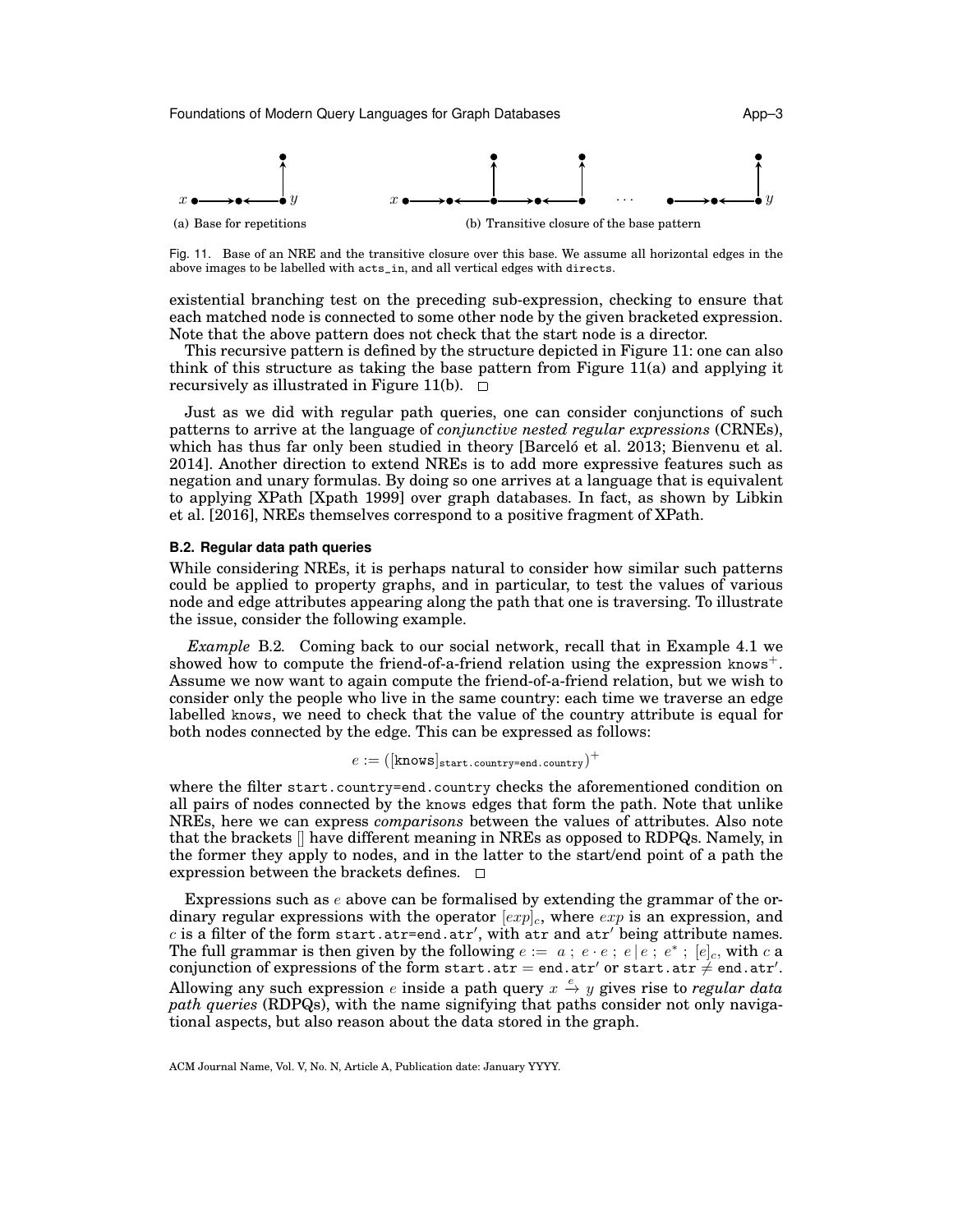Although queries that allow reasoning about how the attribute values change along paths seem to be relevant in practical applications, they seem to be poorly supported in existing systems. On the other hand, they did receive some attention in the theoretical literature. For instance, the base language for regular data path queries was introduced in [Libkin and Vrgoč 2012], and some further extensions allowing first order reasoning over paths [\[Hellings et al. 2013\]](#page-38-17), or unlimited use of variables [\[Libkin](#page-39-12) [et al. 2016;](#page-39-12) [Barceló et al. 2015\]](#page-36-16) have also been considered. However, since there is still no clear consensus on the correct language for this task, this seems to be a promising area of future work, both with respect to the theoretical issues, and with respect to the correct techniques for implementing such queries in graph database systems.

## **B.3. Datalog variants**

Thus far all recursive navigational expressions we have considered are based on paths (e.g., RPQs) or trees (e.g., NREs). So what happens when we consider more general queries which look for repetitions of arbitrary bgps? It turns out that such queries can typically be expressed in *Datalog*-like languages [\[Abiteboul et al. 1995\]](#page-36-5), which correspond to powerful recursive languages based on rules.

<span id="page-44-0"></span>*Example* B.3*.* To exemplify how this works, let us focus on edge-labelled graphs (a similar translation can be devised for property graphs). Now instead of considering actors that are connected simply on merit of having co-starred in a movie, let us add the constraint that they must additionally direct a movie together (possibly a different movie). Let us call a pair of actor–directors connected (directly) in such a fashion "peers". Taking an edge-labelled graph  $G$  (in the style of Figure [1\)](#page-3-0), we can create a query for peers as follows:  $Q = (V, E)$ , where  $V = \{x, y, m, n\}$  are variables and where  $\tilde{E}$  contains  $(x, \texttt{acts\_in}, m)$ ,  $(x, \texttt{directs}, n)$ ,  $(y, \texttt{acts\_in}, m)$  and  $(y, \texttt{directs}, n)$ .

To express this in Datalog we adopt the convention that the relation  $E(x, y, z)$  encodes an edge  $(x, y, z)$  in an edge-labelled graph  $G = (V, E)$ . We can then represent the original bgp  $Q$  as the following Datalog rule:

 $Q(x, y) \leftarrow E(x, \texttt{acts_in}, m), E(x, \texttt{directs}, n), E(y, \texttt{acts_in}, m), E(y, \texttt{directs}, n).$ 

Applying this rule generates a binary relation Q that contains precisely the matches of bgp  $Q$  over  $G$ ; in other words, we can quite easily represent a bgp as a Datalog rule and evaluate it as such.

Let us assume we now wish to find all nodes connected recursively through a peer relation. We can add the following rule:

$$
Q(x, z) \leftarrow Q(x, y), Q(y, z).
$$

Applying these two Datalog rules in a recursive fashion generates an output Q that contains the transitive closure over peers.

More importantly – as illustrated in Figure  $12$  – the base pattern of Figure  $12(a)$ is not a path nor a tree, and hence the resulting recursive pattern of Figure [12\(b\)](#page-45-2) achieved by these two Datalog rules would not be expressible in any language we discussed earlier: with Datalog, the recursive pattern can be an arbitrary bgp.  $\Box$ 

In a manner analogous to returning paths for RPQs, one could consider trying to return a similar result for Datalog, but where instead of having sequences of nodes connected by edges in the case of RPQs, we would, intuitively speaking, have something more like sequences of sub-graphs in the case of Datalog. However, since the output of applying Datalog rules is a set of fixed-arity relations, it is not possible to return such a sequence; in fact, how to represent the structures that Datalog navigates is an unexplored area. Instead, Datalog rules can be applied to find pairs of nodes that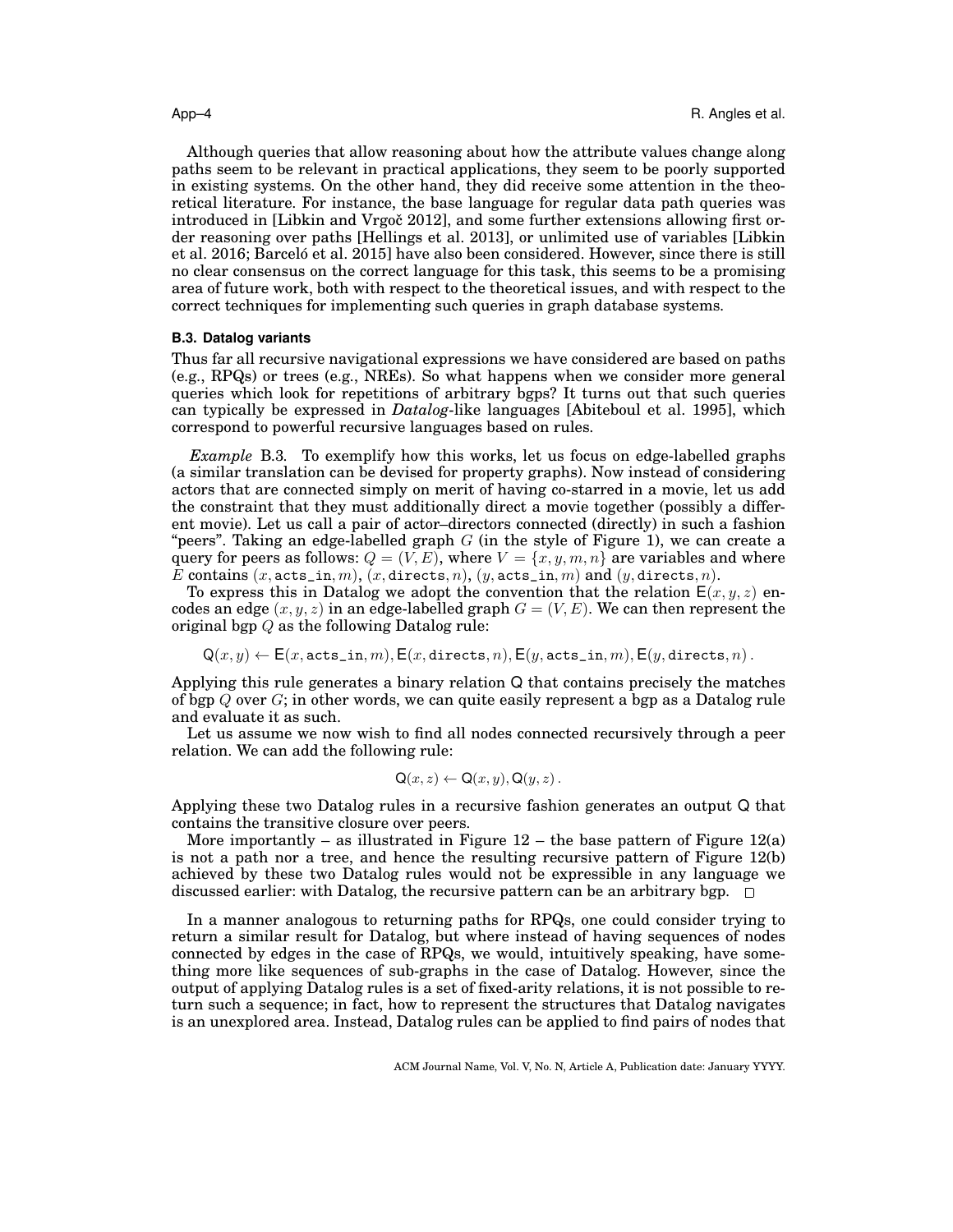Foundations of Modern Query Languages for Graph Databases App–5

<span id="page-45-1"></span>

<span id="page-45-2"></span><span id="page-45-0"></span>Fig. 12. Illustration of the types of patterns a Datalog programs can query. Here all solid edges are labelled acts\_in and all dashed edges are labelled directs.

are connected in such a manner, or to generate a relational representation of a graph that contains all such edges navigated, and so forth.

There have been attempts to define Datalog-like languages that are specifically tailored to the requirements of graph database applications, in the spirit of the recursive rules used in Example [B.3.](#page-44-0) The first of these was GraphLog [\[Consens and Mendel](#page-37-16)[zon 1990\]](#page-37-16), which was designed for querying graphs formed by hypertext documents. More recently, [Reutter et al. \[2015a\]](#page-39-7) studied the restriction of Datalog where recursion is only allowed over patterns that output at most two variables; in fact, a number of languages have been proposed in different settings with similar expressive power [\[Fletcher et al. 2015;](#page-37-22) [Libkin et al. 2013;](#page-39-20) [Rudolph and Krötzsch 2013;](#page-40-16) [Arenas et al.](#page-36-17) [2014;](#page-36-17) [Bourhis et al. 2015\]](#page-37-23). There have also been attempts to implement query engines that support these languages, specifically over RDF datasets using extensions of SPARQL [\[Reutter et al. 2015b;](#page-39-21) [Przyjaciel-Zablocki et al. 2015\]](#page-39-22). Recently we have also witnessed proposals that combine user-defined functions into Datalog to obtain a graph query language more tailored for graph analytic tasks (see e.g. [\[Seo et al. 2015\]](#page-40-17)).

In summary, the use of Datalog-like languages for querying graphs is an active area of research being explored from a number of angles. However, as we discuss in the following section, recursively applying bgps in a declarative manner is not widely supported within the practical query languages we consider in this survey.

## **B.4. Complexity considerations**

When analysing more expressive variants of path queries, the evaluation complexity is deeply connected with the structure of the language. For languages such as NREs or XPath we can find fast evaluation algorithms that are nothing more than extensions of the algorithms shown for RPQs.

Concerning Datalog-based languages, it is well-known that answering unrestricted Datalog queries is EXPTIME-complete [\[Abiteboul et al. 1995\]](#page-36-5). Hence in practical settings, restrictions with lower complexity are sometimes considered. One such restricted language is Linear Datalog [\[Consens and Mendelzon 1990\]](#page-37-16), for which query evaluation is PSPACE-complete. Other languages such as e.g. Regular Queries [\[Reut](#page-39-7)[ter et al. 2015a\]](#page-39-7), may bound the arity of predicates, which returns query evaluation to the same complexity class as ngps: NP-complete.

Finally, with respect to regular data path queries of Section [B.2,](#page-43-3) it can be shown that the base algorithm for RPQs can be modified in order to give a polynomial time evaluation [\[Libkin et al. 2016\]](#page-39-12). On the other hand, extending such queries with more expressive features seems difficult, as evaluation quickly becomes intractable [\[Libkin](#page-39-12) [et al. 2016;](#page-39-12) [Barceló et al. 2015\]](#page-36-16). Furthermore, implementing these queries using the unwinding operator, as in Cypher, does also not seem to be the best solution, as the operator makes the evaluation NP-hard (see Appendix [C](#page-46-0) for details).

ACM Journal Name, Vol. V, No. N, Article A, Publication date: January YYYY.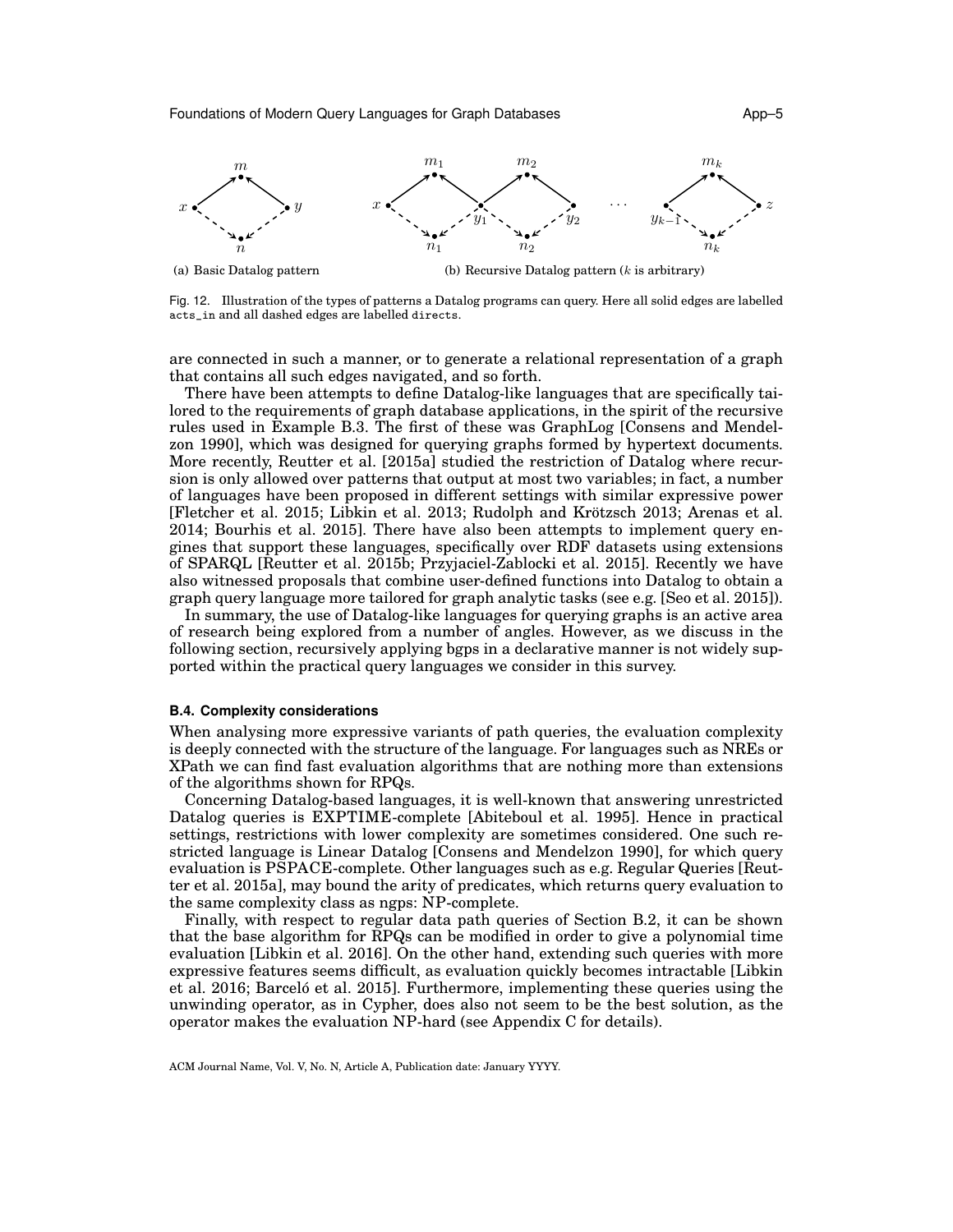# <span id="page-46-0"></span>**C. ADDITIONAL QUERY FEATURES**

Throughout the survey our main focus is on querying features designed to retrieve nodes, edges, or paths from a graph. However, most practical query languages also include ways to manipulate these results, in particular, aggregating them or transforming them into different structures. While the types of operators offered for the manipulation of results vary significantly amongst different graph query languages, there are some common features in these languages that we explore in this section. In particular we look at aggregation functions, path manipulation and graph-to-graph querying functionalities, and discuss some challenges when implementing these operations over graphs.

# **C.1. Aggregation and solution modifiers**

In the development of relational databases, the possibility of grouping values and computing statistics over these groups has been recognised as an important feature. In the case of SQL, the GROUP BY operator allows for grouping values according to some criteria, the COUNT operator allows for counting the number of elements in each such group, and the MIN, MAX, SUM and AVG operators were included to compute the minimum, maximum, sum and average of the elements in each group, respectively (provided that the group contains values compatible with the operators). These functionalities play such an important role in data analysis that they have been adopted by graph query languages. In what follows, we provide some examples of these features for the practical graph query languages considered in this survey, which will give the reader a clearer idea of how they are used.

*Example* C.1*.* As a first example, assume we have an edge-labelled graph G storing information about movies and actors, such as the one shown in Figure [8](#page-14-0) on page [15.](#page-14-0) In order to count the total number of movies in  $G$ , we can use the following SPARQL query:

```
SELECT COUNT(?movie) AS ?total
WHERE { ?movie :type :Movie . }
```
As explained in Section [3,](#page-7-0) the triple ?movie : type : Movie in this query is used to bind the variable ?movie to the movies occurring in  $G$ . The operator COUNT(?movie) is then used to count the number of values for the variable ?movie, which is stored in the variable ?total as indicated by the command COUNT(?movie) AS ?total. If the variable ?movie contains repeated values (which could happen in more complicated queries), then by default, duplicates will be counted; to ensure that only distinct values are counted, the command COUNT(?movie) can be replaced by COUNT(DISTINCT ?movie).  $\Box$ 

*Example* C.2*.* As a second example, assume that for each movie we wish to count the number of people acting in it. This query can be formulated as follows in SPARQL:

```
SELECT ?movie COUNT(DISTINCT ?actor) AS ?number_actors
WHERE {
        ?movie :type :Movie .
        ?actor :acts_in ?movie . ?actor :type :Person .
}
GROUP BY ?movie
```
The three triples inside the WHERE clause are used to indicate that for each pair  $b, c$  of values assigned to ?movie and ?actor, respectively,  $b$  must be a movie and  $c$  must be a person who acted in  $b$ . Then the operator GROUP BY ?movie is used to indicate that a group must be created for each value  $\bar{b}$  in the variable ?movie, which must contain all values c for the variable ?actor such that b, c is a valid assignment for ?movie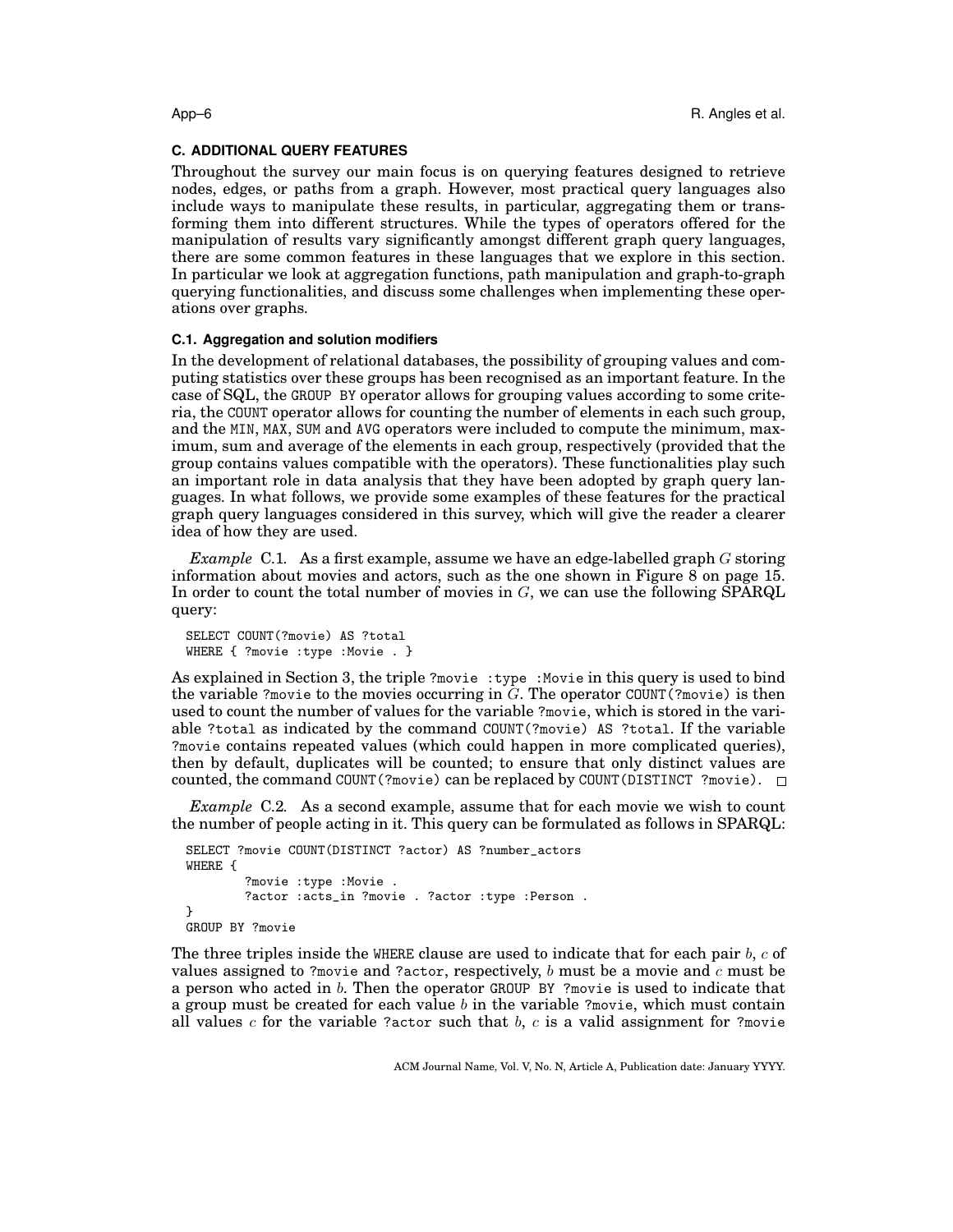Foundations of Modern Query Languages for Graph Databases App-7

and ?actor according to the triples in the WHERE clause. Finally, for each value  $b$  in ?movie, the operator COUNT(DISTINCT ?actor) counts the number of distinct values in the group associated to b, which is stored in the variable ?number\_actors as indicated by the command COUNT(DISTINCT ?actor) AS ?number\_actors.  $\Box$ 

<span id="page-47-1"></span>*Example* C.3*.* Assume now that each movie includes a property that defines its runtime. With such information we would like to obtain the longest films in the database. This query can be expressed as follows in Cypher:

MATCH (m:Movie) WITH MAX(m.runtime) AS maxTime MATCH (m:Movie) WHERE m.runtime = maxTime RETURN m

The first MATCH clause looks for nodes labelled Movie and stores them in variable m. The list of movies saved in m is explored by the WITH operator to compute the maximum runtime. From this first match clause, only the result of the aggregation (maxTime) can be projected. The second MATCH clause is thus needed to return the movies whose runtime is equal to the maxTime returned by the first MATCH. The filtered list of movies – movies with the longest runtime – is returned as the final result of the query. In this case, we say that the pattern initiated by the first MATCH clause is a *sub-query*. [14](#page-47-0)

All of the above examples can similarly be expressed in Gremlin.

Finally we briefly note that many practical query languages allow for applying *solution modifiers* over results, such as to express a limit for a number of results, or an ordering to apply over results, or an offset that specifies an number of initial results to skip. These solution modifiers can also be embedded within *sub-queries* that project the modified solutions to an outer query.

*Example* C.4*.* We can achieve a similar result to Example [C.3](#page-47-1) by instead using a solution modifier that orders by runtime and selects the first result:

MATCH (m:Movie) RETURN m ORDER BY m.runtime LIMIT 1

In this case, we require only one MATCH clause. However, this is not precisely equivalent to Example [C.3:](#page-47-1) if we have multiple movies tied for the longest runtime, here we will only return one such movie, while previously we would return all such tied movies. To make the query equivalent, we would instead need a sub-query as follows:

```
MATCH (m:Movie) WITH m.runtime as maxTime ORDER BY maxTime LIMIT 1
MATCH (m:Movie) WHERE m.runtime = maxTime
RETURN n
```
As before, we use a sub-query to match any movie with the longest runtime and then find other movies with the same runtime. Note that unlike Example [C.3](#page-47-1) and the MAX aggregate, we could replace LIMIT 1 with SKIP 2 LIMIT 1 to find movies with the third longest runtime (where we could also replace WITH as WITH DISTINCT to filter ties).  $\Box$ 

Such solution modifiers are also found in SPARQL and Gremlin.

As one can see, when coupled with basic graph patterns, aggregate operations and solution modifiers have a similar behaviour as in relational databases. On the other hand, when we consider navigational queries, such operations impose some unique challenges not present when dealing with relational data. For example, counting paths or taking the length of individual paths both impose computational challenges when

<span id="page-47-0"></span> $14$ It may seem counter-intuitive to have the sub-query "outside" in Cypher, as in SPARQL the first MATCH corresponds to a sub-query and would rather be written inside; as such, this is an idiosyncrasy of Cypher.

ACM Journal Name, Vol. V, No. N, Article A, Publication date: January YYYY.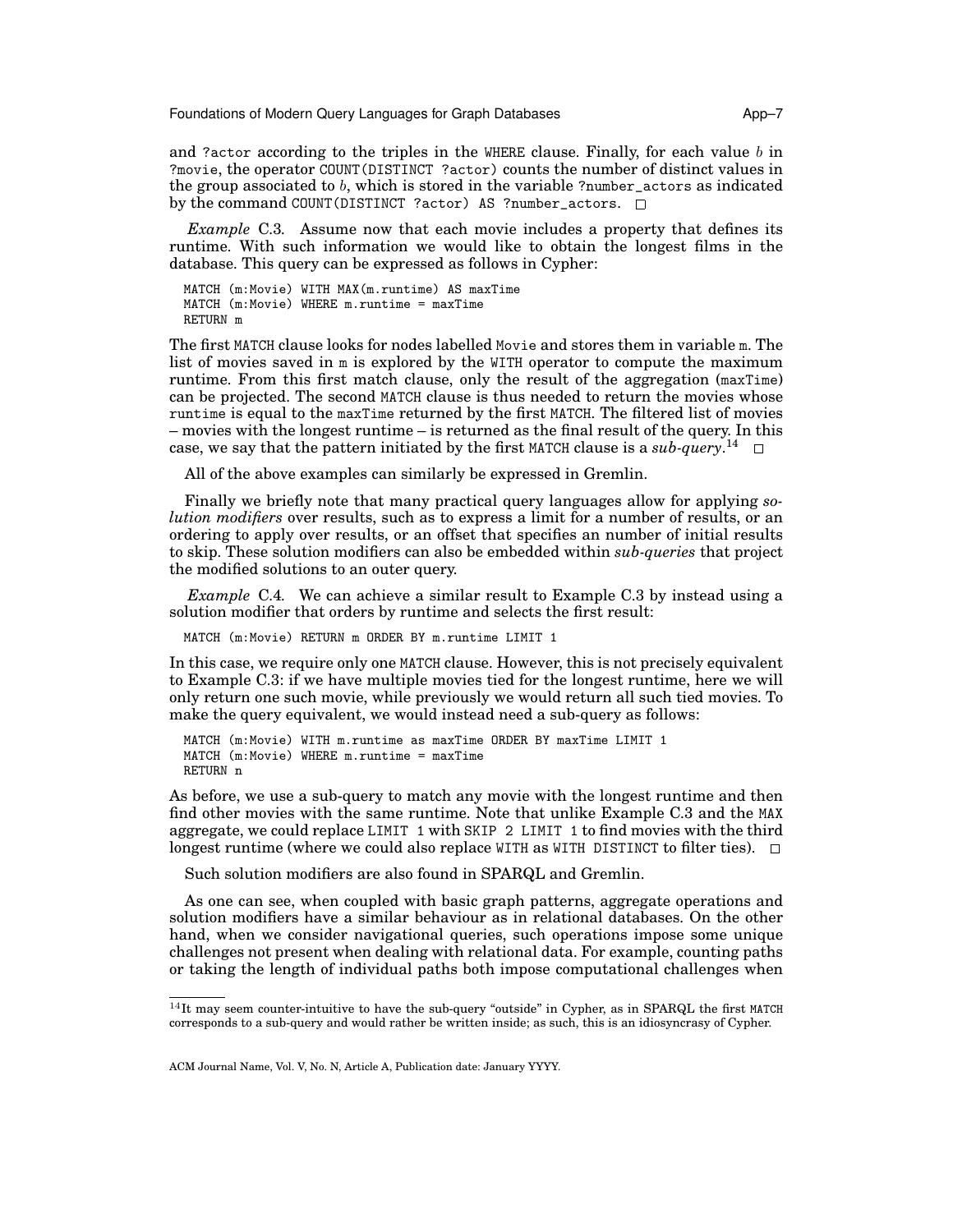applied in this new context, as were raised in Section [4.1](#page-20-2) when discussing the related problem of returning nodes from a path under bags semantics: if the graph database  $G$ is cyclic, the number of paths can be infinite and paths may have infinite length; on the other hand, while restrictions such as no-repeated-nodes make the set of paths finite, counting paths is still associated with a high computational complexity [\[Valiant 1979;](#page-40-11) [Arenas et al. 2012;](#page-36-11) [Losemann and Martens 2013\]](#page-39-14). Still, languages such as Cypher provide aggregation features that allow for counting such paths or taking their length.

<span id="page-48-0"></span>*Example* C.5*.* Assume a graph database encoding a road network, where the connectivity between five cities  $(c_1, c_2, c_3, c_4 \text{ and } c_5)$  is given by five (bidirectional) routes  $(c_1 \leftrightarrow c_2, c_1 \leftrightarrow c_3, c_2 \leftrightarrow c_4, c_4 \leftrightarrow c_5 \text{ and } c_3 \leftrightarrow c_5)$ . The longest route between cities  $c_1$  and  $c_5$  can be expressed in Cypher by the following query:

```
MATCH p = (a:City \{name::c1"\}) - [*) - \> (b:City \{name::c5"\})WITH MAX(length(p)) AS maxLength
MATCH p = (a:City \{name:"c1"\}) - [*] -> (b:City \{name::lcs"\})WHERE length(p) = maxLength
RETURN p
```
In this example, the MATCH clause is used twice to store all the paths between cities  $c_1$ and  $c_5$  in variable p (since the sub-query can only return the result of the aggregate; see Example [C.3\)](#page-47-1). The WITH clause combines the operators MAX and length to obtain maxLength, i.e., the length of the longest path. The WHERE clause selects paths whose length is equal to maxLength. The final result is the list of the longest paths such that each path is encoded as a collection of nodes and edges, which in this case would be:

 $[{\text{name: c1}}, {\text{ }}$ ,  ${\text{name: c2}}, {\text{ }}$ ,  ${\text{name: c4}}, {\text{ }}$ ,  ${\text{name: c5}}}$ 

This is the longest path from city  $c_1$  to city  $c_5$  without a repeated edge. Note that without the restriction on repeating edges, we could have infinite length paths (for example, subsequently going back and forth between  $c_3$  and  $c_5$  ad infinitum).  $\Box$ 

In Cypher, we can also, for example, count all paths.

*Example* C.6*.* Consider a query that counts the number of paths from a source node to a target node in a graph. This query is expressed in Cypher as follows:

MATCH  $p = (.A) - [*] - > (.B)$ RETURN COUNT(p)

The MATCH clause in this query stores the paths from a node with label A to a node with label B in the variable p, and the COUNT clause counts the number of paths stored in p; again the no-repeated-edges restriction avoids infinity in the case of cycles.  $\Box$ 

While in Cypher, the restriction of not repeating edges is offered by default, in Gremlin, a call to simplePath() is required to ensure that nodes are not repeated.

*Example* C.7*.* The following Gremlin query computes all paths between nodes with labels A and B such that no path visits the same node twice:

G.V().hasLabel('A').repeat(out().simplePath()).until(hasLabel('B')).emit().path()

The simplePath() function filters paths that repeat nodes. Interestingly, Gremlin returns paths ordered by ascending length, and thus by keeping only the first answer we can use this query to obtain the shortest path.  $\Box$ 

As opposed to the case of relational aggregates, many questions about aggregation functions on paths remain open. In particular, understanding the expressive power of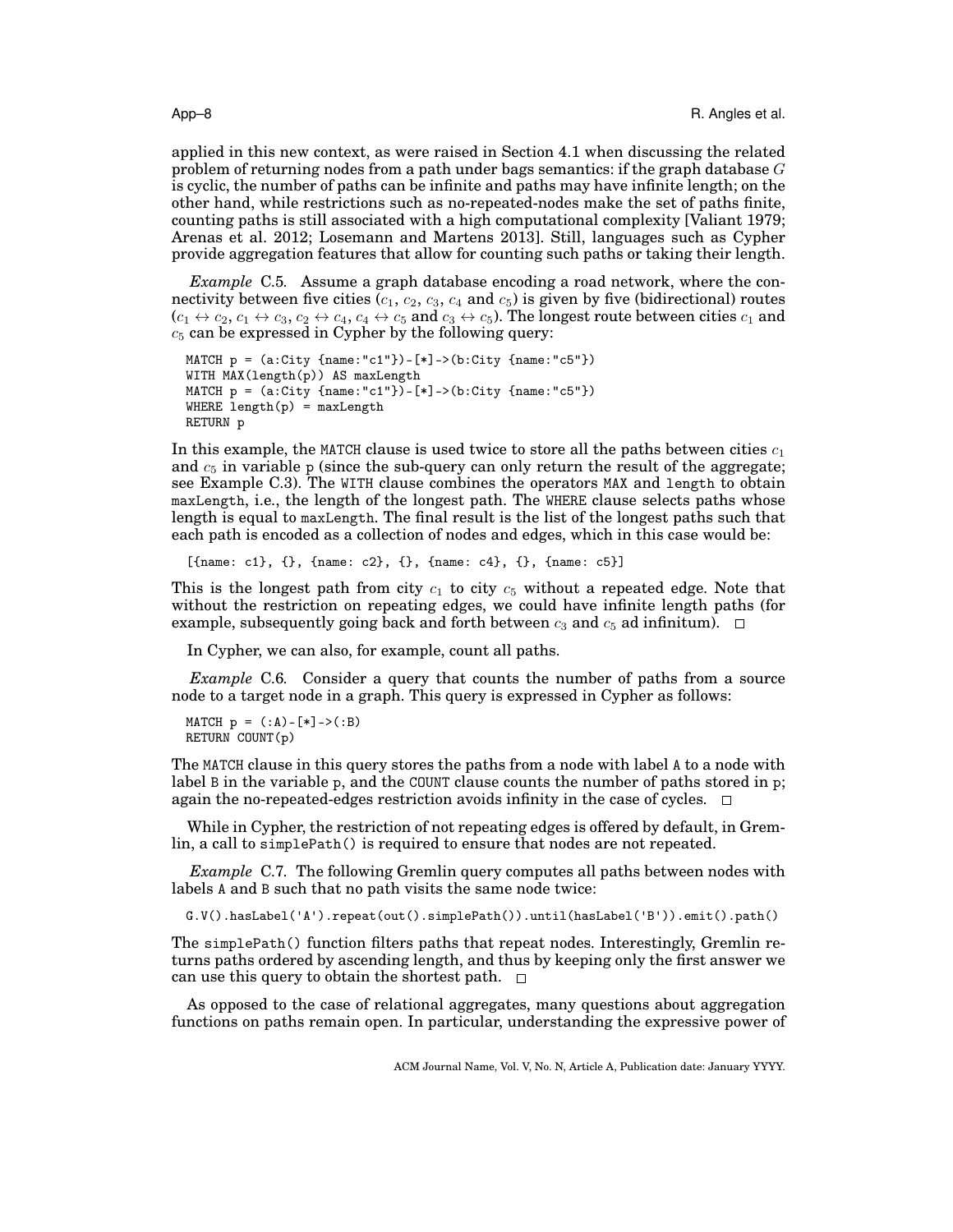Foundations of Modern Query Languages for Graph Databases App–9

these functions and pinpointing the exact complexity of evaluating them are important open issues that deserve further investigation.

## **C.2. Path unwinding**

Path unwinding refers to the idea of projecting parts of a path. As previously discussed, SPARQL queries cannot return paths: they can either check for the existence of paths satisfying some conditions, or return the set of start- and/or end-nodes of such paths; thus, SPARQL does not provide any path-ungrouping operator. On the other hand, Cypher provides functions to get path elements independently.

*Example* C.8*.* Recall the road network described in Example [C.5.](#page-48-0) When travelling between cities  $c_1$  and a city  $c_5$ , we may wish to find two different disjoint routes (visiting disjoint intermediate cities) allowing us to see new scenery on each part of our journey. A query finding two such paths can be expressed in Cypher as follows:

```
MATCH p1 = (a:City \{name: "c1"}) - [*] - (b:City \{name: "c5"})MATCH p2 = (a:City \{name: "c1"}) - [*] - (b:City \{name: "c5"})WHERE none(x IN nodes(p2) WHERE (x IN nodes(p1) AND x <>a AND x <>b))
RETURN p1, p2
```
The variables a and b store the nodes representing the cities with names c1 and c5, respectively. The variables p1 and p2 then store paths between these two cities; these paths are undirected and of arbitrary length as indicated by the expression -[\*]-. The expression nodes(path) returns the nodes in the path as a collection, while relationships(path) returns the edges in the path as a collection. The path disjointness condition is defined by using the none operator (which evaluates to true if the condition is false for all elements of a collection). In more detail, the WHERE clause specifies that for two paths p1 and p2 to be returned, there can be no node x such that: (i) x is a node in the path  $p2$  as indicated by the condition x IN nodes( $p2$ ); (ii) x is a node in the path p1 as indicated by the condition x IN nodes (p1); and (iii) x is different from a and b as indicated by the condition  $x \le a$  AND  $x \le b$ . In other words, p1 and p2 are returned only if they do not share any nodes aside from a and b.  $\Box$ 

Although useful, queries such as the one above are inherently difficult to evaluate. In fact, given a graph G and nodes b and c in  $G$ , the problem of verifying whether there exist two paths in G between b and c with no nodes in common except for b and c is known to be NP-complete (this problem is referred as the two-disjoint-paths problem in the literature [\[Garey and Johnson 1990\]](#page-38-18)). Hence we see that adding path unwinding to a query language can lead to issues with computational complexity when combined with other features of the language: various well-known hard problems can be trivially expressed using such combinations of features.

Gremlin has similar features for path unwinding, where nodes and edges can be extracted from paths and processed with subsequent operators.

## **C.3. Graph-to-Graph queries**

Both the input and output of an SQL query are relational tables, so this language is compositional in the sense that the output to a query can be used as the input of another query. Along similar lines, graph query languages provide functionalities that allow to return a graph as the result of a query.

In the case of SPARQL, the SELECT operator can be replaced by the CONSTRUCT operator in order to produce an RDF graph as the output of a query. More specifically, a SPARQL query of the form CONSTRUCT  $\{t_1, t_2, \ldots, t_n\}$  WHERE  $\{\ldots\}$  produces an RDF graph as output, where each  $t_i$  is an RDF triple that can contain variables and constants, and where the WHERE clause is defined as usual. To produce the answer to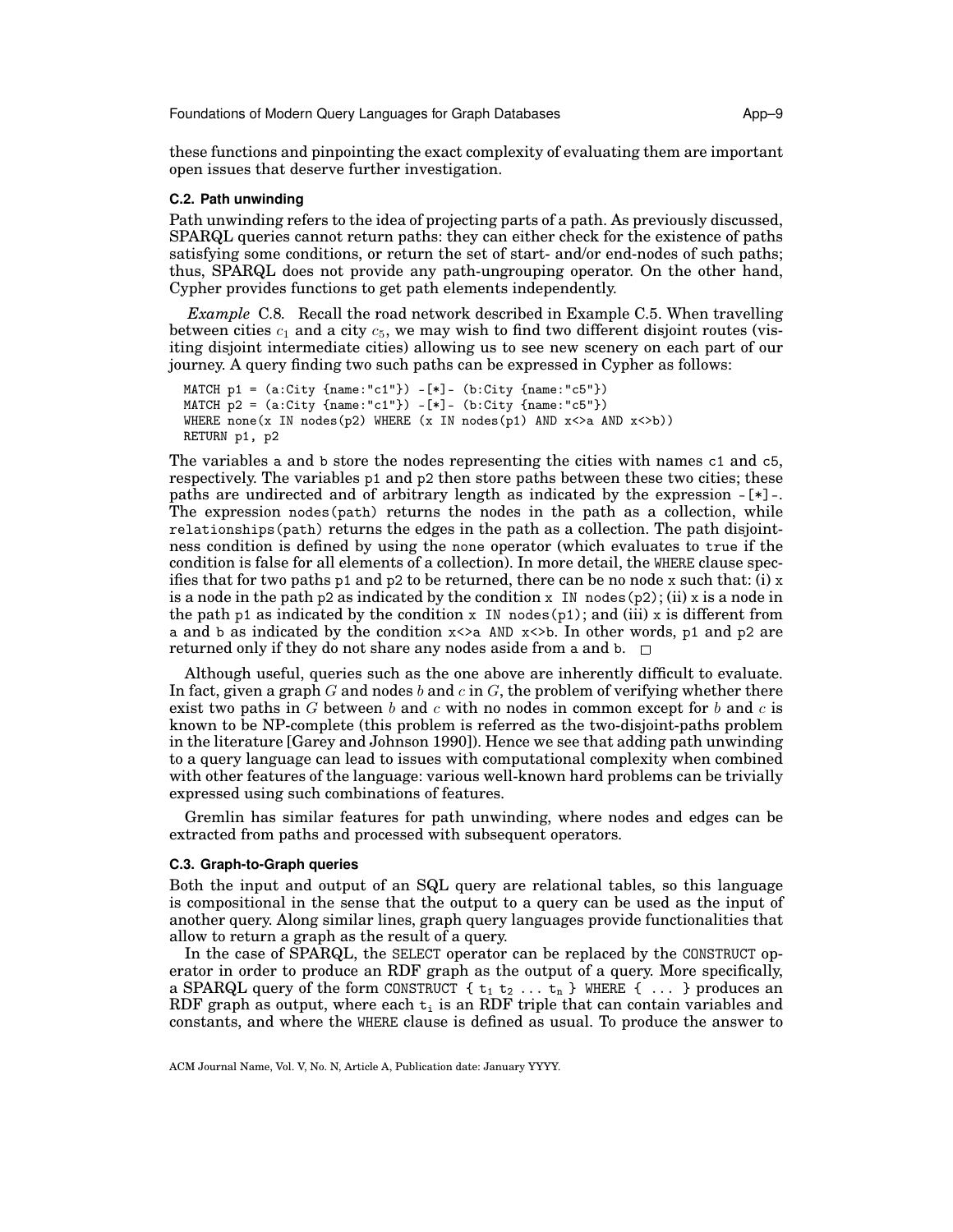such a query, first the WHERE clause is evaluated to produce all possible matches. Next, each match is applied to replace the variables occurring in  $t_1, t_2, \ldots, t_n$  by constants. A match may not have a value for a variable occurring in a specific triple  $t_i$  because of the use of the operators OPTIONAL and UNION; in this case, an output RDF triple is not produced from  $t_i$  for that match. Finally, RDF graphs are defined as unordered sets, meaning that duplicates and ordering are not preserved in the output graph.

<span id="page-50-0"></span>*Example* C.9*.* Take again the RDF graph in Figure [8](#page-14-0) on page [15,](#page-14-0) which we denote by G. To create an RDF graph  $G'$  storing information about people that act together in some movie, we can use the following query:

```
CONSTRUCT { ?actor1 :act_together ?actor2 . }
WHERE {
   ?movie :type :Movie .
   ?actor1 :acts_in ?movie . ?actor2 :acts_in ?movie .
   FILTER (?actor1 != ?actor2)
\mathbf{r}
```
For each assignment b,  $c_1$ ,  $c_2$  generated by evaluating the WHERE clause for the variables ?movie, ?actor1, ?actor2, respectively, we have that  $c_1$  and  $c_2$  act together in the movie  $b$ , and also that  $c_1$  and  $c_2$  are distinct actors as indicated by the command FILTER (?actor1 != ?actor2). This assignment replaces ?actor1 by  $c_1$  and ?actor2 by  $c_2$  in the CONSTRUCT clause to produce the triple  $c_1$  :act\_together  $c_2$ . In the case of Figure [8,](#page-14-0) we would thus create a new RDF graph with two edges labelled :act\_together connecting :Clint\_Eastwood to :Anna\_Levine, and vice versa.

In the case of Cypher, one can include a CREATE clause inside a query expression to create graph elements (nodes and edges) from the pattern matching step.

*Example* C.10*.* Consider the property graph with movie data from Figure [3](#page-5-1) on page [6.](#page-5-1) Similarly to Example [C.9,](#page-50-0) if we want to construct a graph containing only the pairs of actors that co-starred in a movie, we can use the following Cypher query:

```
MATCH (a:Person)-[:acts_in]->(:Movie)<-[:acts_in]-(c:Person)
WHERE a \Leftrightarrow cCREATE (a)-[r:act_together]->(c)
RETURN r
```
The CREATE clause will then "materialise" the graph containing all pairs of actors that co-starred in the same movie. The RETURN clause then specifies that all of the edges of this graph should be returned. We also add a WHERE clause to distinguish a from c: although Cypher adopts a no-repeated-edge semantics, there may be multiple edges from an actor to a movie, for example, if the actor plays multiple roles in that movie, in which case we would generate vacuous loops on such actors in the output.  $\square$ 

A similar mechanism for graph creation is provided by Gremlin.

*Example* C.11*.* Consider now a transportation network that connects two cities if there is a direct bus link between them. Suppose we want to travel, but are only willing to change the bus once. To see our options, we could add an edge labelled twoHoplink between any two cities reachable from each other by at most one change of bus. This can be done using the following Gremlin query:

G.V().as("a").out().out().as("b").addE("twoHoplink").from("a").to("b")

In the above expression:  $G.V()$  as  $("a")$  obtains the list of nodes in the graph and store this list in variable a;  $.out().out() . as("b") obtain the nodes b reach$ able from each node in a, considering a single intermediate node on this path;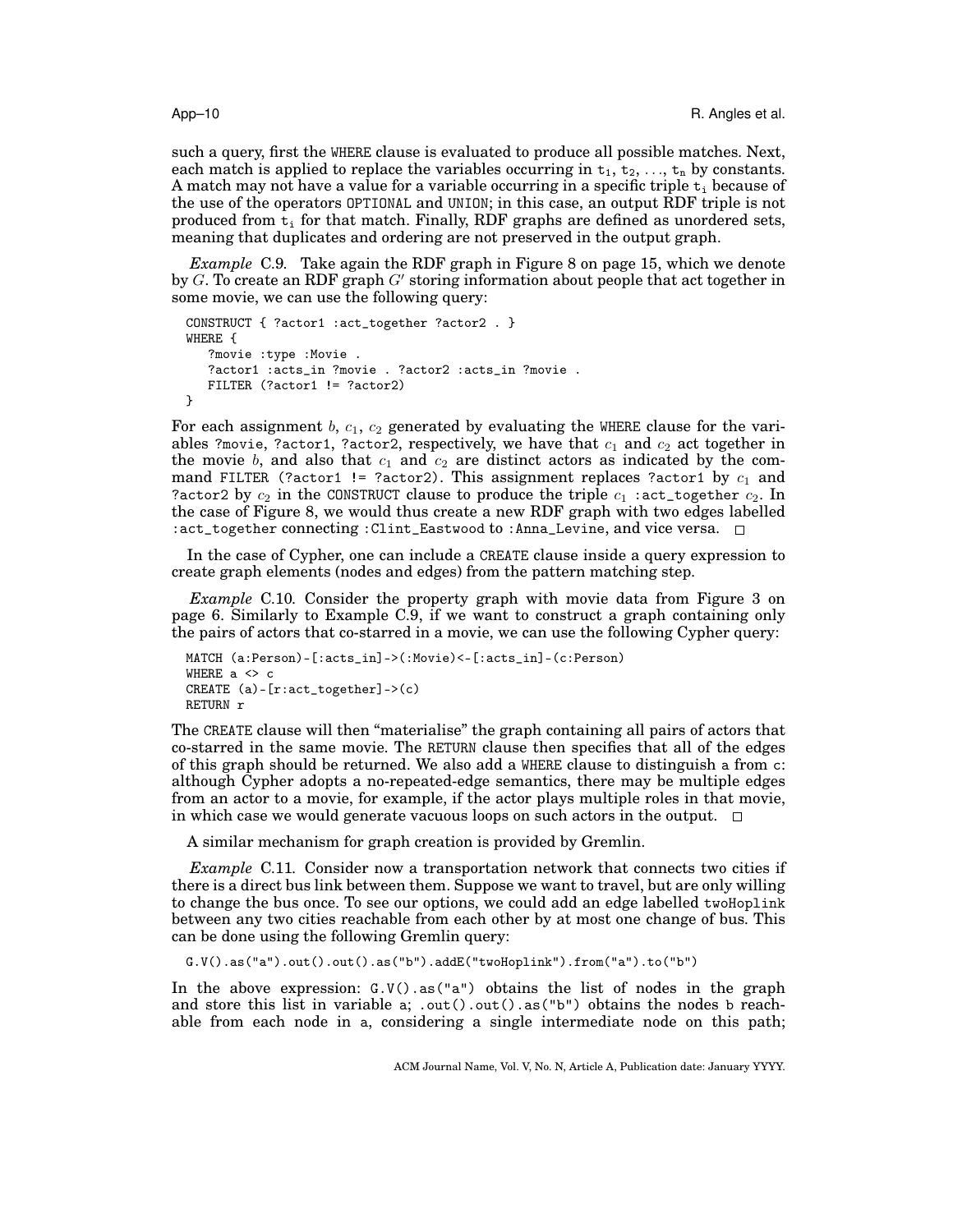Foundations of Modern Query Languages for Graph Databases App–11

addE("twoHoplink").from("a").to("b") creates edges labelled twoHoplink between each pair of connected nodes stored in a and b.  $\Box$ 

The graph-to-graph queries illustrated in the examples above are a rather new feature for graph query languages; currently there are few studies about their basic properties and the effects of combining them with other query features. Some work involving the expressive power and the composition of queries using CONSTRUCT in SPARQL has been carried out [\[Kostylev et al. 2015a;](#page-38-19) [Polleres et al. 2016;](#page-39-23) [Arenas and Ugarte](#page-36-18) [2016\]](#page-36-18). However, the use of these types of queries in Cypher or Gremlin is currently unexplored in the literature, and may be an interesting topic for future research.

# **D. FURTHER EXTENSIONS**

A number of extended features have been proposed and/or included in the SPARQL, Cypher and Gremlin languages. Though the focus of this survey is on the core features of graph matching and navigational queries, we give a brief overview of some of the more prominent extensions, both as included in the respective specifications of the query languages themselves, and as proposed by third parties in the literature.

With respect to official extensions, SPARQL 1.1. Update [\[Gearon et al. 2013\]](#page-38-20) defines a specification for making updates to the underlying dataset that the SPARQL engine queries, allowing to add, remove or modify graphs or triples with graphs in a declarative manner; likewise Cypher offers primitives to update nodes, edges and the labels and attributes associated with them [\[The Neo4j Team 2016\]](#page-40-1), while Gremlin supports updates through use of the Blueprints API that forms part of the TinkerPop framework [\[Apache TinkerPop 2017\]](#page-36-0). In order to standardise a mechanism for processing queries over data spanning multiple sources, SPARQL 1.1 Federated Query [\[Prud'hommeaux and Buil-Aranda 2013\]](#page-39-24) specifies how SPARQL queries can contain nested queries that are sent to and executed by remote SPARQL services, with the results returned to the outer query for further local processing. With respect to reasoning, SPARQL 1.1 Entailment [\[Glimm and Ogbuji 2013\]](#page-38-21) provides details on how various types of ontological and rule-based entailment regimes can be applied to generate further answers from implicit knowledge during the graph matching process.

Aside from official extensions, a wide variety of extensions have been proposed by third parties in the research literature, particularly for the SPARQL language. Various such extensions are concerned with supporting additional meta-information for RDF data: two such proposals are SPARQL\* [\[Hartig and Thompson 2014\]](#page-38-22) and AnQL [\[Zim](#page-40-18)[mermann et al. 2012\]](#page-40-18), which both describe general frameworks for *reifying* or *annotating* RDF data (respectively), providing analogous query features in SPARQL. Other general extensions of interest include  $\overline{SPARQL}^{\overline{AR}}$  [\[Frosini et al. 2017\]](#page-38-23), which allows for performing query approximation and relaxation to also return "near answers"; SPAR-QLog [\[Bry et al. 2009\]](#page-37-24), which extends SPARQL with rules and more flexible forms of quantification, additionally defining fragments that maintain desirable complexity results; XSPARQL [\[Bischof et al. 2012\]](#page-37-25), which allows for federating queries over SPARQL, XML (through XQuery) and relational databases (through SQL) in a unified manner; as well as work by [Lausen et al. \[2008\]](#page-38-24) on using SPARQL (and a proposed extension thereof) to specify relational-like constraints over RDF graphs.

Other proposed extensions of SPARQL target specific domains or types of applications, including tSPARQL [\[Hartig 2009\]](#page-38-25), which allows for specifying and processing trust annotations in terms of which results can be trusted and why; SciS-PARQL [\[Andrejev and Risch 2012\]](#page-36-19), which provides primitives to deal with numeric arrays of (scientific) information; SPARQL-MM [\[Kurz et al. 2015\]](#page-38-26), which